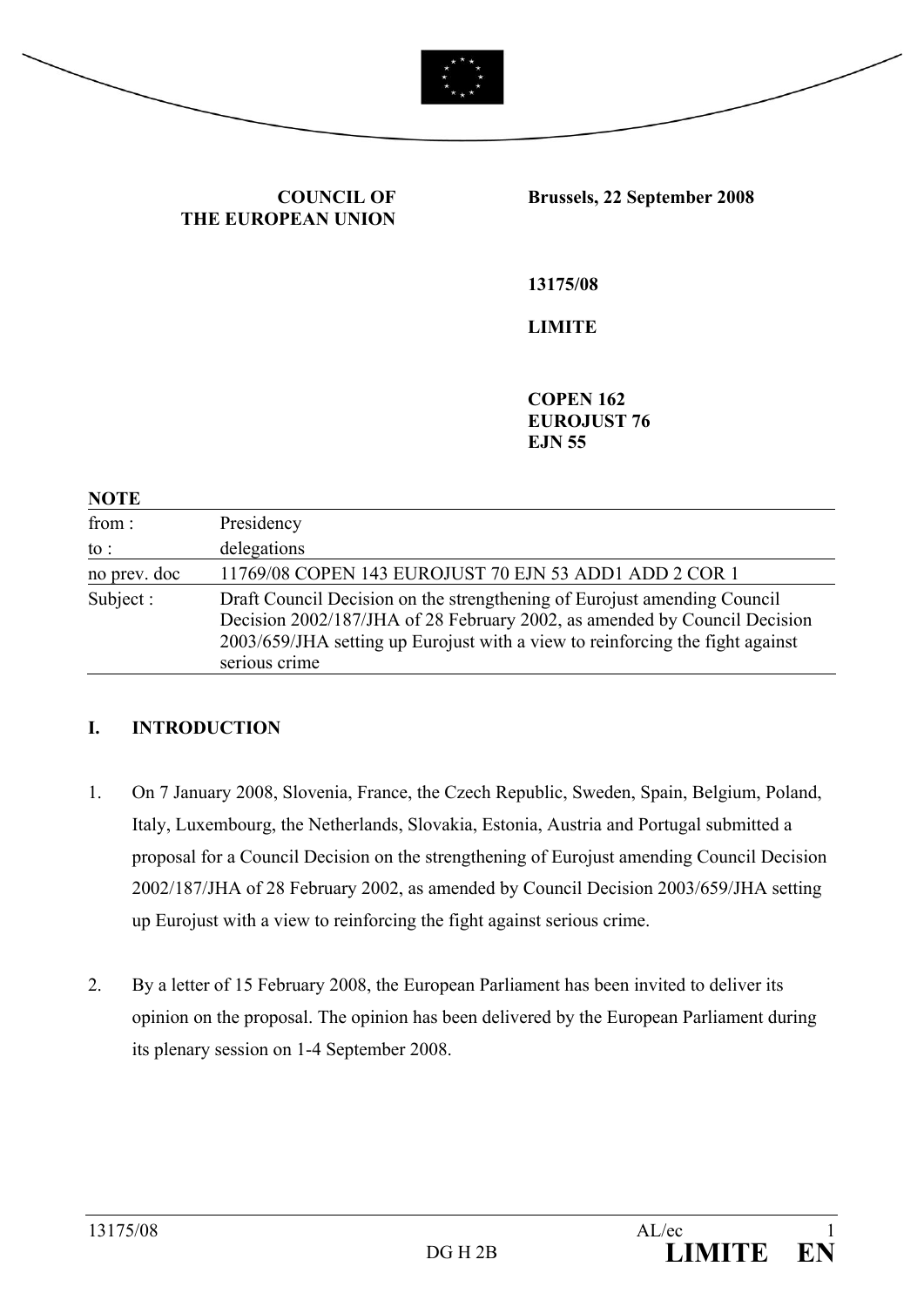- 3. The proposal is subject to parliamentary scrutiny reservations entered by some delegations.
- 4. At its meeting on 24-25 July 2008 the Council reached a general approach on the text as set out in the Annex to this note with the exception of the Preamble and Annex II.
- 5. Delegations will find in Annex I the text as agreed by the Council. Annex II contains the Annex referred to in Article 13(9) of the proposal. Annex III contains the Annex referred to in the footnote under Article 4 of the proposal. Annex IV contains the statements made by the Council together with the Commission and by the Commission alone. In addition, in order to ensure the financing of the plenary meetings of EJN in the year 2009, a statement, made on behalf of the Secretary General of the Council/High Representative for the Common Foreign and Security Policy, to be reflected in the minutes of the Council upon the adoption of this instrument is set out in Annex IV.
- 6. It is noted that Annex I is a consolidated version of the Eurojust Decision containing all articles. It is understood that the final version to be adopted by the Council will only contain amendments to the Eurojust Decision of 2002. After the examination of the proposal has been finalised, jurist linguists will be asked to draft the amending Council Decision in an appropriate form.

 $\mathcal{L}_\text{max}$ 

7. The modifications made further to the observations received from the delegations are indicated in the text set out in the Annexes I and II to this note.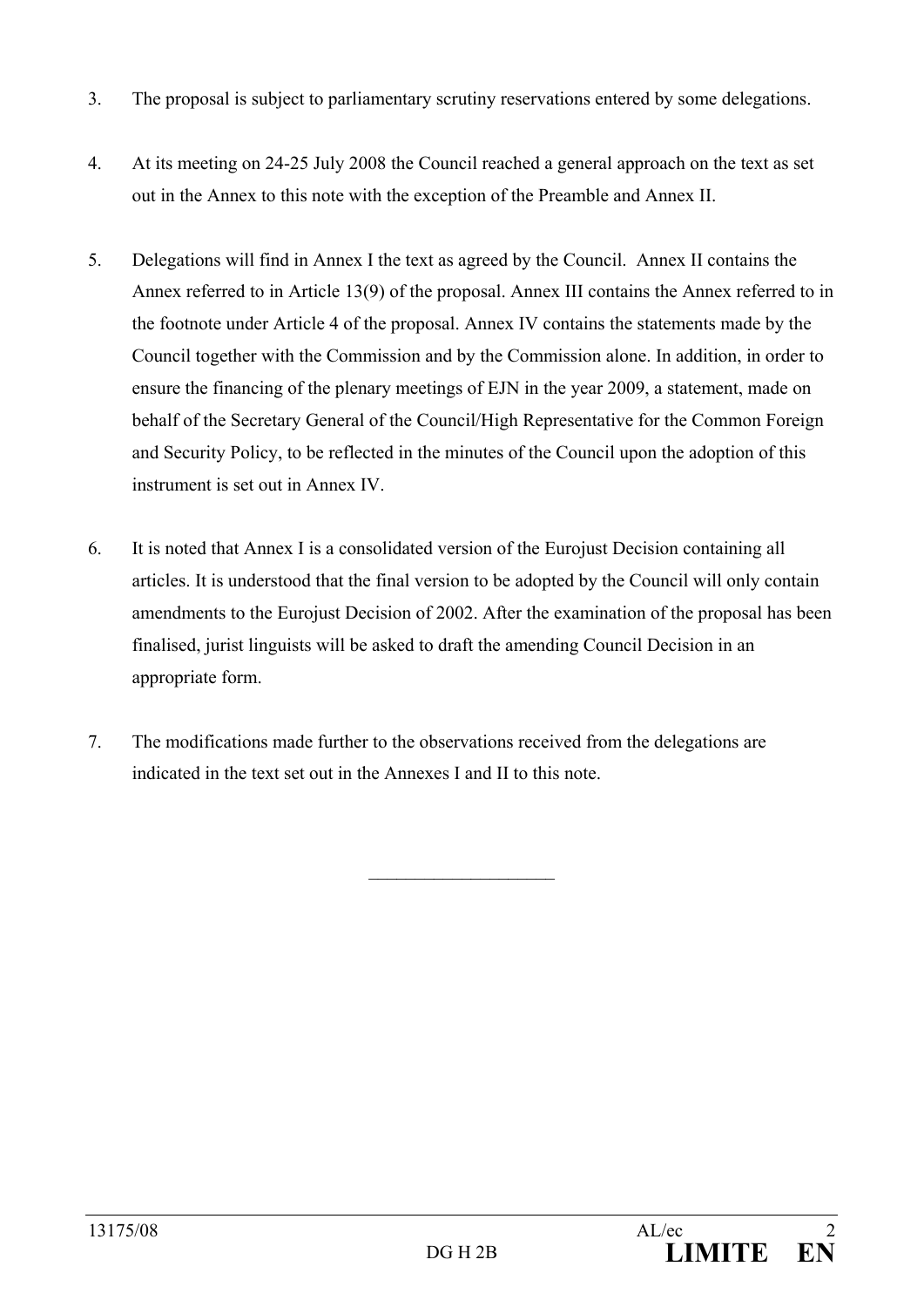# **Council Decision on the strengthening of Eurojust and amending Decision 2002/187/JHA**

## THE COUNCIL OF THE EUROPEAN UNION,

Having regard to the Treaty on European Union, and in particular Articles 31(2) and 34(2)(c) thereof,

Having regard to the initiative of the Kingdom of Belgium, the Czech Republic, the Republic of Estonia, the Kingdom of Spain, the French Republic, the Italian Republic, the Grand Duchy of Luxembourg, the Kingdom of the Netherlands, the Republic of Austria, the Republic of Poland, the Portuguese Republic, the Republic of Slovenia, the Slovak Republic and the Kingdom of Sweden with a view to adopting a Council Decision concerning the strengthening of Eurojust and amending Decision 2002/187/JHA,

Having regard to the Opinion of the European Parliament,

Whereas:

- (1) Eurojust was set up by Decision 2002/187/JHA<sup>1</sup> as a body of the EU with legal personality to stimulate and improve coordination and cooperation between competent judicial authorities of the Member States. (2) After more than 5 years, it is now time to assess the experience gained by Eurojust and further to enhance its operational effectiveness by taking account of that experience**<sup>2</sup>** .
- (3) The time has come to ensure that Eurojust becomes more operational and that the status of national members is approximated.

 **1** OJ L 63, 6.3.2002, p. 1. Decision as amended by Decision 2003/659/JHA (OJ L 245, 29.9.2003, p. 44).

**<sup>2</sup>** NL finds this recital superfluous and suggests its deletion.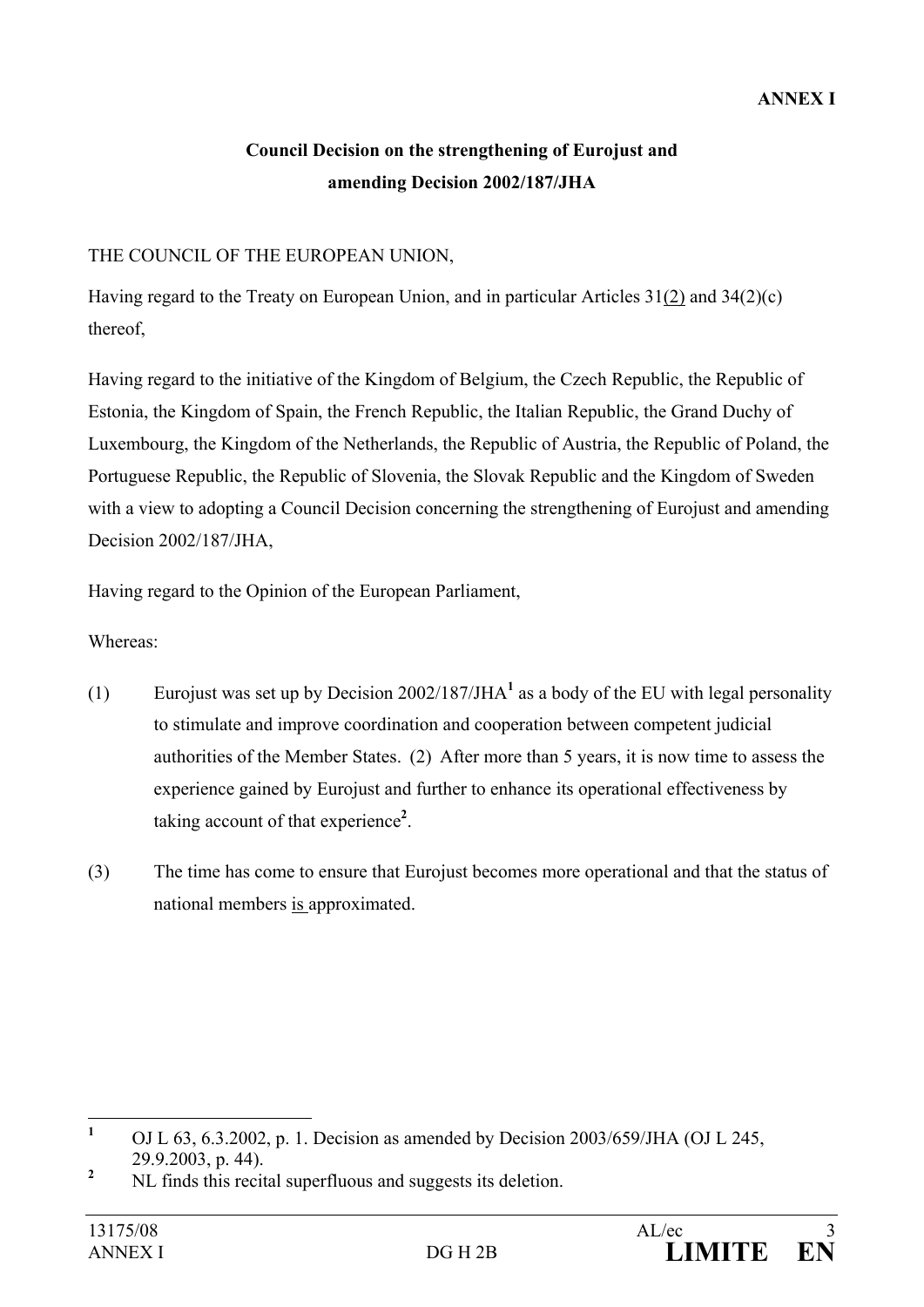- (3a) In order to ensure continuous and effective contribution from the Member States to the achievement by Eurojust of its objectives, the national member should be required to have his or her regular place of work at the seat of Eurojust.
- (3b) It is necessary to define a common basis of powers which every national members should have in his or her capacity as a competent national authority acting in accordance with national law.<sup>1</sup> Some of these powers should be granted to the national members for urgent cases where it is not possible for the national member to identify or contact the competent national authority in a timely manner. It is understood that these powers will not have to be exercised in so far as it is possible to identify and contact the competent authority.
- (3c) This decision does not affect the manner in which the Member States organise their internal judicial system or administrative procedures for the designation of the national member and the setting up of the internal working of the national desks at Eurojust.<sup>2</sup>
- (4) The setting up of an On-Call Coordination within Eurojust is necessary to make Eurojust available around the clock and enable it to intervene in urgent cases. It should be the responsibility of each Member State to ensure that the representatives are able to act on 24 hour  $/7$  day basis.<sup>3</sup>
- (4a) Member States should ensure that competent national authorities react without undue delay to requests made under this Decision, even if competent national authorities refuse to comply with requests made by the national member**<sup>4</sup>** .

- 3 Addition made following a suggestion from CZ
- **4** Recital included following a suggestion from HU.

 **1** CZ proposed to insert here the following sentence: *Exercise of powers of national members prescribed in Art. 9c and 9d shall not substitute due performances of duties of competent national authorities, national members shall act only in exceptional cases.* The delegation considers it important to indicate in the preamble that the powers exercised by the national member according to Articles 9c and 9d should be primarily exercised by the competent national authorities and the national member should use them only in exceptional cases. It is noted that it is implied in the relevant Articles. Additionally, it is reminded that the preamble should not contain any direct references to specific articles of the instrument.

**<sup>2</sup>** Recital aimed at addressing IT scrutiny reservation linked to Articles 9a-9f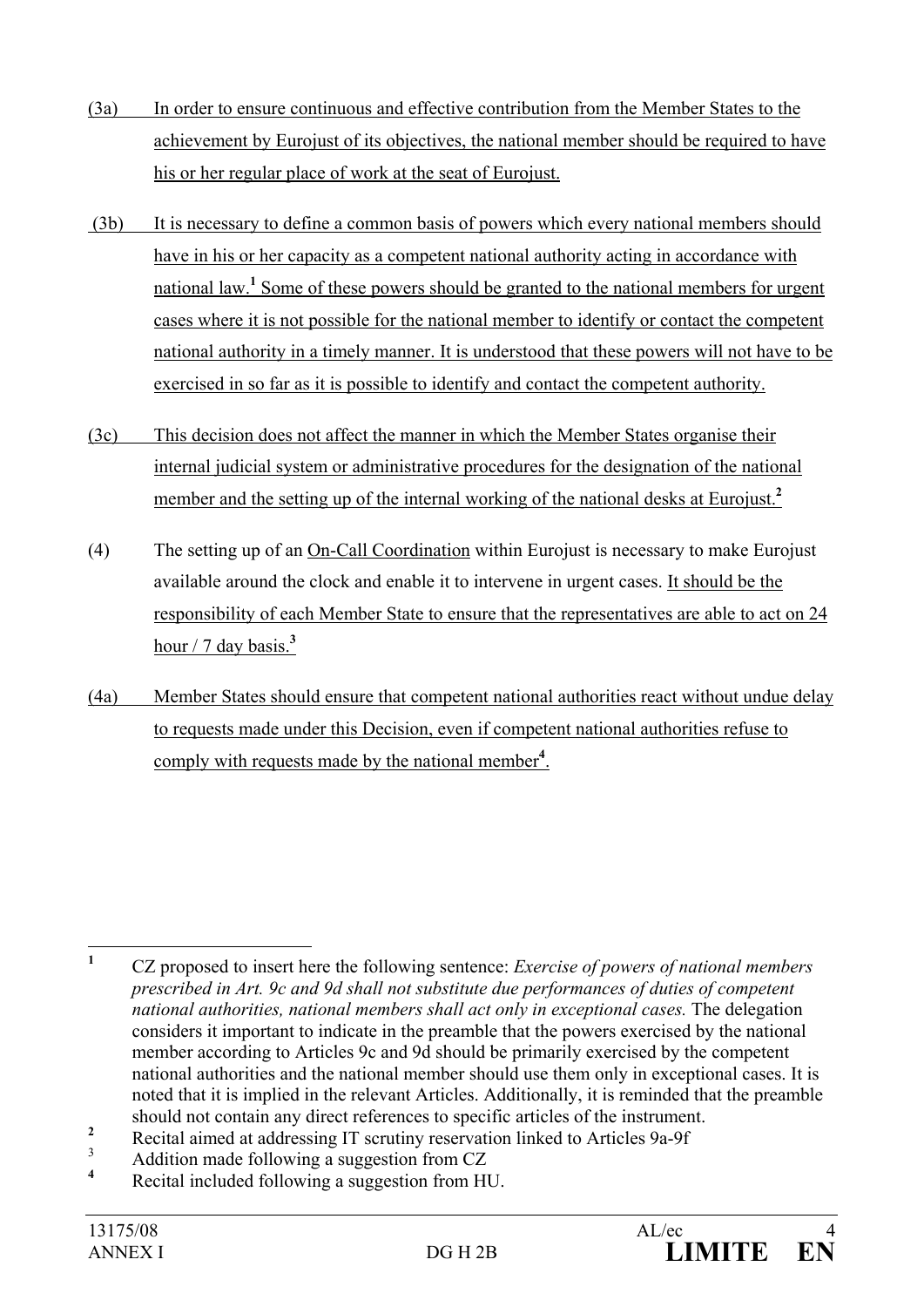- (4b) The role of the College should be enhanced in cases of conflicts of jurisdiction and in cases of recurrent refusals or difficulties concerning the execution of requests for, and decisions on, judicial cooperation, including regarding instruments giving effects to the principle of mutual recognition.
- (5) Eurojust national coordination systems should be set up in the Member States to coordinate the work carried out by the national correspondents for Eurojust, the national correspondent for Eurojust for terrorism matters, the national correspondent for the European Judicial Network and up to three other contact points of the European Judicial Network, as well as representatives in the Networks for Joint Investigation Teams, War Crimes, Asset Recovery and Corruption.
- (5a) The national coordination system should ensure that the Case Management System (CMS) receives information related to the Member State concerned in an efficient and reliable manner. However, the national coordination system does not have to be responsible for actually transmitting information to Eurojust. Member States should decide on the best channel to be used for the transmission of information to Eurojust.
- (5b) In order to enable the Eurojust national coordination system to fulfil its tasks, connection to the CMS should be ensured. The connection to the CMS will be made taking due account of national IT systems. Access to the CMS at national level is based on the central role played by the national member who is responsible for the opening and management of temporary work files.
- (5c) Council Framework Decision 2008/XX/JHA on the protection of personal data processed in the framework of police and judicial cooperation in criminal matters  $(\ldots)$  <sup>1</sup> is applicable to the processing by Member States of the personal data transferred between Member States and Eurojust. The relevant set of data protection provisions of the Council Decision setting up Eurojust will not be affected by the Framework Decision and contains specific provisions on the protection of personal data regulating these matters more in detail because of the particular nature, functions and competences of Eurojust.

 **1** Deletion following a suggestion made by COM.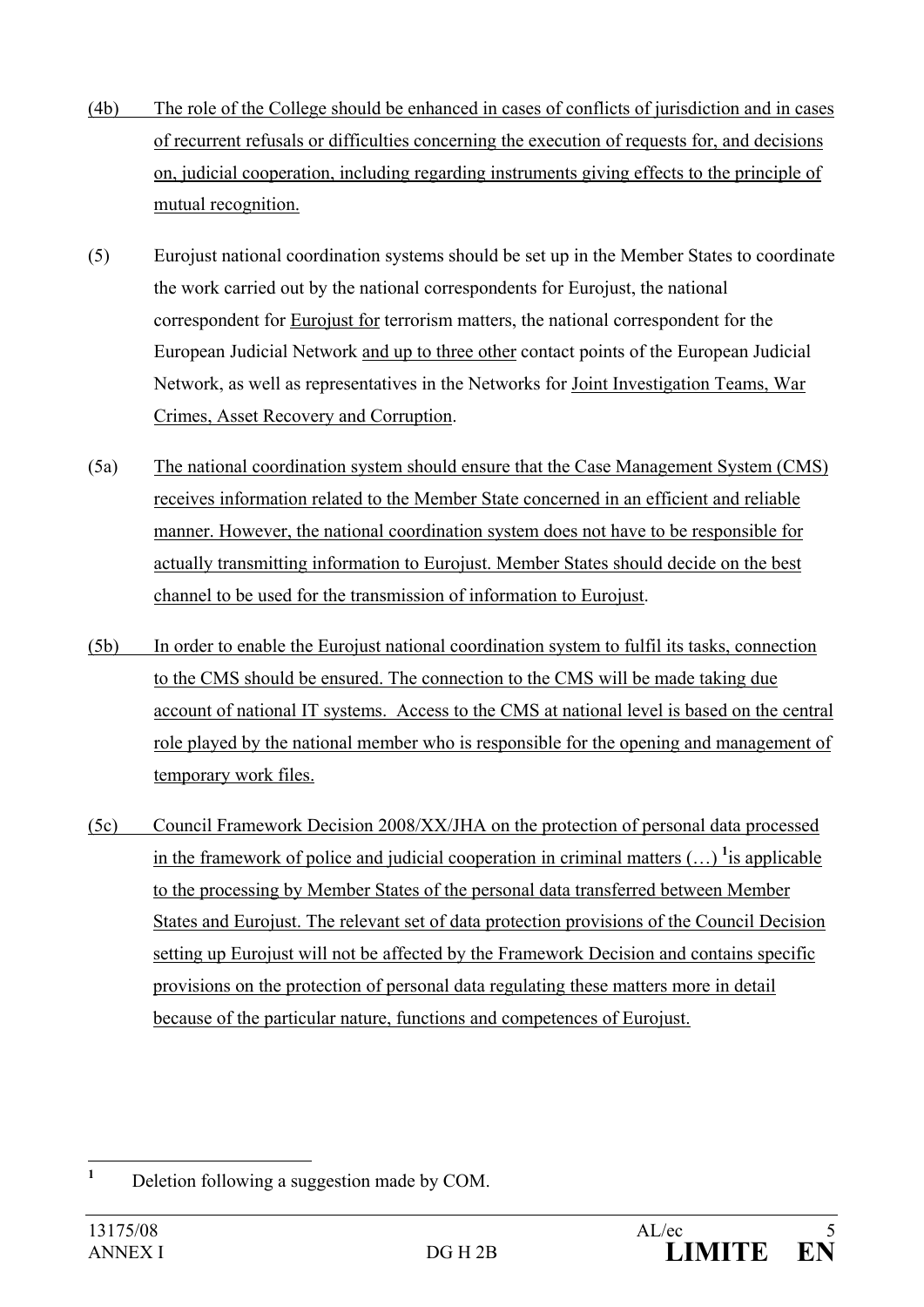(5d) Eurojust should be authorised to process certain personal data on persons who, under the national legislation of the Member States concerned are suspected of having committed or having taken part in a criminal offence in respect of which Eurojust is competent or who have been convicted of such an offence. The list of personal data which Eurojust is authorised to process should include telephone numbers, e-mail addresses, vehicle registration data, DNA profiles established from the non-coding part of DNA, photographs and fingerprints. The list should also include traffic data and location data and the related data necessary to identify the subscriber or user of a publicly available electronic communications service: this should not include data revealing the content of the communication. It is not intended that Eurojust would carry out automated comparison of DNA profiles or fingerprints.<sup>1</sup>

(5dd) .**<sup>2</sup>**

- (5e) Eurojust should be given the opportunity to prolong the deadlines for storage of personal data in order to achieve its objectives. Such decisions should be taken following careful consideration of particular needs. Any extension of deadlines for processing of personal data, where prosecution is statute barred in all Member States concerned, should be decided only where there is a specific need to provide assistance under this decision<sup>3</sup>.
- (5f) The Rules on the Joint Supervisory Body should facilitate its functioning.

 **1** Addition proposed by AT

**<sup>2</sup>** CZ would like to insert an additional recital ( i.e. Standards of the processing of data shall be equivalent to the standards applied in Europol ) as it considers that Eurojust works on the cases which are of equivalent seriousness as the cases in Europol, therefore Eurojust should process the personal data in an equivalent way as they are processed in Europol. In Europol the system is well-developed and it is possible to trace the flow of the data, in contrary to the system in Eurojust, as the CMS has more of an evidential character. It is however indicated that the relation between the Europol and Eurojust will be governed by the agreement established between the two bodies.

**<sup>3</sup>** New Recital included following the suggestion made by PL.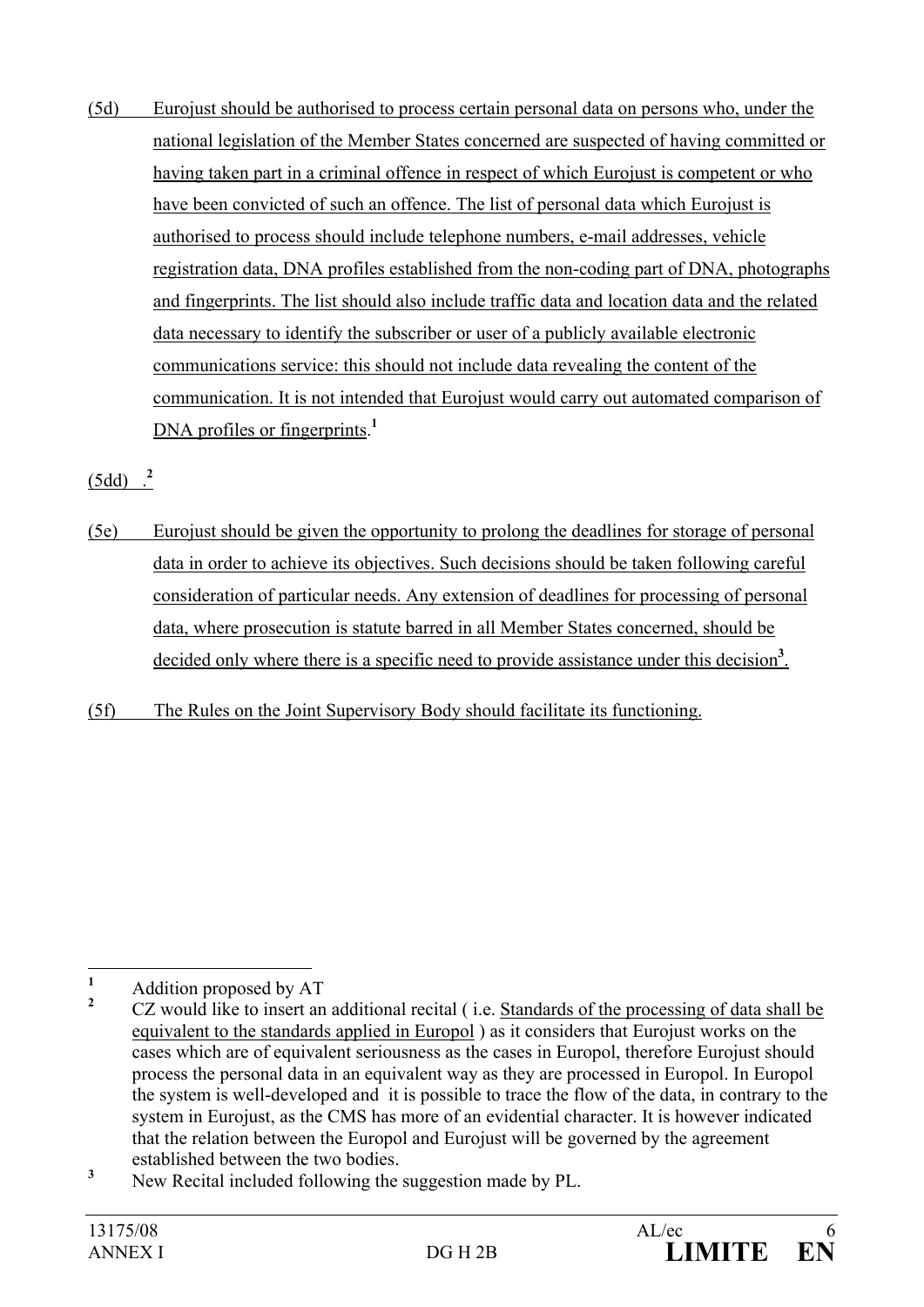- (5g)**<sup>1</sup>** Transmission of information to Eurojust should be improved by providing clear and limited obligations for national authorities. Eurojust should implement priorities set by the Council, in particular those set on the basis of the on the basis of the Organised Crime Threat Assessment (OCTA), as referred to in the Hague Programme.**<sup>2</sup>**
- (6) Eurojust is to maintain privileged relations with the European Judicial Network based on consultation and complementarity**<sup>3</sup>** . The present decision will help clarify the respective roles of Eurojust and the EJN and their mutual relation, while<sup>4</sup> (...) maintaining the specificity of the European Judicial Network. (…)
- (6a) Nothing in this Decision should be so interpreted as to affect the autonomy of the secretariats of the networks mentioned in this Decision when they discharge their function as Eurojust staff in accordance with the Staff Regulation.
- (7) It is also necessary to strengthen Eurojust's capacity to work with external partners, such as third States, Europol, OLAF, the Joint Situation Center and FRONTEX ;
- (8) Provision should be made for Eurojust to post liaison magistrates to third States in order to achieve objectives similar to those assigned to liaison magistrates seconded by the Member States on the basis of Joint Action 96/277/JHA**<sup>5</sup>** .

 **1** BE made the following remark: The relation between the 2 sentences should be clarified or the second sentence should appear in a separate recital.

**<sup>2</sup>** Clarification made following a remark by NL. In addition the following reference should be inserted in the footnote: OJ 53/9 of 3.3.2005.

**<sup>3</sup>** The addition is made following a suggestion made by BE.

**<sup>4</sup>** Modification aimed at indicating that this instrument aims at solving the possible problems of duplication of work of EJN and Eurojust, as suggested by NL.

**<sup>5</sup>** CZ suggested to add the following sentence at the end of this recital: *The liaison magistrates shall not be able to exercise the powers which are granted to the national members.* It is however reminded that the specific provisions concerning the powers of the liason magistrates are set out in the Cuncil Decision and in the agreements made by Eurojust with the third States.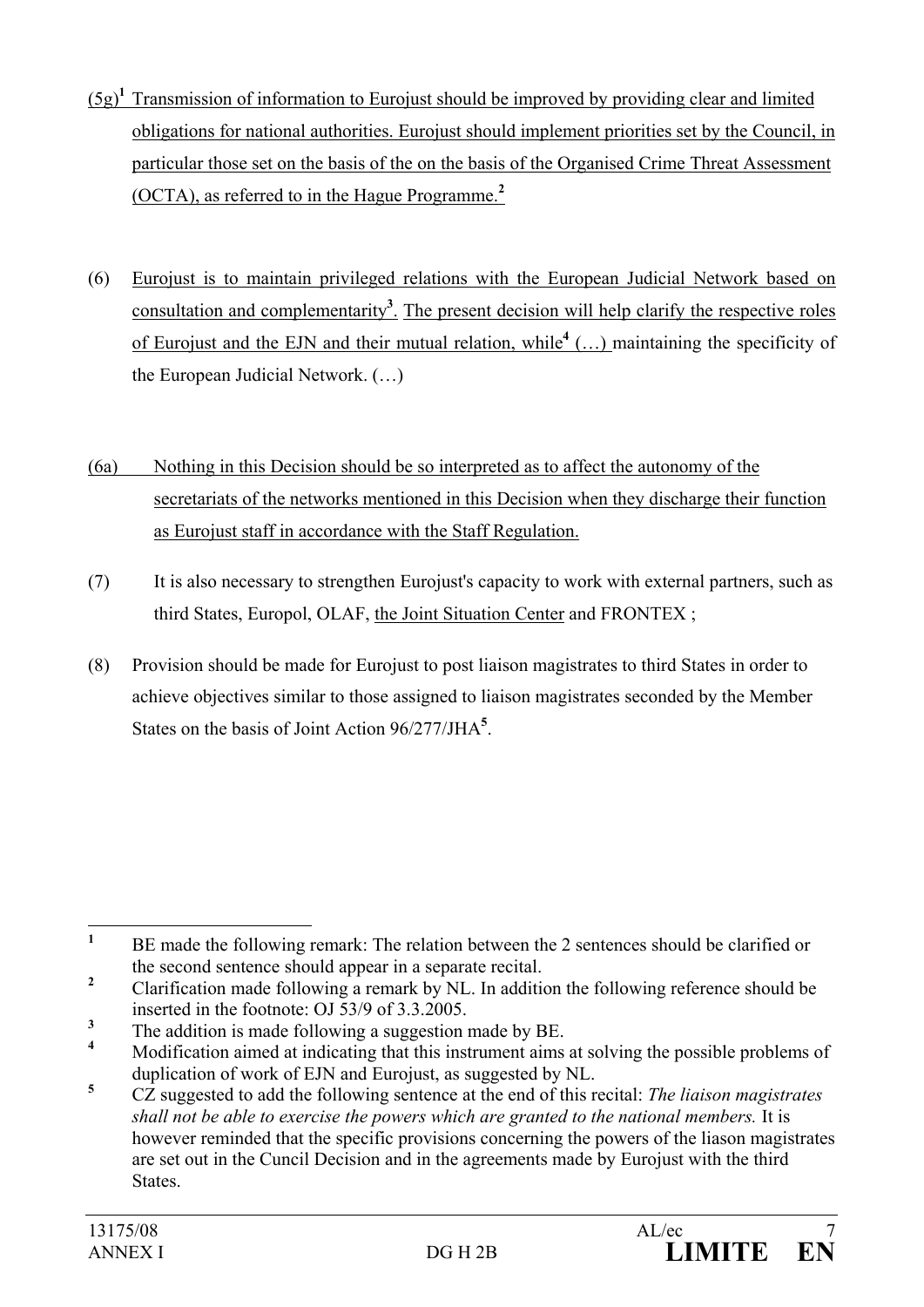# (9) This Decision allows the principle of public access to official documents to be taken into account.

## *Article 1*

## *Establishment and legal personality*

This Decision establishes a unit, referred to as "Eurojust", as a body of the Union. Eurojust shall have legal personality.

#### *Article 2*

#### *Composition of Eurojust*

- 1. Eurojust shall have one national member seconded by each Member State in accordance with its legal system, being a prosecutor, judge or police officer of equivalent competence.
- 1a. Member States shall ensure continuous and effective contribution to the achievement by Eurojust of its objectives under Article 3. To fulfil that objective:
	- (a) the national member shall be required to have his or her regular place of work at the seat of Eurojust ;
	- (b) each national member shall be assisted by one deputy and by another person as an assistant member. The deputy and the assistant may have their regular place of work at Eurojust. More deputies or assistants may assist the national member and may, if necessary and with the agreement of the College, have their regular place of work at Eurojust.
- 2. The national member shall have a position which grants him or her the powers as referred to in this Decision in order to be able to fulfil his or her task.
- 2a. National members, deputies and assistants shall be subject to the national law of their Member State as regards their status.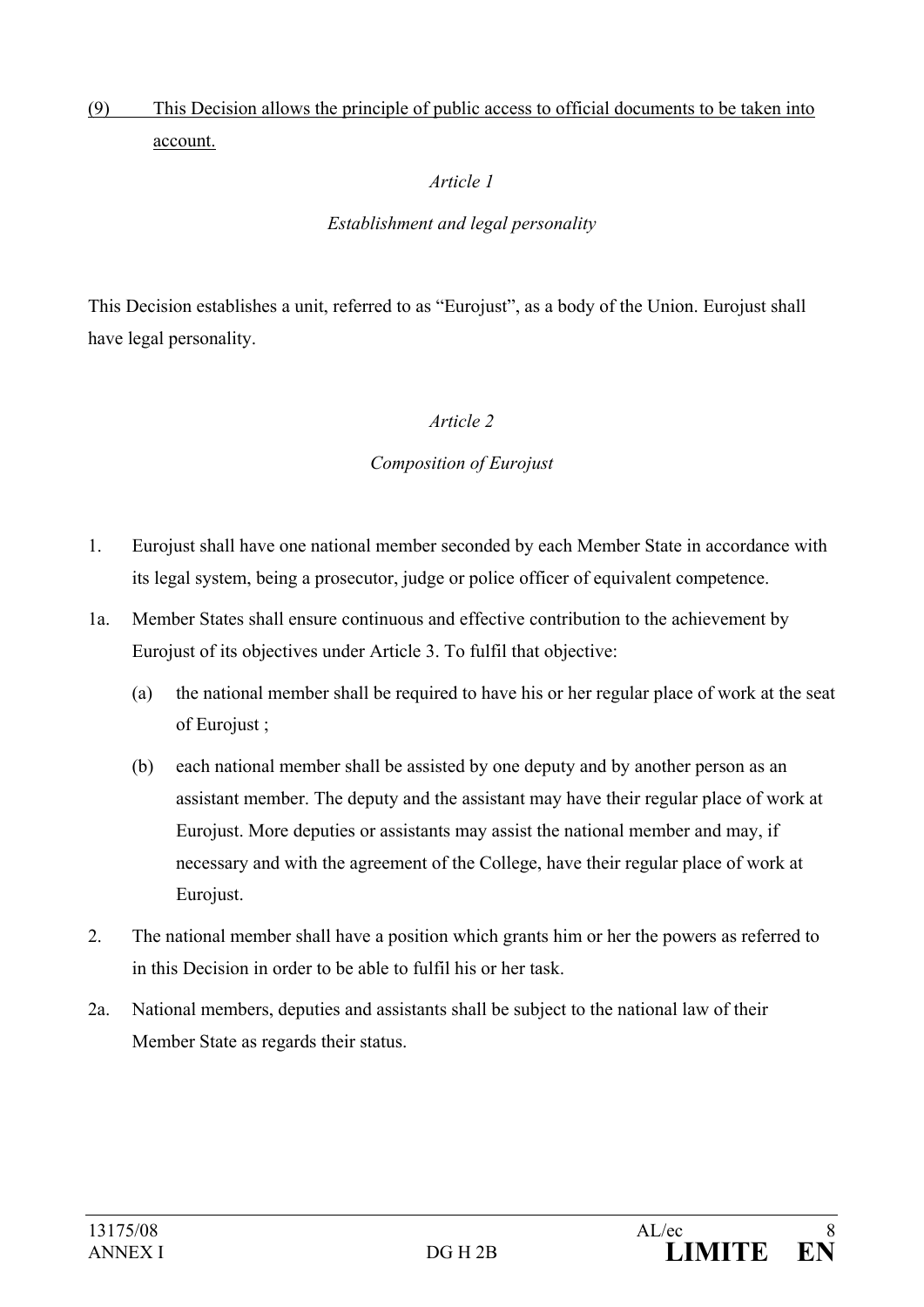- 3. The deputy shall fulfil criteria provided for in paragraph 1 and be able to act on behalf of or substitute the national member. An assistant may also act on behalf of or substitute the national member if he or she fulfils the criteria provided for in paragraph 1.
- 4. Eurojust shall also be linked to a Eurojust national coordination system in accordance with Article 12.
- 5. Eurojust shall have the possibility of posting liaison magistrates in third countries in accordance with the provisions of this Decision.
- 6. Eurojust shall, in accordance with the provisions of this Decision, have a secretariat headed by an Administrative Director.

## *Objectives*

- 1. In the context of investigations and prosecutions, concerning two or more Member States, of criminal behaviour referred to in Article 4 in relation to serious crime, particularly when it is organised, the objectives of Eurojust shall be:
	- (a) to stimulate and improve the coordination, between the competent authorities of the Member States, of investigations and prosecutions in the Member States, taking into account any request emanating from a competent authority of a Member State and any information provided by any body competent by virtue of provisions adopted within the framework of the Treaties ;
	- (b) to improve cooperation between the competent authorities of the Member States, in particular by facilitating the execution of requests for, and decisions on, judicial cooperation, including regarding instruments giving effects to the principle of mutual recognition;
	- (c) to support otherwise the competent authorities of the Member States in order to render their investigations and prosecutions more effective.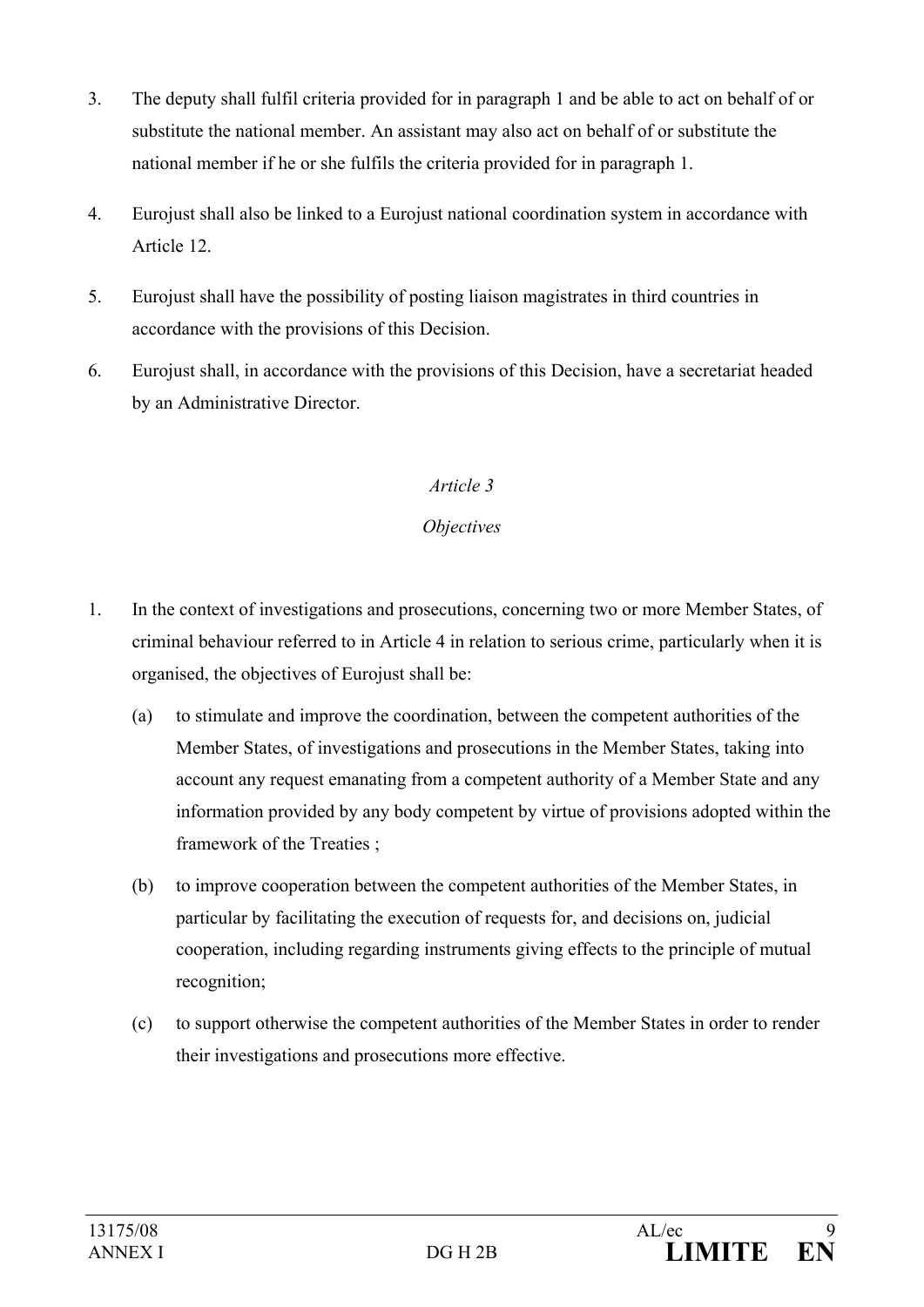- 2. In accordance with the rules laid down by this Decision and at the request of a Member State's competent authority, Eurojust may also assist investigations and prosecutions concerning only that Member State and a non-Member State where an agreement establishing cooperation pursuant to Article 26a(2) has been concluded with the said State or where in a specific case there is an essential interest in providing such assistance.
- 3. In accordance with the rules laid down by this Decision and at the request either of a Member State's competent authority or of the Commission, Eurojust may also assist investigations and prosecutions concerning only that Member State and the Community.

#### *Competences*

- 1. The general competence of Eurojust shall cover:
	- (a) the types of crime and the offences in respect of which Europol is at all times competent to act:  $1$
	- (b) other offences committed together with the types of crime and the offences referred to in point (a).
- 2. For types of offences other than those referred to in §1, Eurojust may in addition, in accordance with its objectives, assist in investigations and prosecutions at the request of a competent authority of a Member State.

 $\frac{1}{1}$  The following footnote will be inserted in the Official Journal: "*It is noted that, at the time of the adoption of this Decision, the competence of Europol is as reflected in Article 4(1) of Decision ..../../JHA (Europol Decision) and in Annex A to that Decision".*  In addition, the text contained in Annex III will be published in the Official Journal together with the Eurojust amending Decision. This will be decided by Coreper/Council in the I/A point note upon the adoption of this Decision.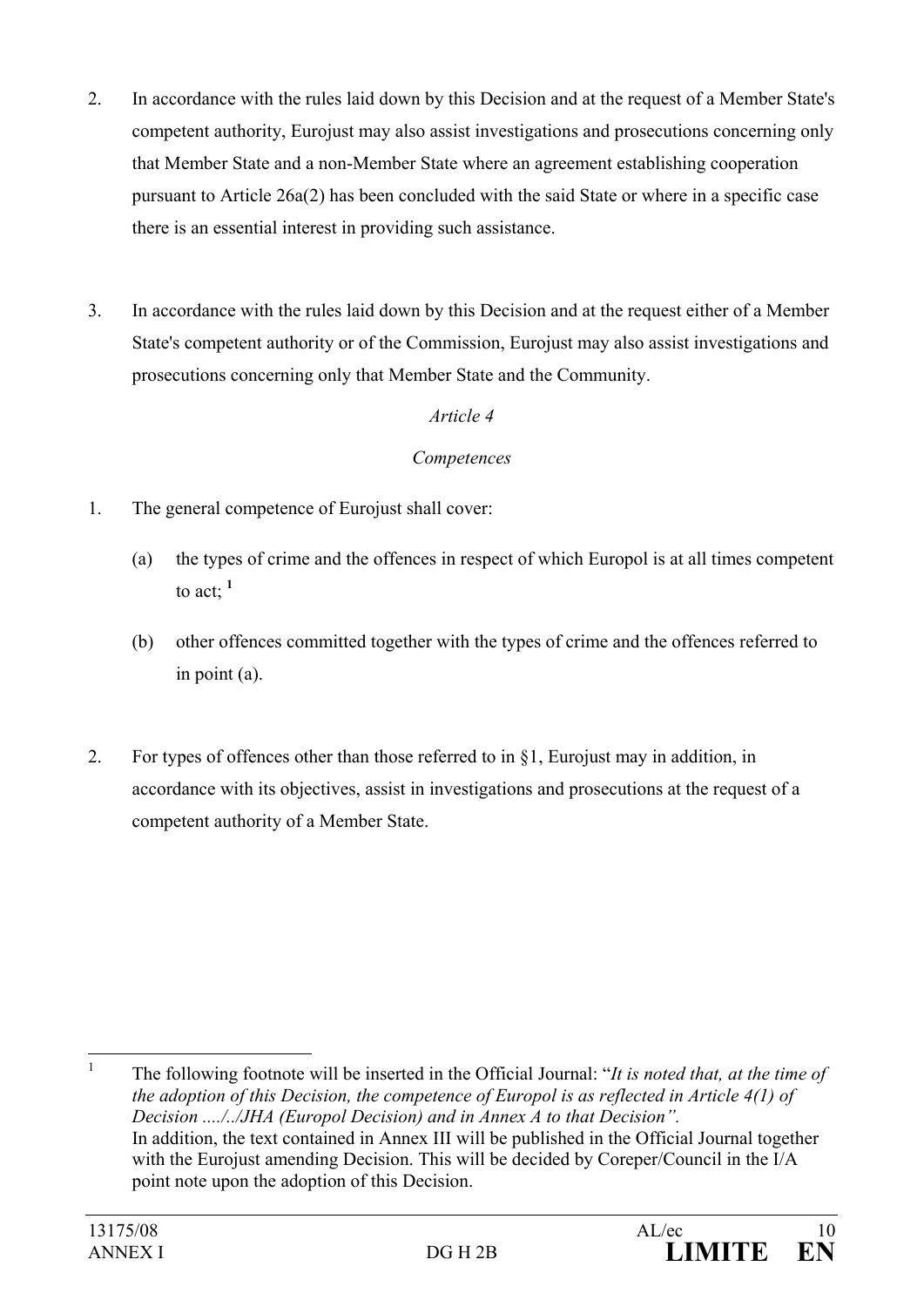### *Tasks of Eurojust*

- 1. In order to accomplish its objectives, Eurojust shall fulfil its tasks:
	- (a) through one or more of the national members concerned in accordance with Art.6, or
	- (b) as a College in accordance with Art. 7 :
		- (i) when so requested by one or more of the national members concerned by a case dealt with by Eurojust, or
		- (ii) when the case involves investigations or prosecutions which have repercussions at Union level or which might affect Member States other than those directly concerned, or
		- (iii) when a general question relating to the achievement of its objectives is involved, or
		- (iv) when otherwise provided for in this Decision.
- 2. When it fulfils its tasks, Eurojust shall indicate whether it is acting through one or more of the national members within the meaning of Art. 6 or as a College within the meaning of Art.7.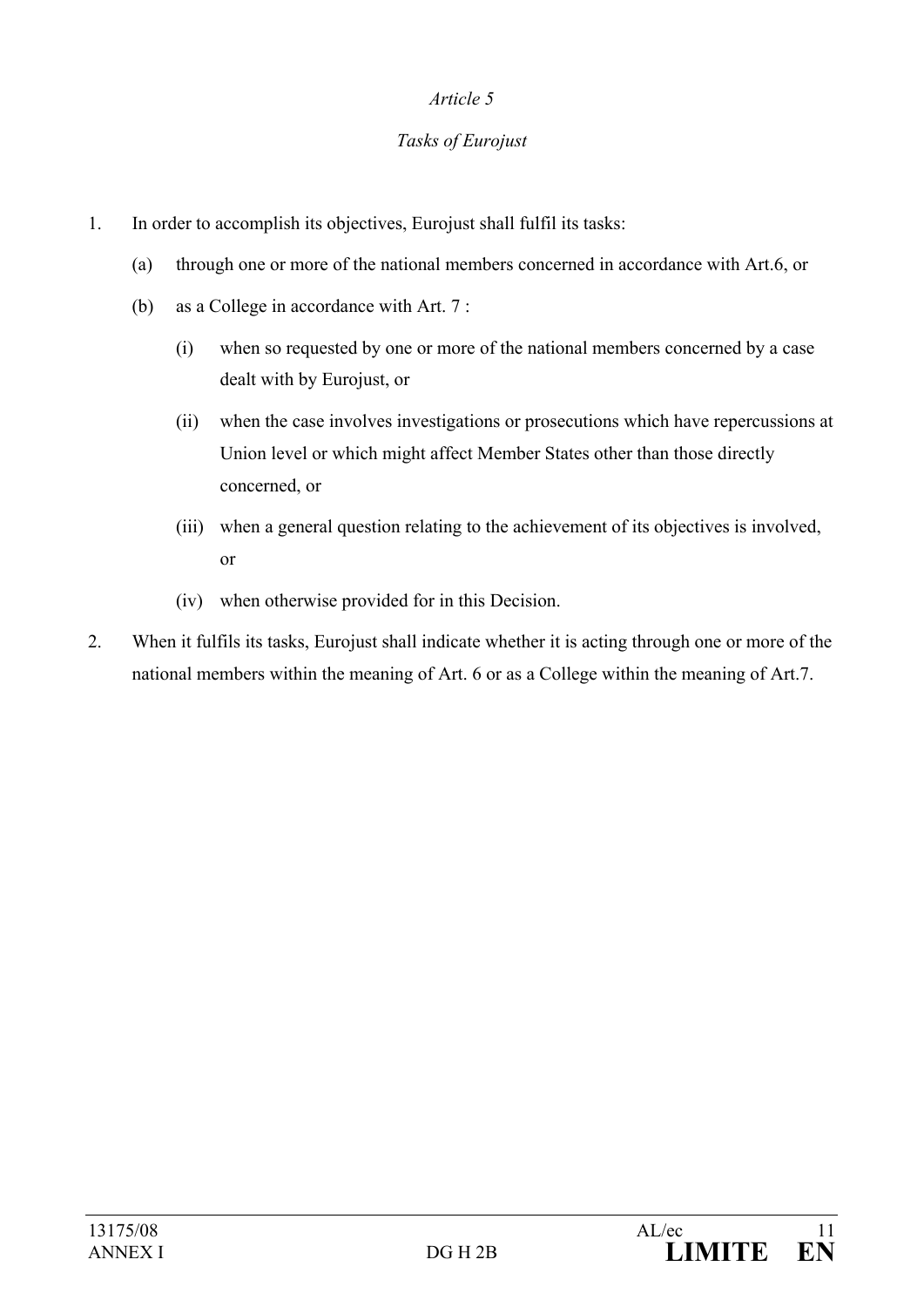# *Article 5a On-call coordination (OCC)*

- 1. In order to fulfil its tasks in urgent cases, Eurojust shall put in place an on-call coordination (OCC) able to receive and process at all times requests referred to it. The OCC shall be contactable, via a single OCC contact point at Eurojust, on a 24 hour / 7 day basis.
- 2. The OCC shall rely on one representative (OCC representative) per Member State who may be either the national member, his deputy, or an assistant entitled to replace the national member. The representative shall be able to act on a 24 hour / 7 day basis.
- 3. When in urgent cases, a request for, or a decision on, judicial cooperation, including regarding instruments giving effects to the principle of mutual recognition, needs to be executed in one or more Member States the requesting or issuing competent authority may forward it to the OCC. The OCC contact point shall immediately forward it to the representative of the Member State from which the request originates and, if explicitly requested by the transmitting or issuing authority, to the OCC representatives of the Member States on the territory of which the request should be executed. These representatives shall act without delay, in relation to the execution of the request in their Member State, through the exercise of tasks or powers available to him or her and referred to in Article 6 and Articles 9a to 9g.

4. (…)

 $5 ( )$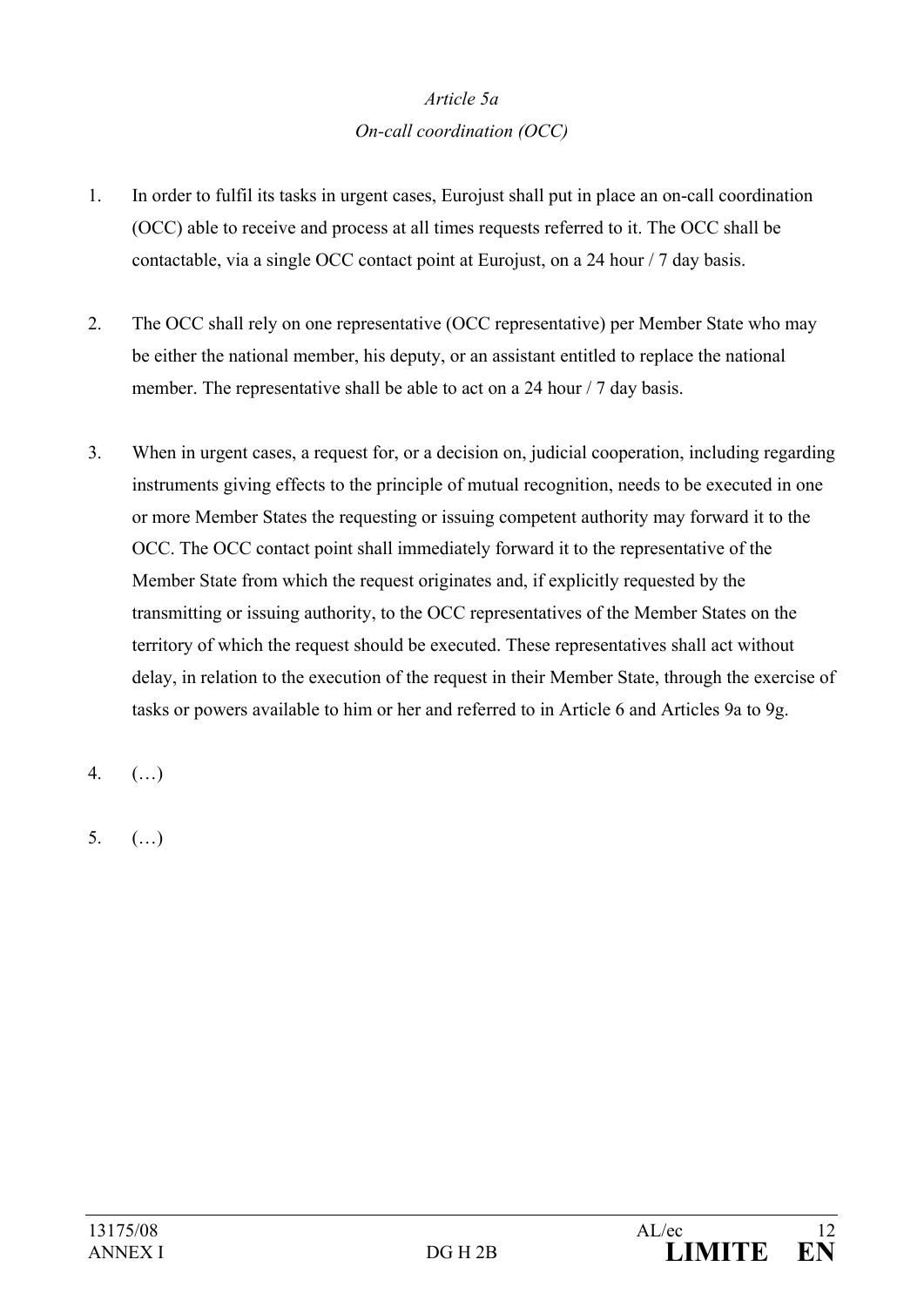#### *Tasks of Eurojust acting through its national members*

- 1. When Eurojust acts through its national members concerned, it:
	- (a) may ask the competent authorities of the Member States concerned, giving its reasons, to  $\cdot$ 
		- (i) undertake an investigation or prosecution of specific acts;
		- (ii) accept that one of them may be in a better position to undertake an investigation or to prosecute specific acts;
		- (iii) coordinate between the competent authorities of the Member States concerned;
		- (iv) set up a joint investigation team in keeping with the relevant cooperation instruments;
		- (v) provide it with any information that is necessary for it to carry out its tasks;
		- (vi) take special investigative measures;
		- (vii) take any other measure justified for the investigation or prosecution;
	- (b) shall ensure that the competent authorities of the Member States concerned inform each other on investigations and prosecutions of which it has been informed;
	- (c) shall assist the competent authorities of the Member States, at their request, in ensuring the best possible coordination of investigations and prosecutions;
	- (d) shall give assistance in order to improve cooperation between the competent national authorities;
	- (e) shall cooperate and consult with the European Judicial Network, including making use of and contributing to the improvement of its documentary database;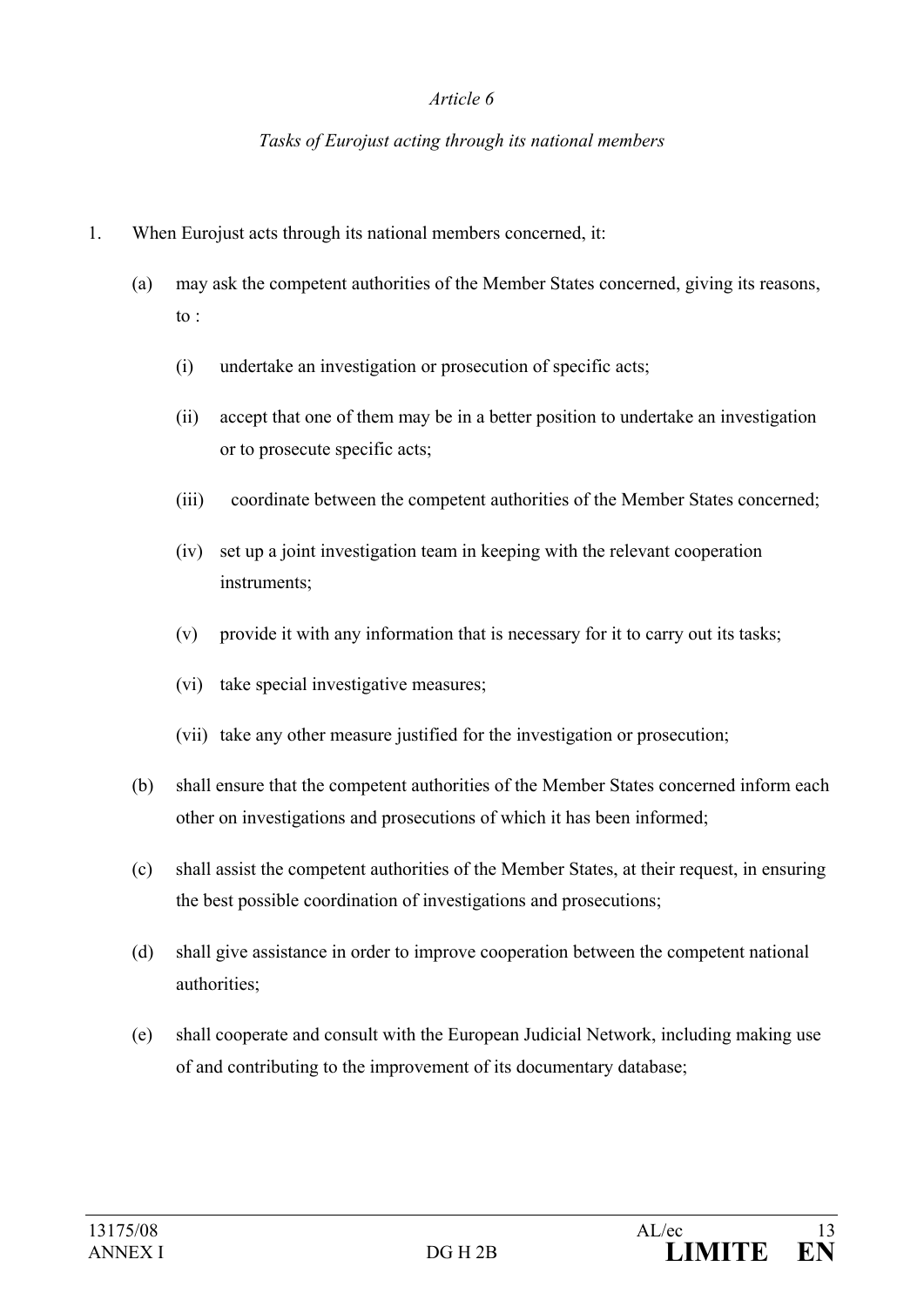- (f) shall, in the cases referred to in Article 3(2) and (3) and with the agreement of the College, assist investigations and prosecutions concerning the competent authorities of only one Member State;
- $(g)$   $(...)$
- 2. The Member States shall also ensure that competent national authorities react without undue delay to requests made under this Article.

#### *Tasks of Eurojust acting as a College*

- 1. When Eurojust acts as a College, it:
	- (a) may in relation to the types of crime and the offences referred to in Article 4(1) ask the competent authorities of the Member States concerned, giving its reasons:
		- (i) to undertake an investigation or prosecution of specific acts;
		- (ii) to accept that one of them may be in a better position to undertake an investigation or to prosecute specific acts;
		- (iii) to coordinate between the competent authorities of the Member States concerned;
		- (iv) to set up a joint investigation team in keeping with the relevant cooperation instruments;
		- (v) to provide it with any information that is necessary for it to carry out its tasks;
	- (b) shall ensure that the competent authorities of the Member States inform each other of investigations and prosecutions of which it has been informed and which have repercussions at Union level or which might affect Member States other than those directly concerned;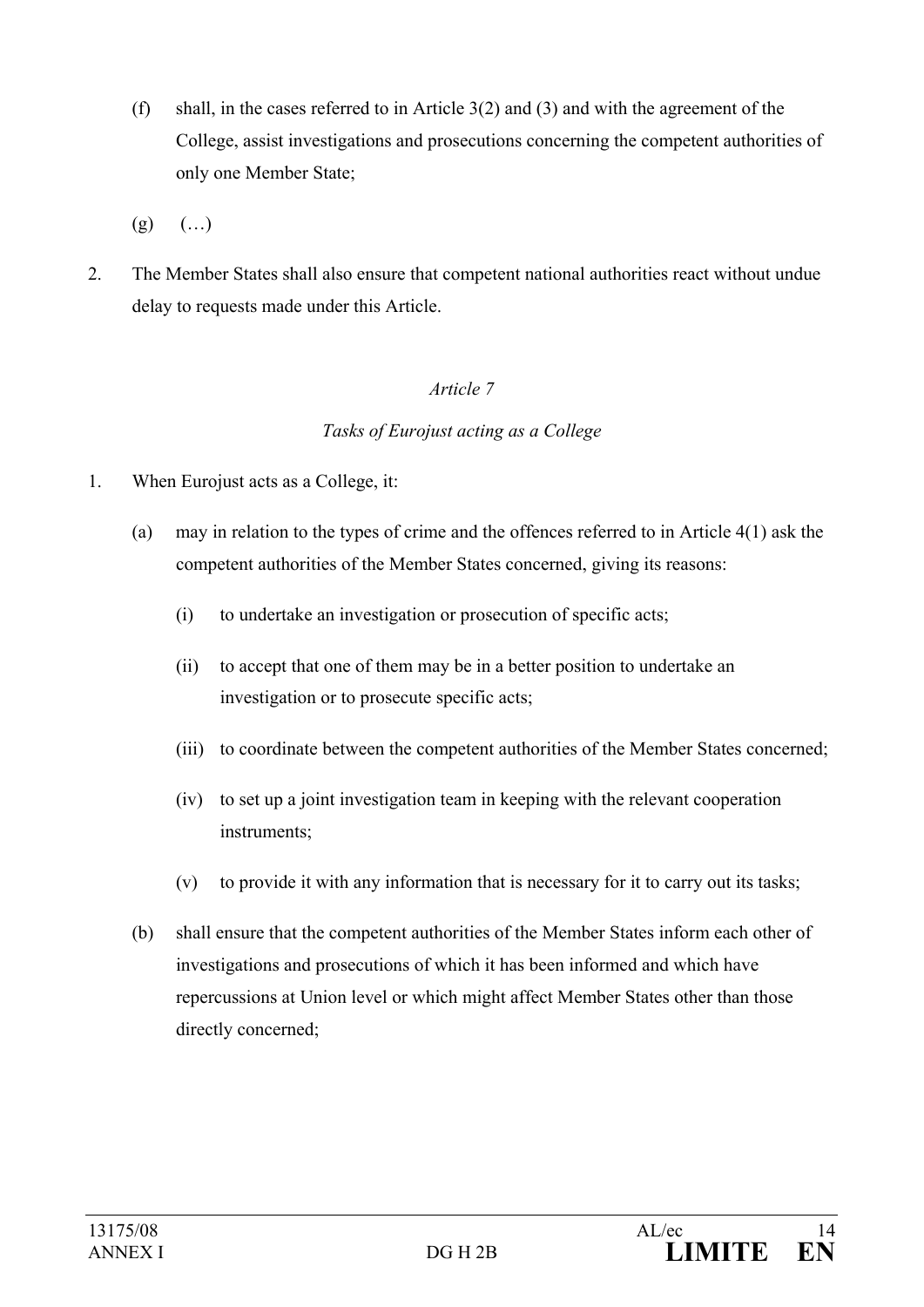- (c) shall assist the competent authorities of the Member States, at their request, in ensuring the best possible coordination of investigations and prosecutions;
- (d) shall give assistance in order to improve cooperation between the competent authorities of the Member States, in particular on the basis of Europol's analysis;
- (e) shall cooperate and consult with the European Judicial Network, including making use of and contributing to the improvement of its documentary database;
- (f) may assist Europol, in particular by providing it with opinions based on analyses carried out by Europol;
- (g) may supply logistical support in the cases referred to in points (a), (c) and (d). Such logistical support may include assistance for translation, interpretation and the organisation of coordination meetings.
- 2. Where two or more national members can not agree on how to resolve a case of conflicts of jurisdiction as regards the undertaking of investigations or prosecution pursuant to Article 6 and in particular Article 6(1)(c), the College shall be asked to issue a written non-binding opinion on the case, provided the matter could not be resolved through mutual agreement between the competent national authorities concerned. The opinion of the College shall be promptly forwarded to the Member States concerned. This paragraph is without prejudice to paragraph 1(a)(ii).
- 3. Notwithstanding the provisions contained in any instruments adopted by the European Union regarding judicial cooperation, a competent authority may report to Eurojust recurrent refusals or difficulties concerning the execution of requests for, and decisions on, judicial cooperation, including regarding instruments giving effects to the principle of mutual recognition, and request the College to issue a written non-binding opinion on the matter, provided it could not be resolved through mutual agreement between the competent national authorities or through the involvement of the national members concerned. The opinion of the College shall be promptly forwarded to the Member States concerned.
- 4. (…)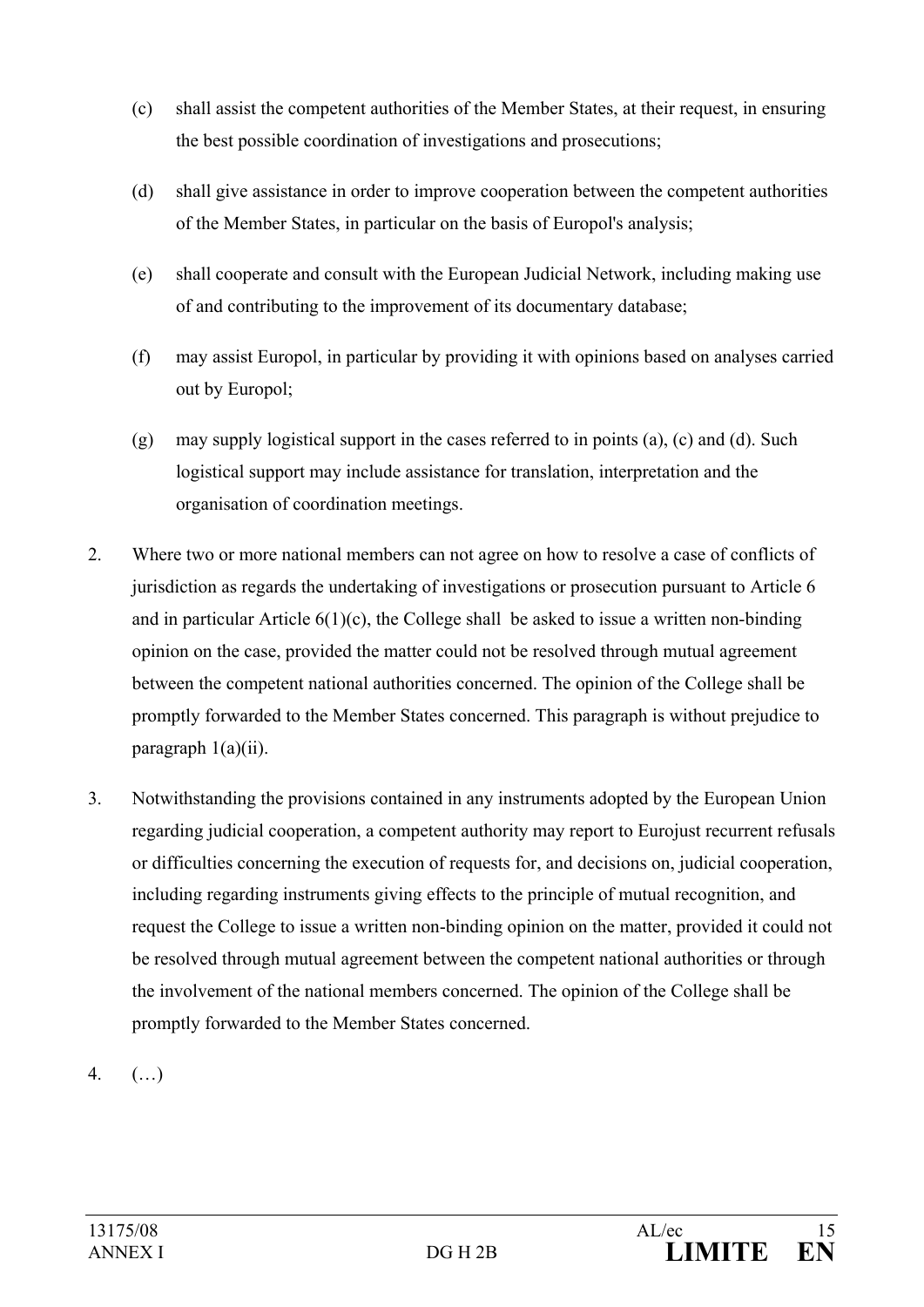#### *Follow up to requests and opinions of Eurojust*

If the competent authorities of the Member States concerned decide not to comply with a request referred to in Articles 6(1)(a), 7(1)(a) or decide not to follow a written opinion referred to in Article 7(2) and 7(3), they shall inform Eurojust without undue delay of their decision and of the reasons for it. Where it is not possible to give the reasons for refusing to comply with a request because to do so would harm essential national security interests or would jeopardise the safety of individuals, the competent authorities of the Member States may cite operational reasons.

#### *Article 9*

#### *National members*

- 1. The length of a national member's term of office shall be at least 4 years. The Member State of origin may renew the term of office. The national member shall not be removed before the end of a term without prior information to the Council and indication of the reason thereof. Where a national member is President or Vice-President of Eurojust, his term of office as a member shall at least be such that he can fulfil his function as President or Vice-President for the full elected term.
- 2. All information exchanged between Eurojust and Member States shall be directed through the national member.
- 3. (…)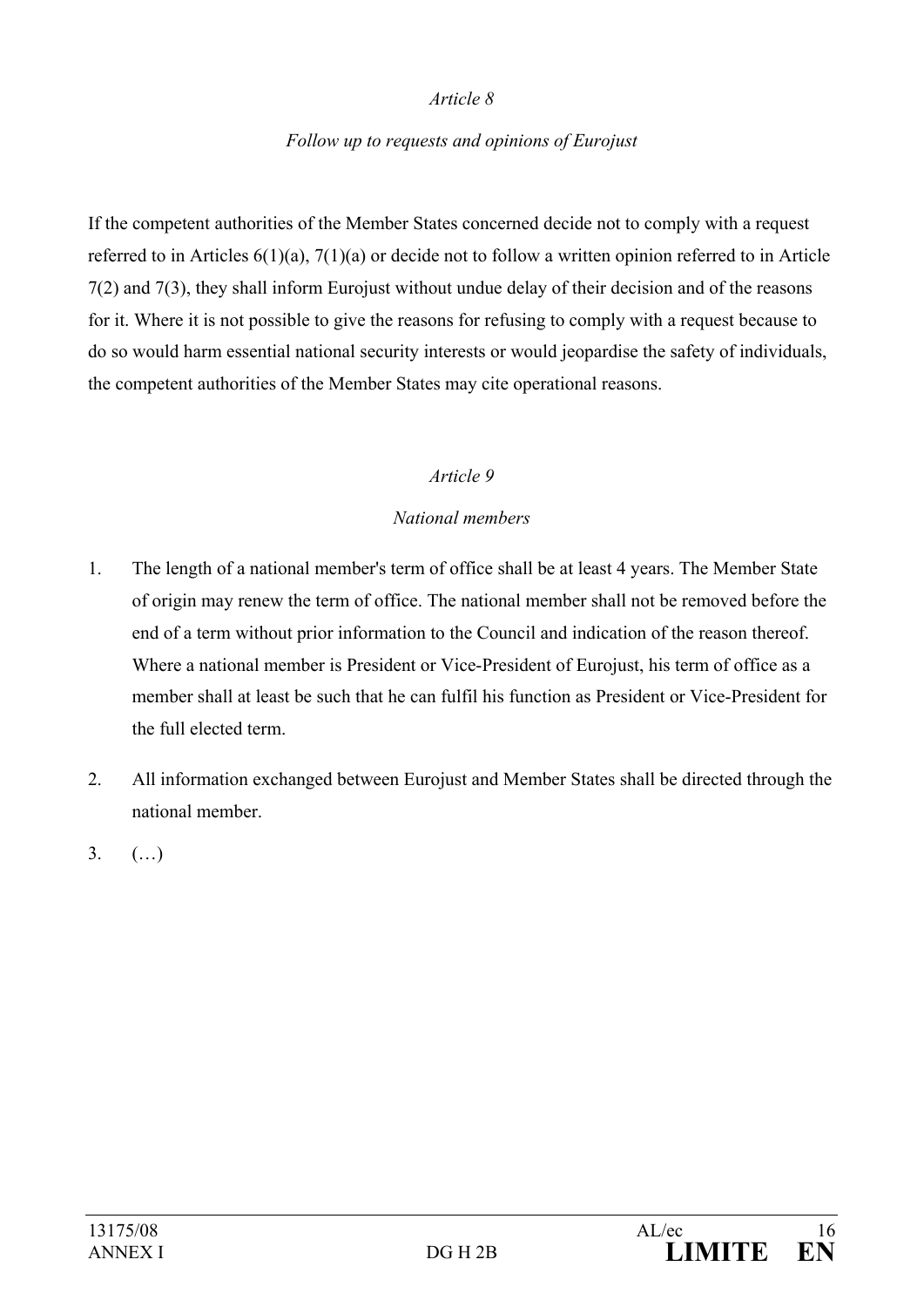- 4. In order to meet Eurojust's objectives, the national member shall have at least equivalent access to or at least be able to obtain the information contained in the following types of registers of his or her Member State as would be available to him or her in his or her role as a prosecutor, judge or police officer, whichever is applicable, at national level:
	- (i) criminal records;
	- (ii) registers of arrested persons;
	- (iii) investigation registers;
	- (iv) DNA registers;
	- (v) other registers of his Member State where he deems this information necessary for him to be able to fulfil his tasks.
- 4a. (...)
- 5. A national member may contact the competent authorities of his Member State directly.
- 6.  $(...)$

#### *Article 9a*

#### *Powers of the national member conferred to him at national level*

1. When a national member exercises powers referred to in Articles 9b, 9c and 9d, he does so in his capacity as a competent national authority acting in accordance with national law and subject to the conditions laid down in Articles 9a to 9f. In the performance of his or her tasks the national member shall, where appropriate, make it known whenever he or she is acting in accordance with the powers granted to the national member under Articles 9a to 9d.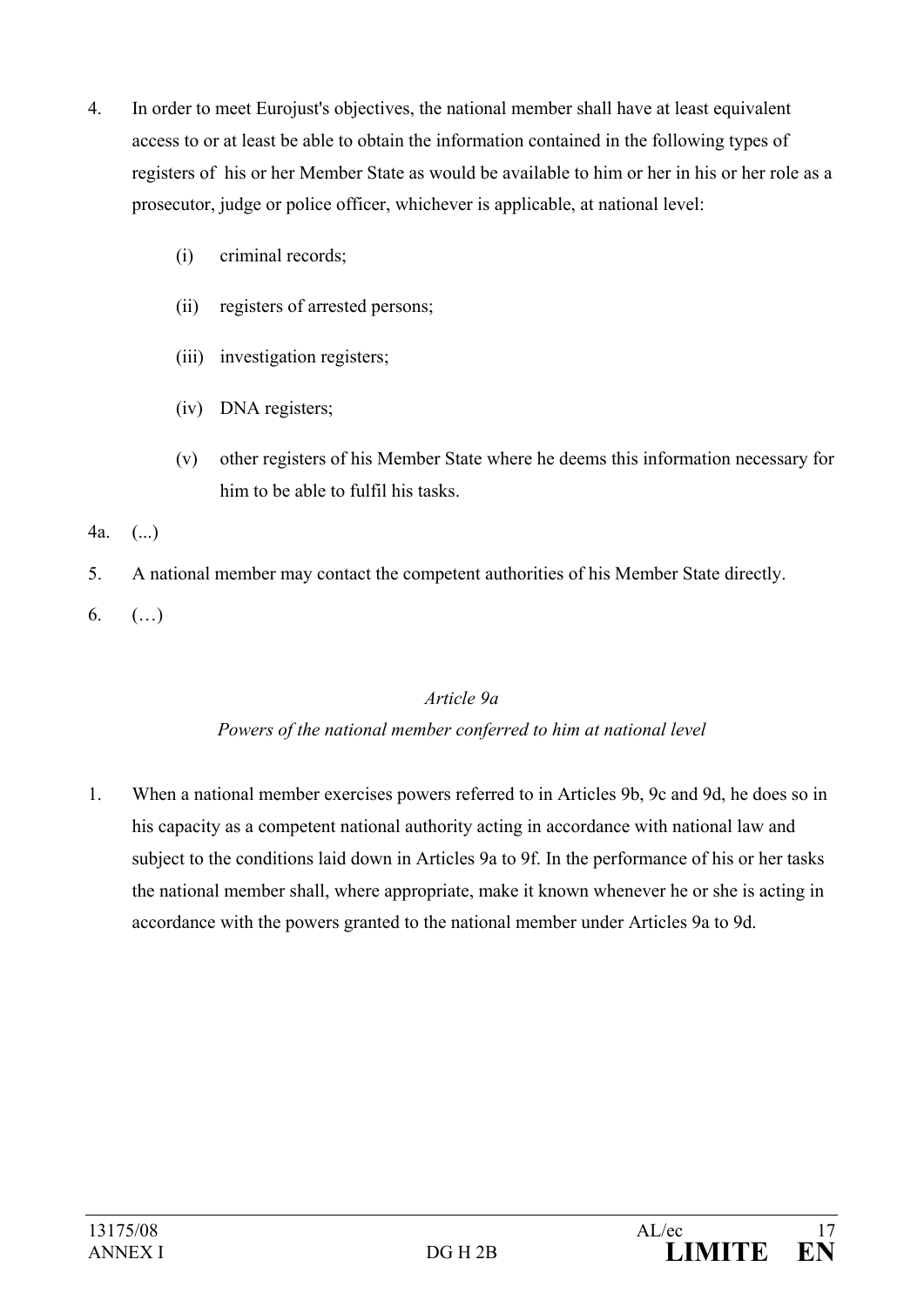- 2. Each Member State shall define the nature and extent of the powers it grants its national member as regards judicial cooperation in respect of that State. However, each Member State shall confer on its national member at least powers described in Article 9b and, subject to Article 9f, powers described in Articles 9c and 9d, which would be available to him or her as a judge, prosecutor or police officer, whichever is applicable, at national level.
- 3. When appointing its national member and at any other time if appropriate, the Member State shall notify Eurojust and the Council General Secretariat of its decision regarding the implementation of paragraph 2 so that the latter can inform the other Member States. The Member States shall undertake to accept and recognise the prerogatives thus conferred insofar as they are in conformity with international commitments.
- 4. Each Member State shall also define the right for a national member to act in relation to foreign judicial authorities, in accordance with its international commitments.

# *Article 9b Ordinary powers*

- 1. National members, in their capacity as competent national authorities, shall be entitled to receive, transmit, facilitate, follow up and provide supplementary information in relation to the execution of requests for, and decisions on, judicial cooperation, including regarding instruments giving effect to the principle of mutual recognition. When powers referred to in this paragraph are exercised, the competent authority shall be informed promptly.
- $2.$  (...)
- 3. In case of partial or inadequate execution of a request for judicial assistance, national members, in their capacity as competent national authorities, shall be entitled to ask the competent national authority of his or her Member State for supplementary measures in order for the request to be fully executed.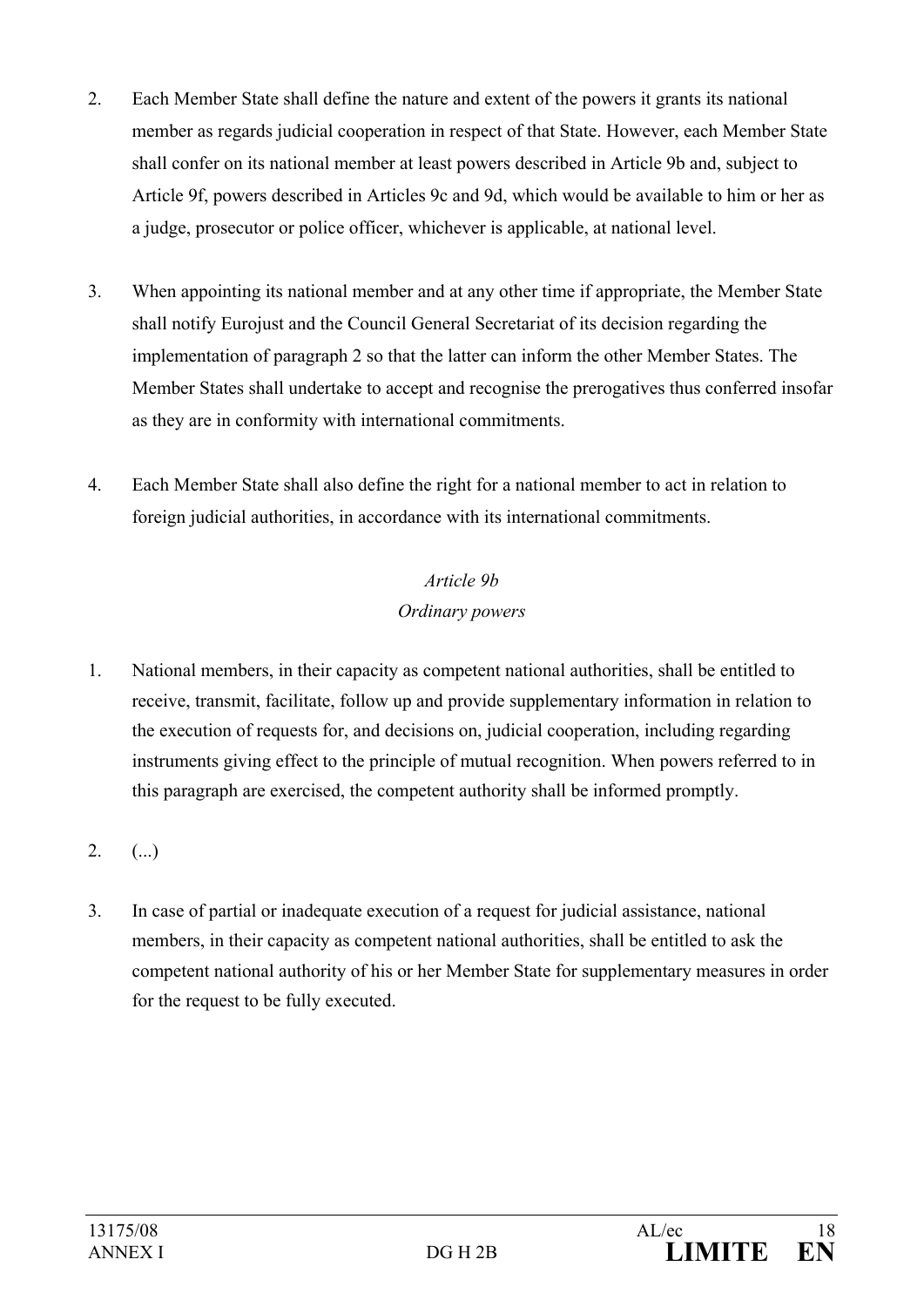### *Article 9c*

### *Powers exercised in agreement with a competent authority*

- $1.$  (...)
- 2. National members may, in their capacity as competent national authorities, in agreement with a competent national authority, or at its request and on a case-by-case basis, exercise the following powers:
	- (a) issuing and completing requests for, and decisions on, judicial cooperation, including regarding instruments giving effect to the principle of mutual recognition;
	- (b) executing in their Member State, requests for, and decisions on, judicial cooperation, including regarding instruments giving effect to the principle of mutual recognition ;
	- (c) ordering in their Member State investigative measures considered necessary at a coordination meeting organised by Eurojust to provide assistance to competent national authorities concerned by a concrete investigation and to which competent national authorities concerned with the investigation are invited to participate;
	- (d) authorising and coordinating controlled deliveries in their Member State.
- 3. Powers referred to in this Article shall, in principle, be exercised by a competent national authority.

## *Article 9d*

## *Powers exercised in urgent cases*

In their capacity as competent national authorities, national members shall, in urgent cases and in so far as it is not possible for them to identify or contact the competent national authority in a timely manner, be entitled: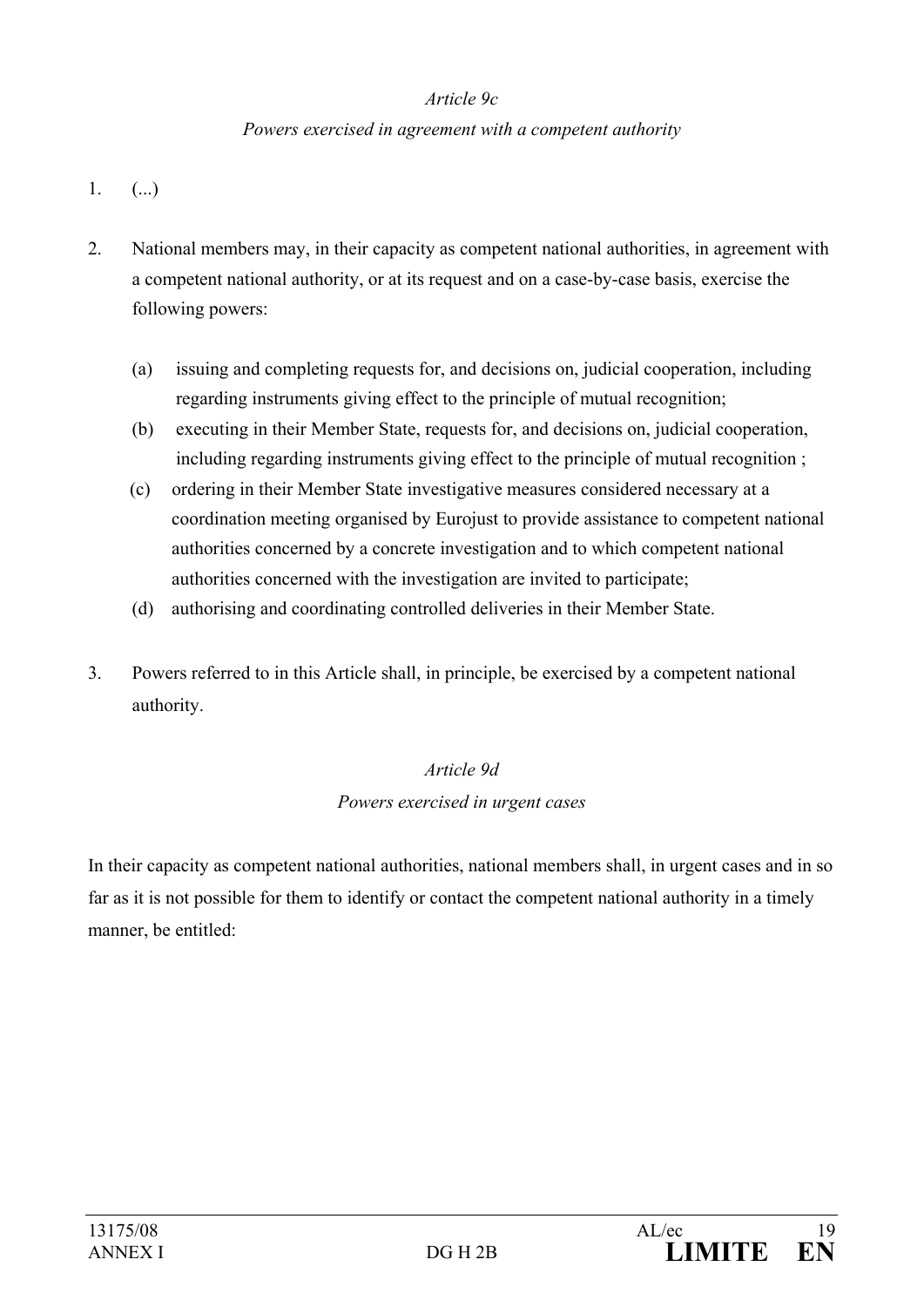- (a) to authorise and coordinate controlled deliveries in their Member State;
- (b) to execute, in relation to their Member State, a request for, or a decision on, judicial cooperation, including regarding instruments giving effect to the principle of mutual recognition.

As soon as the competent national authority is identified or contacted, it shall be informed of the exercise of powers referred to in this Article.

# *Article 9e Conditions for the exercise of powers*

(...)

## *Article 9f*

## *Requests from national members where powers cannot be exercised*

- 1. The national member, in his or her capacity as a competent national authority, shall be at least competent to submit a proposal to the authority competent for the carrying out of powers referred to in Articles 9c and 9d when conferring such powers to the national member is contrary to :
	- (a) constitutional rules,

or

- (b) fundamental aspects of the criminal justice system:
	- (i) regarding the division of powers between police, prosecutors and judges,
	- (ii) regarding the functional division of tasks between prosecution authorities, or
	- (iii) related to the federal structure of the Member State concerned.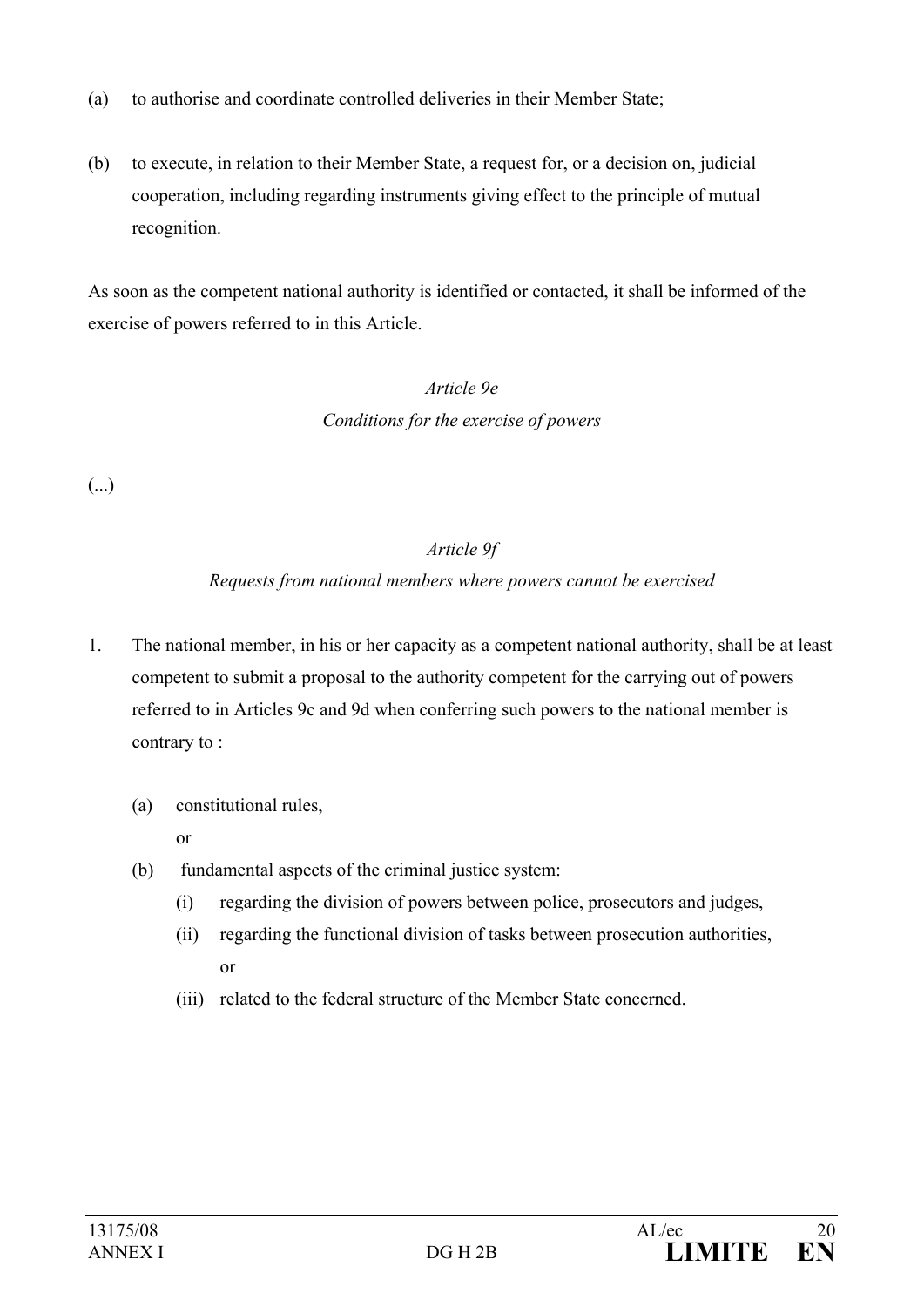2. Member States shall ensure that, in cases referred to in paragraph 1, the request issued by the national member be handled without undue delay by the competent national authority.

### *Article 9g*

## *Participation of the national member in joint investigation teams*

National members shall be entitled to participate in joint investigation teams, including in their setting up, in accordance with Article 13 of the convention of 29 May 2000 on Mutual Assistance in Criminal Matters between the Member States of the European Union or Framework Decision 2002/465/JHA concerning its own Member State. However, Member States may make the participation of the national member subject to the agreement of the competent national authority. National members, or deputies or assistants, shall be invited to participate in any joint investigation team involving their Member State and for which Community funding is provided under the applicable financial instruments. Each Member State shall define whether the national member participates in the Joint Investigation Team as a national competent authority or on behalf of Eurojust.

## Article 10

## *College*

- 1. The College shall consist of all the national members. Each national member shall have one vote.
- 2. The Council shall, acting by a qualified majority, approve Eurojust's rules of procedure on a proposal from the College. The College shall adopt its proposal by a two-thirds majority after consulting the Joint Supervisory Board provided for in Article 23 as regards the provisions on the processing of personal data. The provisions of the rules of procedure which concern the processing of personal data may be made the subject of separate approval by the Council.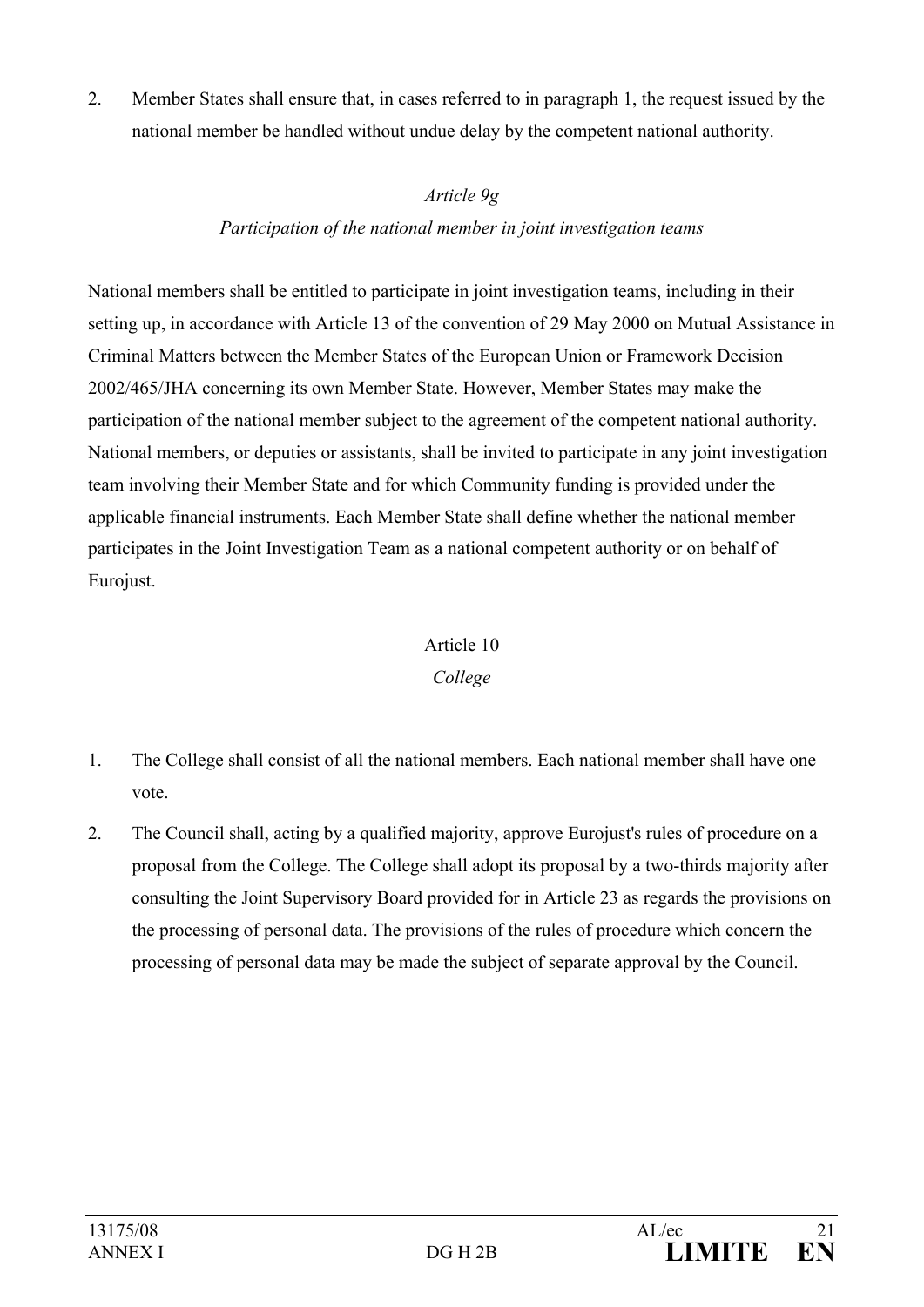3. When acting in accordance with Art. 7(1)(a), (2) and (3) , the College shall take its decisions by a two-thirds majority. Other decisions of the College shall be taken in accordance with the rules of procedure.

## Article 11 *Role of the Commission*

- 1. The Commission shall be fully associated with the work of Eurojust, in accordance with Art. 36(2) of the Treaty. It shall participate in that work in the areas within its competence.
- 2. As regards work carried out by Eurojust on the coordination of investigations and prosecutions, the Commission may be invited to provide its expertise.
- 3. For the purpose of enhancing cooperation between Eurojust and the Commission, Eurojust may agree on necessary practical arrangements with the Commission.

## *Article 12 Eurojust national coordination system*

- 1. Each Member State shall designate one or more national correspondents for Eurojust.
- 1a.  $(..)$
- 2. Each Member State shall, before  $\ldots$ <sup>1</sup>, set up a Eurojust national coordination system to ensure coordination of the work carried out by:
	- (a) the national correspondents for Eurojust;
	- (b) the national correspondent for Eurojust for terrorism matters;
	- (c) the national correspondent for the European Judicial Network and up to three other contact points of the European Judicial Network;

 $\frac{1}{1}$ Two years after the entry into force of the decision amending Eurojust decision.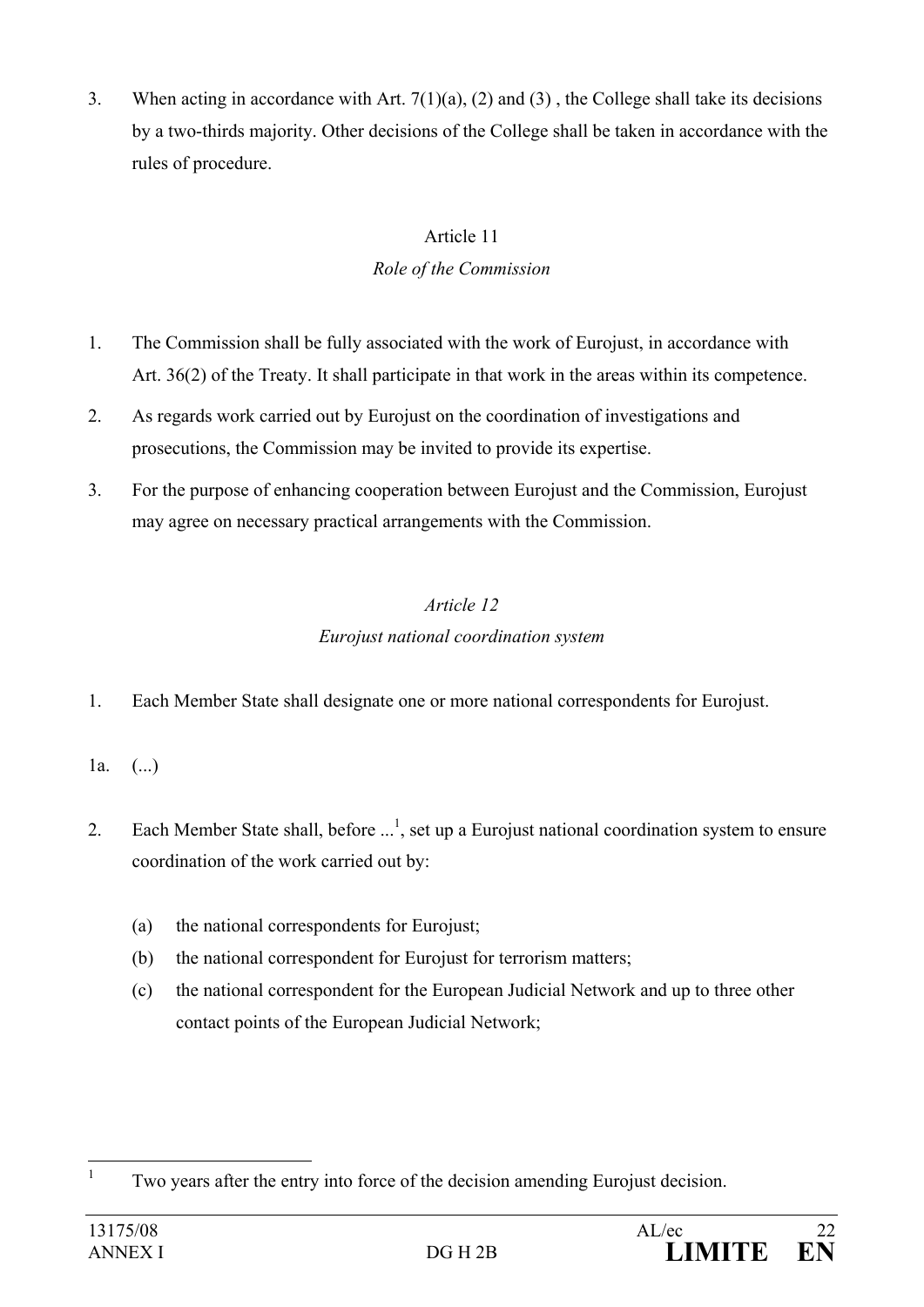- (d) national members or contact points of the Network for Joint Investigation Teams and of the Networks set up by Decision 2002/494/JHA (war crime networks), Decision 2007/845/JHA (asset recovery offices) and by Council Decision …./../JHA (corruption).
- 3. The persons referred to in paragraphs 1 and 2 shall maintain their position and status under national law.
- 4. The national correspondents for Eurojust shall be responsible for the functioning of the Eurojust national coordination system. When several correspondents for Eurojust are designated, one of them shall be responsible for the functioning of the Eurojust national coordination system.
- 5. The Eurojust national coordination system shall facilitate, within the Member State, the carrying out of the tasks of Eurojust, in particular by :
	- (a) ensuring that the Case Management System referred to in Article 16 receives information related to the Member State concerned in an efficient and reliable manner;
	- (b) assisting in determining whether a case should be dealt with the assistance of Eurojust or of the European Judicial Network;
	- (c) assisting the national member to identify proper authorities for the execution of requests for, and decisions on, judicial cooperation, including regarding instruments giving effects to the principle of mutual recognition;
	- (d) maintaining close relations with the Europol National Unit.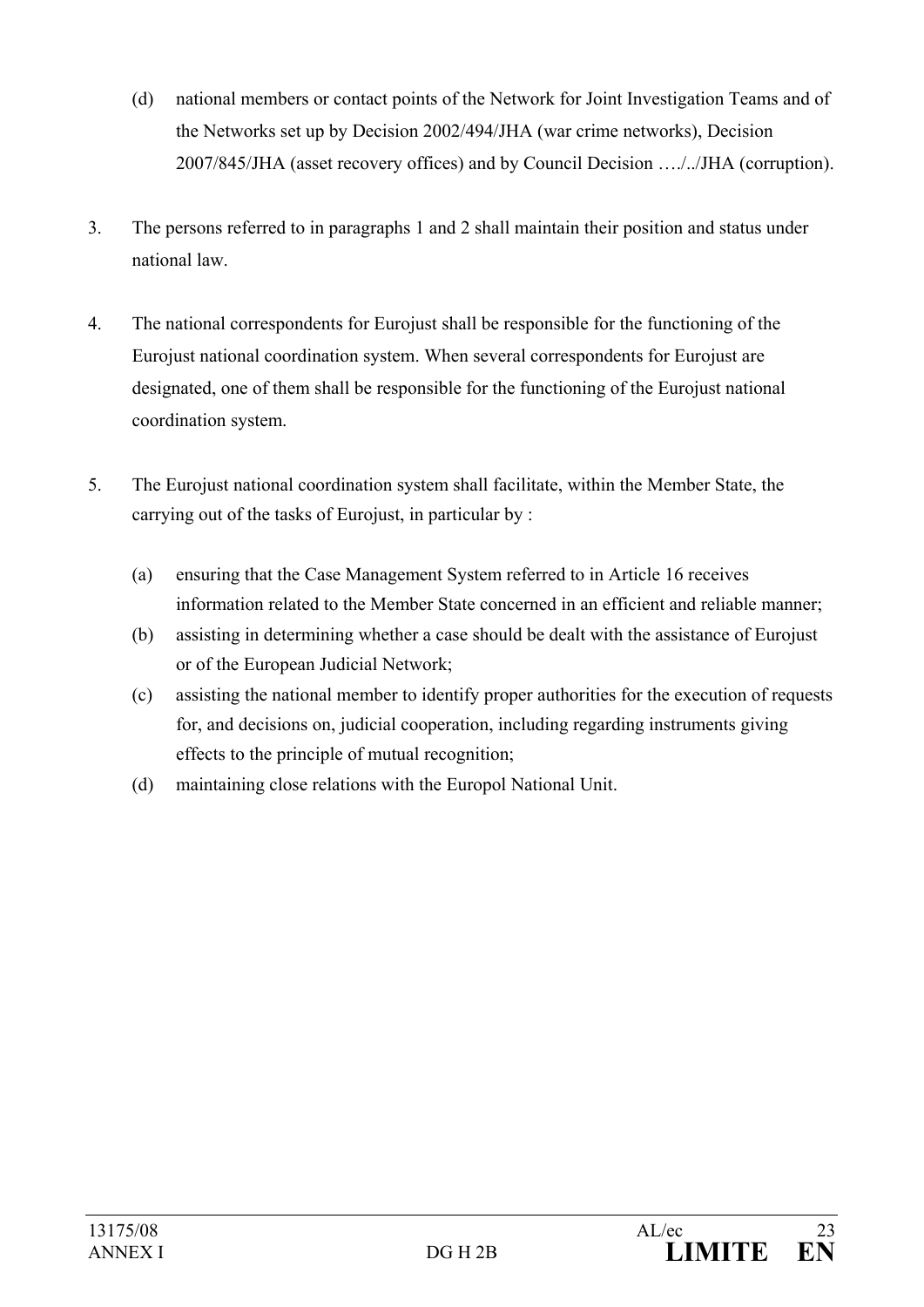- 6. In order to perform the objectives referred to in paragraph 5, persons referred to in paragraphs 1 and 2(a) to (c) shall, and persons referred to in paragraph 2(d), may be connected to the Case Management System in accordance with this Article and Articles 16, 16a, 16b and 18 and the Rules of Procedure of Eurojust. The connection to the Case Management System shall be at the charge of the EU budget.
- 7. Nothing in this Article shall be understood as affecting direct contacts between competent judicial authorities as provided for in instruments on judicial cooperation, such as Article 6 of the Convention of 29 May 2000 on Mutual Assistance in Criminal Matters between the Member States of the European Union. Relations between the national member and national correspondents shall not preclude direct contacts between the national member and his competent authorities.
- $8. (1)$

## *Exchanges of information with the Member States and between national members*

- 1. The competent authorities of the Member States shall exchange with Eurojust any information necessary for the performance of its tasks in accordance with Articles 4 and 5 in accordance with rules on data protection set out in this Decision. This shall at least include information referred to in Paragraphs 4, 5 and 8.
- 1a. The transmission of information to Eurojust shall be interpreted as a request for the assistance of Eurojust in the case concerned only if so specified by a competent authority.
- 2. The national members of Eurojust shall be empowered to exchange any information necessary for the performance of the tasks of Eurojust, without prior authorisation, among themselves or with their Member State's competent authorities. In particular national members shall be promptly informed of a case which concerns them.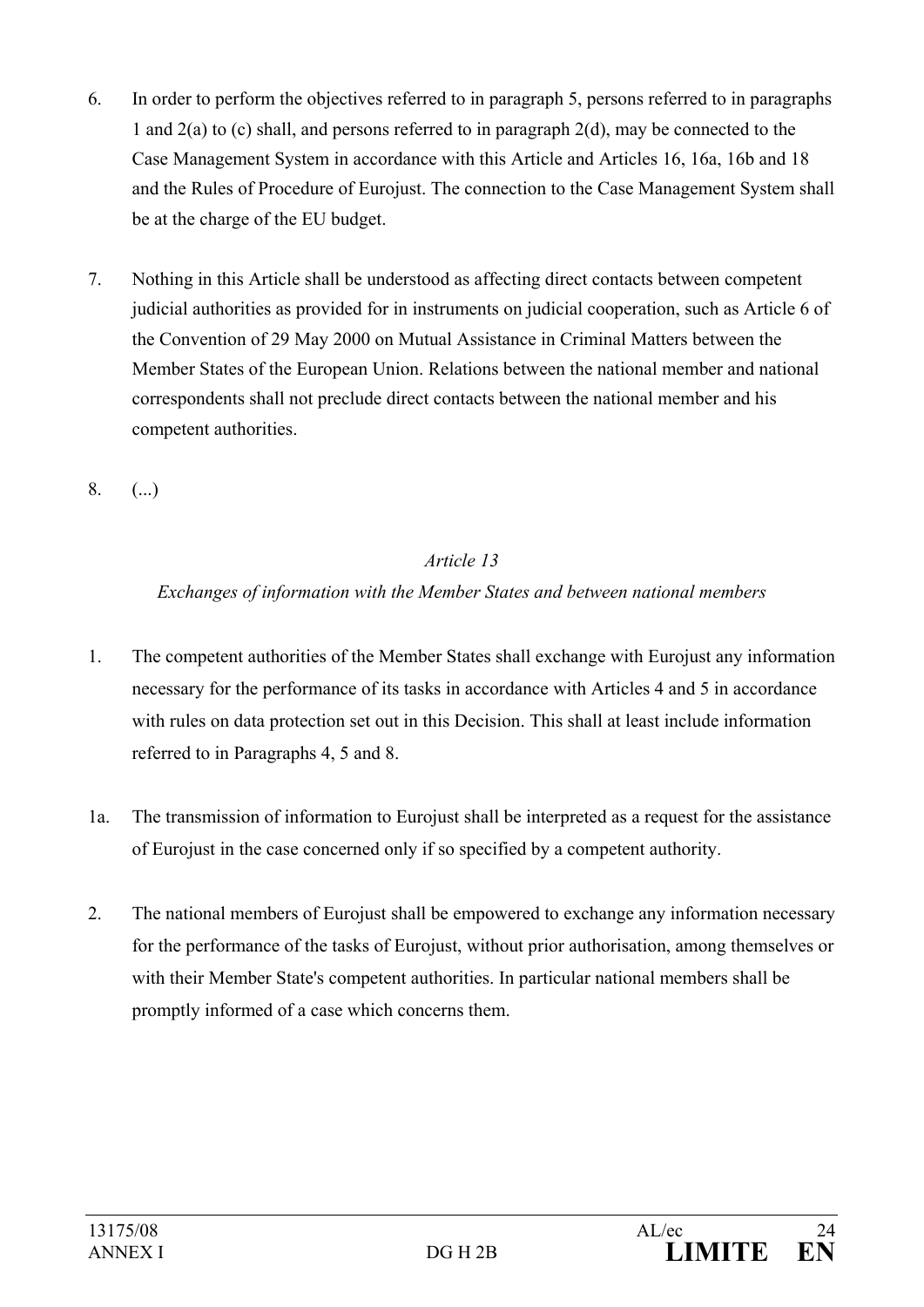- 3. This Article shall be without prejudice to other obligations regarding the transmission of information to Eurojust, including Council Decision 2005/671/JHA of 20 September 2005 on the exchange of information and cooperation concerning terrorist offences.
- 4. Member States shall ensure that national members are informed of the setting up of a joint investigation team, whether it is set up under Article 13 of the Convention of 29 May 2000 on Mutual Assistance in Criminal Matters between the Member States of the European Union or under Framework Decision 2002/465/JHA, and of the results of such teams.
- 5. Member States shall ensure that their national member is informed without undue delay of any case in which at least three Member States are directly involved and for which requests for or decisions on judicial cooperation including regarding instruments giving effect to the principle of mutual recognition have been transmitted to at least two Member States ;

#### and

- a) the offence involved is punishable in the issuing or requesting State by a custodial sentence or a detention order for a maximum period of at least 5 or 6 years, to be decided by the Member State concerned, and is included in the following list :
	- (a) trafficking in human beings;
	- (b) sexual exploitation of children and child pornography;
	- (c) drug trafficking;
	- (d) trafficking in firearms, their parts and components and ammunition;
	- (e) corruption;
	- (f) fraud affecting the financial interests of the European Community;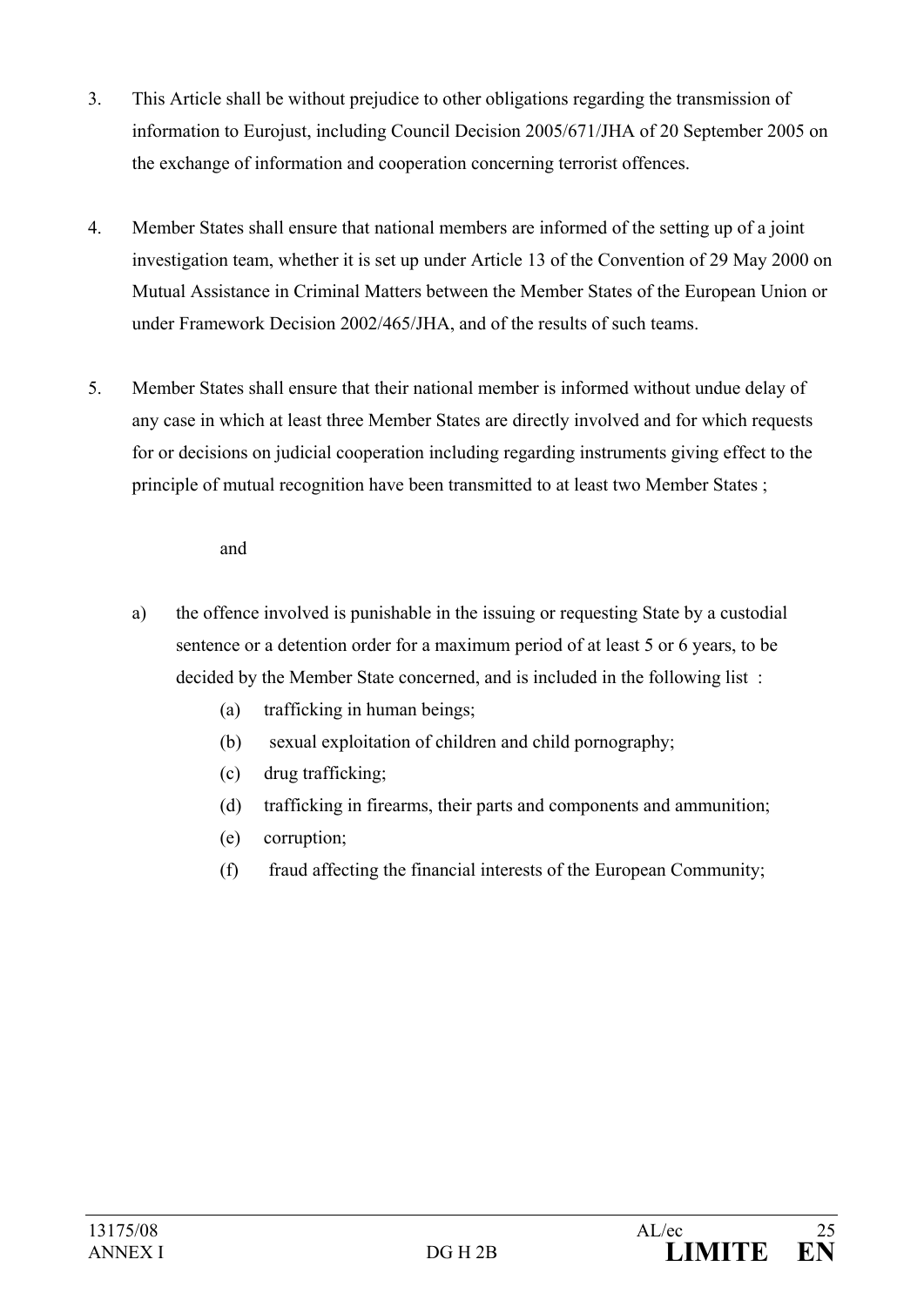- (g) counterfeiting of the euro;
- (h) money laundering;
- (i) attacks against information systems.

or

- b) there are factual indications that a criminal organisation is involved; or
- c) there are indications that the case may have serious cross-border dimension or repercussions at Union level or that it might affect Member States other than those directly involved.
- 6. (…)
- 7. (...)
- 8. Member States shall ensure that their national member is also informed of :
	- a. cases where conflicts of jurisdiction have arisen or are likely to arise ;
	- b. controlled deliveries affecting at least three States, at least two of which are Member States;
	- c. repeated difficulties or refusals regarding the execution of requests for, and decisions on, judicial cooperation, including regarding instruments giving effects to the principle of mutual recognition.
- 8a. National authorities shall not be obliged in a particular case to supply information if this would mean:
	- (a) harming essential national security interests; or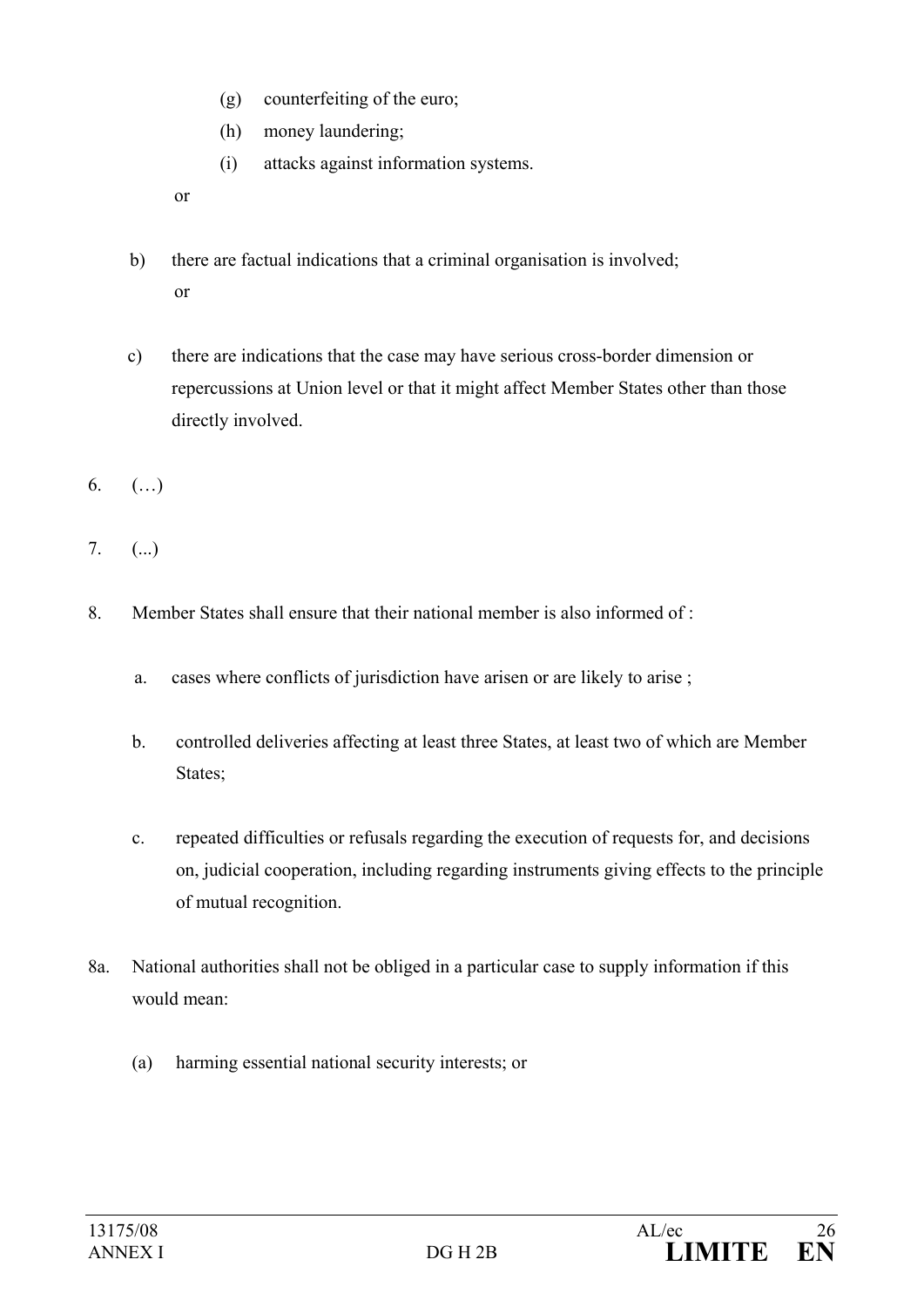- (b) ieopardizing the safety of individuals.
- 8b. This Article shall be without prejudice to conditions set in bilateral or multilateral agreements or arrangements between Member States and third countries including any conditions set by third countries concerning the use of information once supplied.
- 9. Information transmitted to Eurojust pursuant to paragraphs 4, 5 and 8 shall at least include, where available, the types of information contained in the list provided for in the Annex to this Decision **<sup>1</sup>** .
- 10. Information referred to in this Article shall be transmitted to Eurojust in a structured way.
- 11. Within five years after the entry into force of this Decision, the Commission shall establish, on the basis of information transmitted by Eurojust, a report on the implementation of this Article, accompanied by any proposal it may deem appropriate, including with a view to considering an amendment of paragraphs 4 to 8 and the Annex provided for in paragraph 9.

## *Article 13a*

## *Information provided by Eurojust to national authorities*

- 1. Eurojust shall provide national competent authorities with information and feedback on the results of the processing of information, including the existence of links with cases already stored in the Case Management System.
- 2. Furthermore, where a competent national authority requests Eurojust to provide it with information, Eurojust shall transmit it in the timeframe requested by that authority.

 **1** The exact content of the Annex, which is contained in Annex II, will be discussed after a general approach has been reached on the text of the Decision.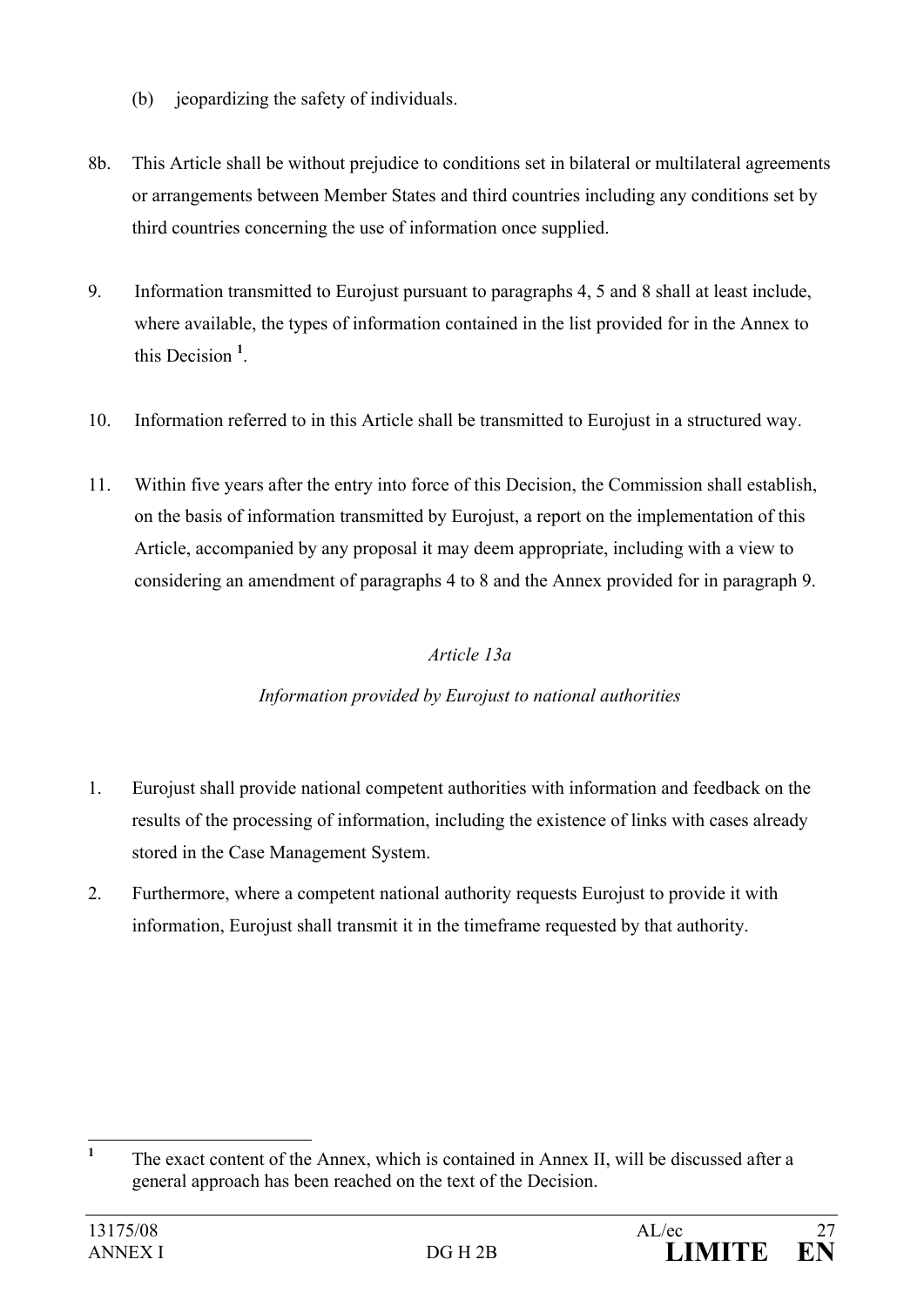#### *Processing of personal data*

- 1. Insofar as it is necessary to achieve its objectives, Eurojust may, within the framework of its competence and in order to carry out its tasks, process personal data, by automated means or in structured manual files.
- 2. Eurojust shall take the necessary measures to guarantee a level of protection for personal data at least equivalent to that resulting from the application of the principles of the Council of Europe Convention of 28 January 1981 and subsequent amendments thereto where they are in force in the Member States.
- 3. Personal data processed by Eurojust shall be adequate, relevant and not excessive in relation to the purpose of the processing, and, taking into account the information provided by the competent authorities of the Member States or other partners in accordance with Art. 13, 26 and 26a accurate and up-to-date. Personal data processed by Eurojust shall be processed fairly and lawfully.
- 4. (...)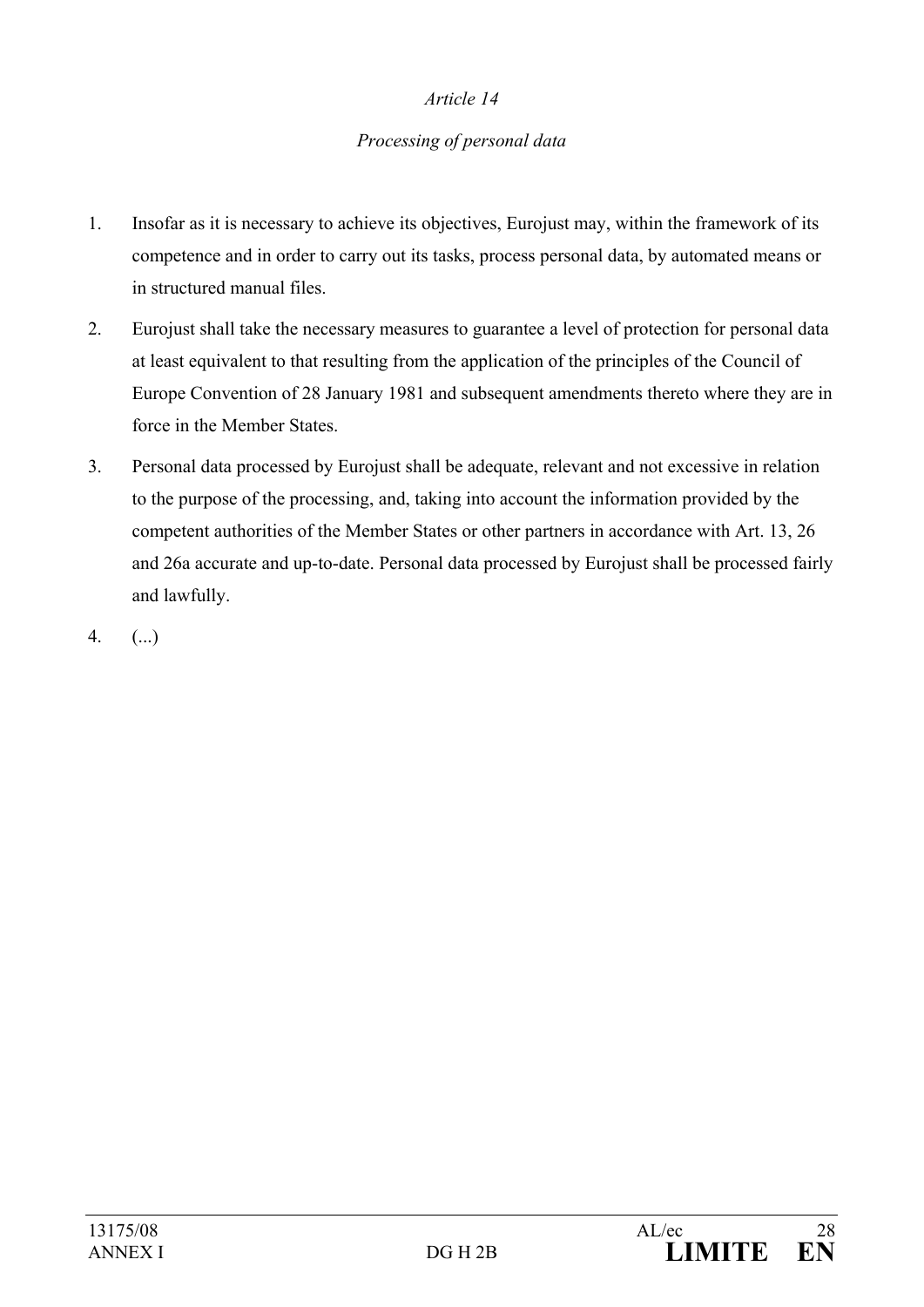## *Restrictions on the processing of personal data*

- 1. When processing data in accordance with Article 14(1), Eurojust may process only the following personal data on persons who, under the national legislation of the Member States concerned are suspected of having committed or having taken part in a criminal offence in respect of which Eurojust is competent or who have been convicted of such an offence:
	- (a) surname, maiden name, given names and any alias or assumed names;
	- (b) date and place of birth;
	- (c) nationality;
	- (d) sex;
	- (e) place of residence, profession and whereabouts of the person concerned;
	- (f) social security numbers, driving licences, identification documents and passport data;
	- (g) information concerning legal persons if it includes information relating to identified or identifiable individuals who are the subject of a judicial investigation or prosecution;
	- (h) bank accounts and accounts with other financial institutions;
	- (i) description and nature of the alleged offences, the date on which they were committed, the criminal category of the offences and the progress of the investigations ;
	- (j) the facts pointing to an international extension of the case ;
	- (k) details relating to alleged membership of a criminal organisation ;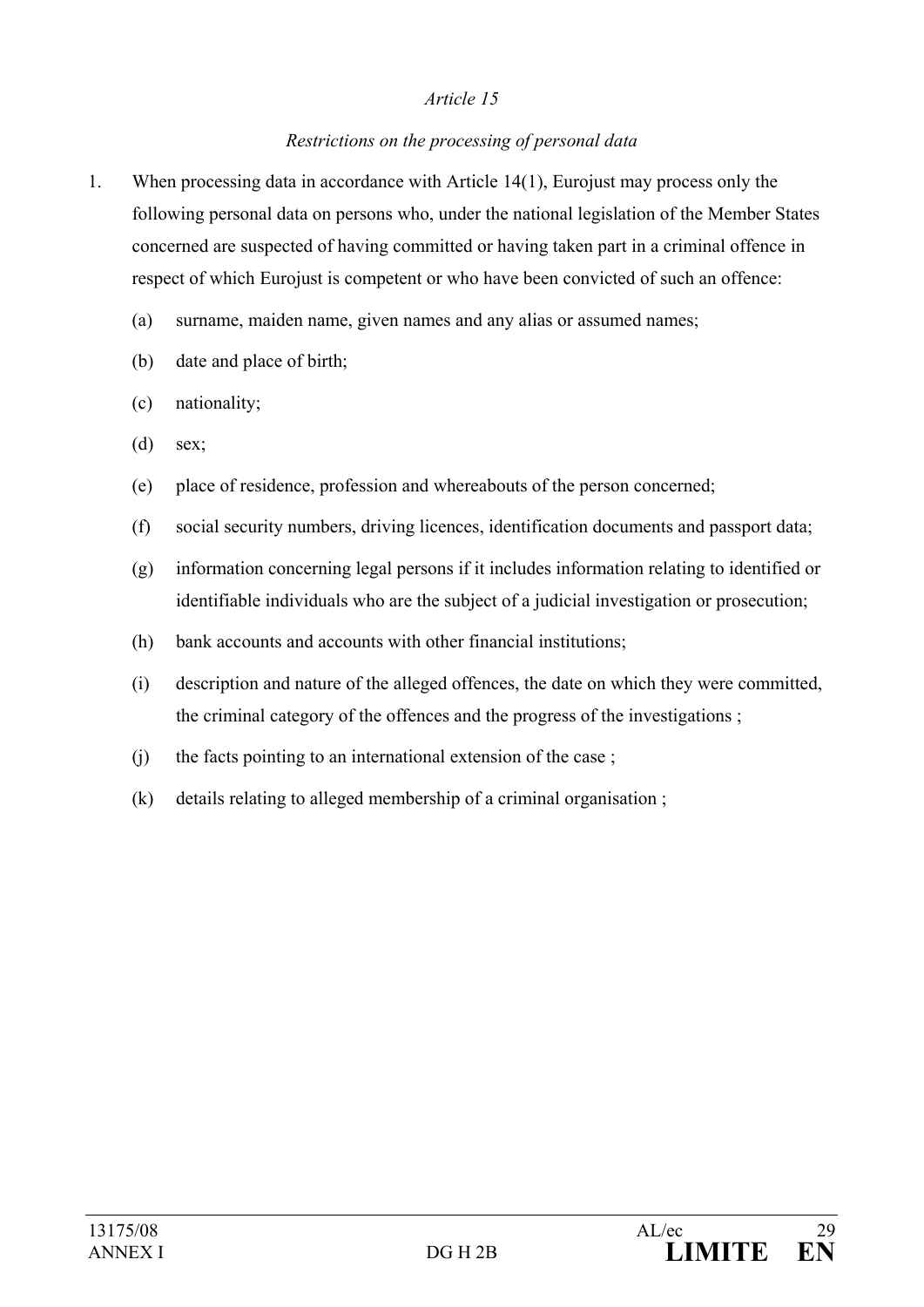- (l) telephone numbers, e-mail addresses, data referred to in Article 2(2)(a) of Directive 2006/24/EC ;
- (m) vehicle registration data ;
- (n) DNA profiles established from the non-coding part of DNA, photographs and fingerprints.
- 2. When processing data in accordance with Art. 14(1), Eurojust may process only the following personal data on persons who, under the national legislation of the Member States concerned, are regarded as witnesses or victims in a criminal investigation or prosecution regarding one or more of the types of crime and the offences defined in Art. 4:
	- (a) surname, maiden name, given names and any alias or assumed names;
	- (b) date and place of birth;
	- (c) nationality;
	- (d) sex;
	- (e) place of residence, profession and whereabouts of the person concerned;
	- (f) the description and nature of the offences involving them, the date on which they were committed, the criminal category of the offences and the progress of the investigations.
- 3. However, in exceptional cases, Eurojust may also, for a limited period of time, process other personal data relating to the circumstances of an offence where they are immediately relevant to and included in ongoing investigations which Eurojust is helping to coordinate, provided that the processing of such specific data is in accordance with Articles 14 and 21. The Data Protection Officer referred to in Article17 shall be informed immediately of recourse to this paragraph. Where such other data refer to witnesses or victims within the meaning of paragraph 2, the decision to process them shall be taken jointly by at least two national members.
- 3a. (…)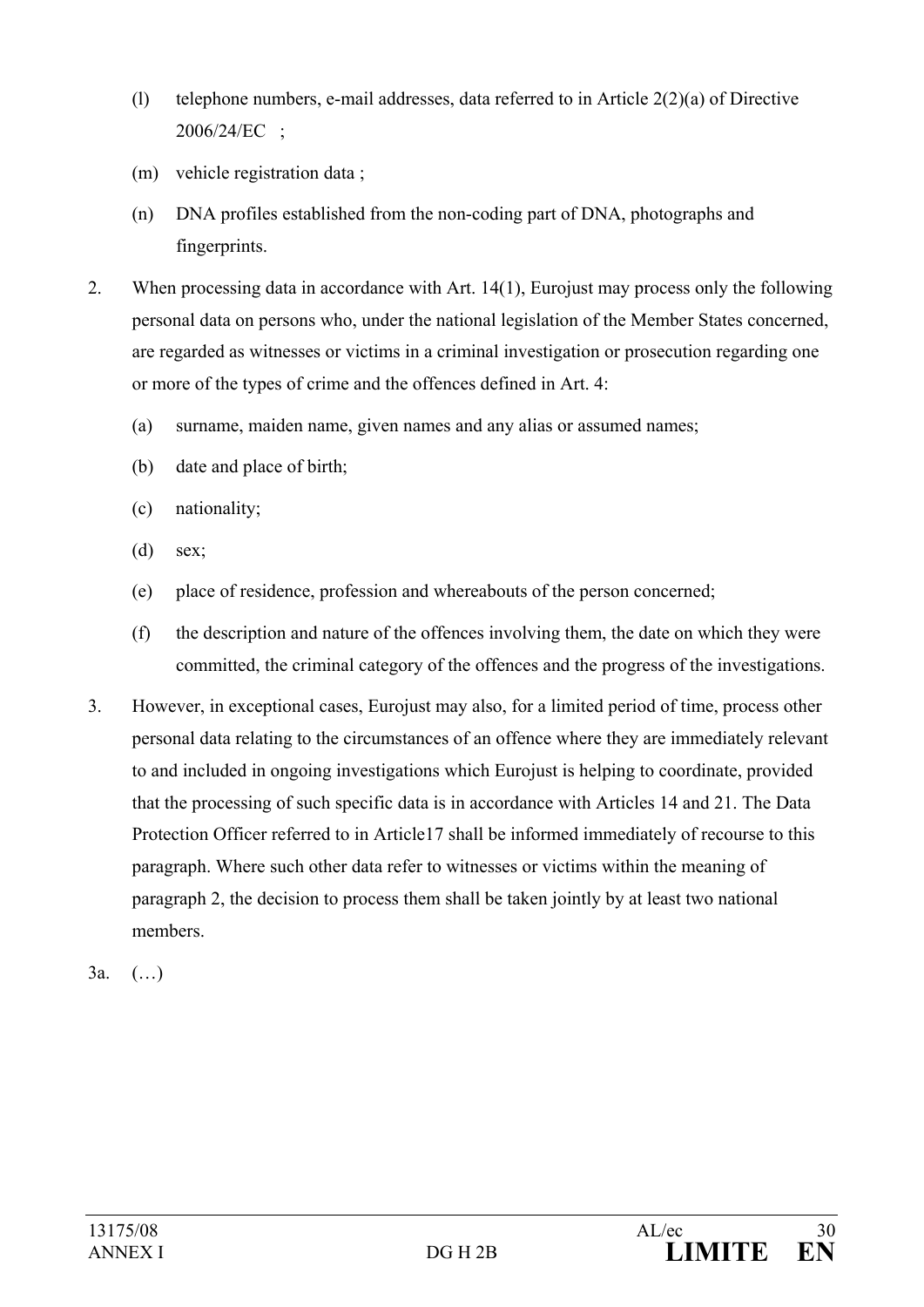4. Personal data, processed by automated or other means, revealing racial or ethnic origin, political opinions, religious or philosophical beliefs, trade union membership, and data concerning health or sex life may be processed by Eurojust only when such data are strictly necessary for the national investigations concerned as well as for coordination within Eurojust. The Data Protection Officer shall be informed immediately of recourse to this paragraph. Such data may not be processed in the Index referred to in Art. 16(1). Where such other data refer to witnesses or victims within the meaning of paragraph 2, the decision to process them shall be taken by the College.

## *Article 16*

#### *Case Management System, index and temporary work files*

- 1. In accordance with this Decision, Eurojust shall establish a Case Management System composed of temporary work files and of an index which contain personal and non-personal data.
- 2. The Case Management System shall be intended to:
	- (a) support the management and coordination of investigations and prosecutions which Eurojust is assisting, in particular by the cross-referencing of information;
	- (b) facilitate access to information on ongoing investigations and prosecutions;
	- (c) facilitate the monitoring of lawfulness and compliance with the provisions of this Decision concerning the processing of personal data.
- 2a. The Case Management System, insofar as this is in conformity with rules on data protection contained in this Decision, may be linked to the secure telecommunications connection referred to in Article 10 of Council Decision .../.../JHA of … on the European Judicial Network **<sup>1</sup>** .
- 2b. The index shall contain references to temporary work files processed within the framework of Eurojust and may contain no personal data other than those referred to in Article15 (1)(a) to  $(i)$ ,  $(k)$  and  $(m)$  and in Article 15(2).

 $\frac{1}{1}$  $OJ$  ...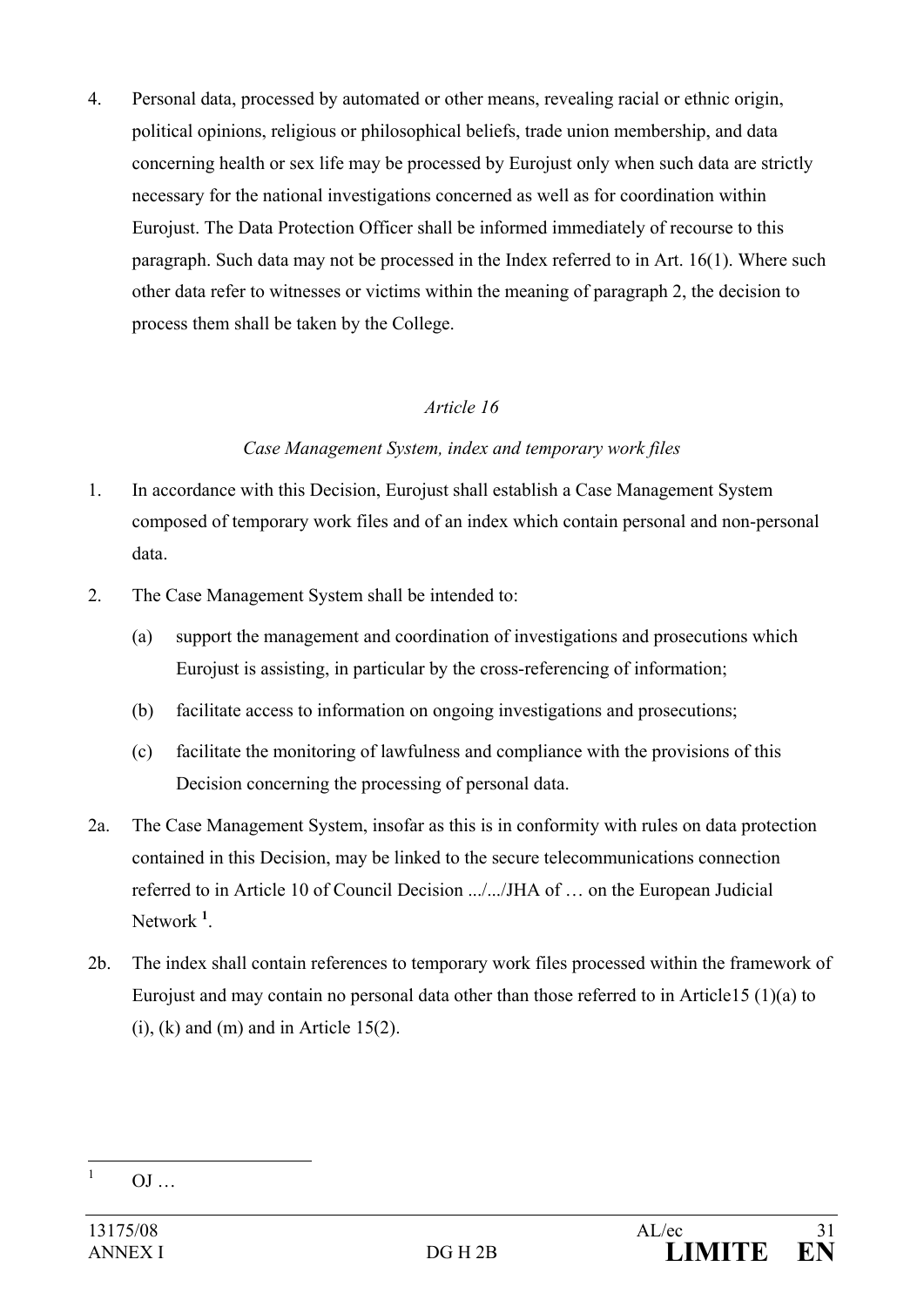- 3. In the performance of their duties in accordance with this Decision, the national members of Eurojust may process data on the individual cases on which they are working in a temporary work file. They shall allow the Data Protection Officer to have access to the work file. The Data Protection Officer shall be informed by the national member concerned of the opening of each new temporary work file that contains personal data.
- 4. For the processing of case related personal data, Eurojust may not establish any automated data file other than the Case Management System.

# *Article 16a Functioning of temporary work files and the index*

- 1. A temporary work file shall be opened by the national member concerned for every case on which information is transmitted to him in so far as this transmission is in accordance with this Decision or with instruments referred to in Article 13(3). The national member shall be responsible for the management of the temporary work files which they have opened.
- $1a.$  (...)
- 2. The national member who has opened a temporary work file shall decide, on a case by case basis, whether to keep the temporary work file restricted or to give access to it or to parts of it, where necessary to enable Eurojust to carry out its tasks, to other national members or to authorised Eurojust staff.
- 3. The national member who has opened a temporary work file shall also decide which information related to this temporary work file shall be introduced in the index.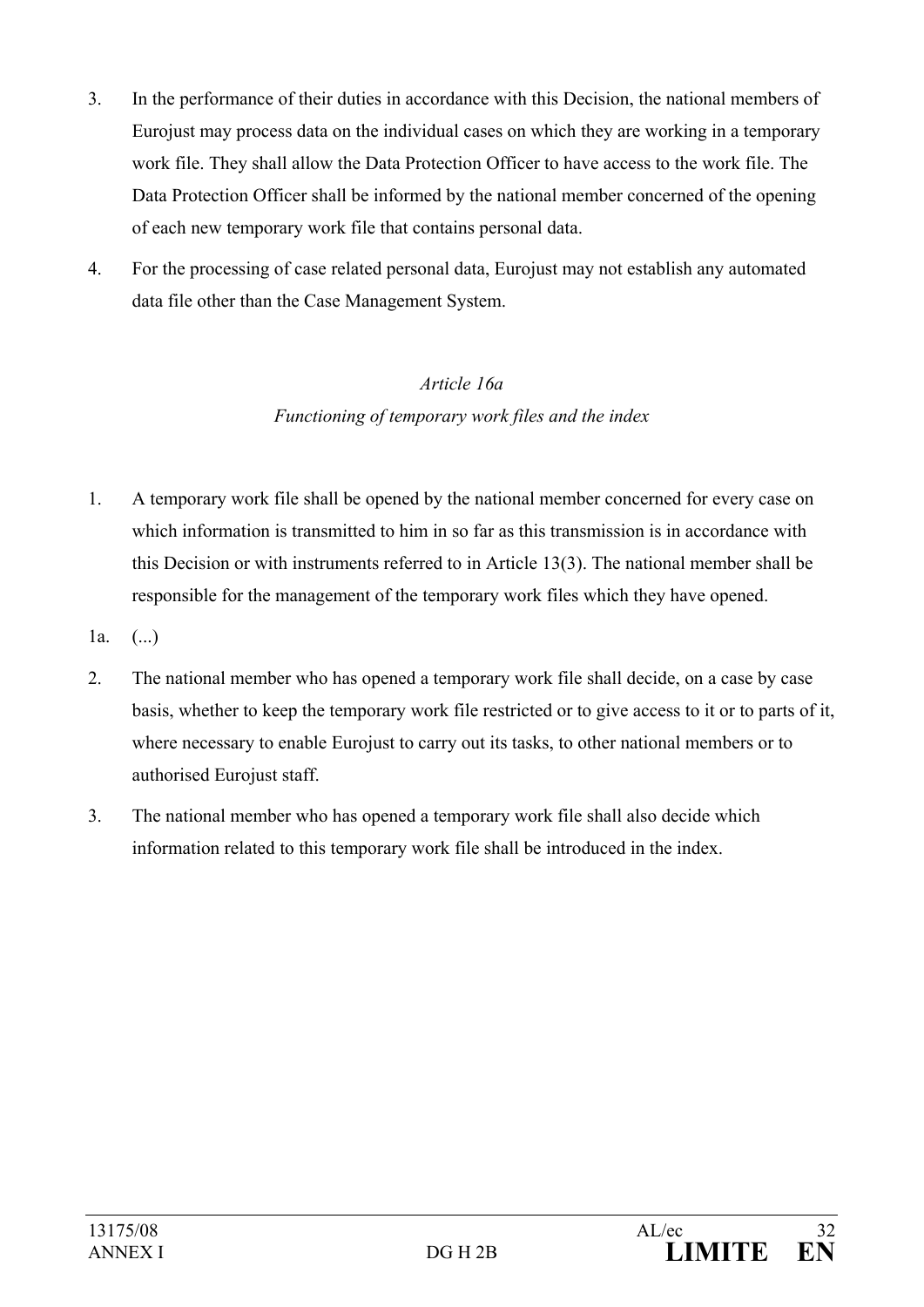#### *Article 16b*

#### *Access to the Case Management System at national level*

- 1. Persons referred to in Article 12(2) in so far as they are connected to the Case Management System in accordance with Article 12(6) may only have access to :
	- a) the index, unless the national member who has decided to introduce the data in the index, expressly denied such access;
	- b) temporary work files opened or managed by the national member of their Member State ;
	- c) temporary work files opened or managed by national members of other Member States and for which the national member of their Member States has received access to unless the national member who opened or manages the temporary work file expressly denied such access.
- 2. The national member shall, within the limitations provided for in paragraph 1, decide on the extent of access to the temporary work files which is granted in his or her Member State to persons referred to in Article 12(2) in so far as they are connected to the Case Management System in accordance with Article 12(6).
- 3. Each Member State shall decide after consultation with the national member on the extent of access to the Index which is granted in his or her Member State to persons referred to in Article 12(2) in so far as they are connected to the Case Management System in accordance with Article 12(6). Member States shall notify Eurojust and the Council General Secretariat of their decision regarding the implementation of this paragraph so that the latter can inform the other Member States.

However, persons referred to in Article 12(2) in so far as they are connected to the Case Management System in accordance with Article 12(6) shall at least have access to the Index in so far as necessary to access the temporary work files to which they have been granted access in accordance with paragraph 2.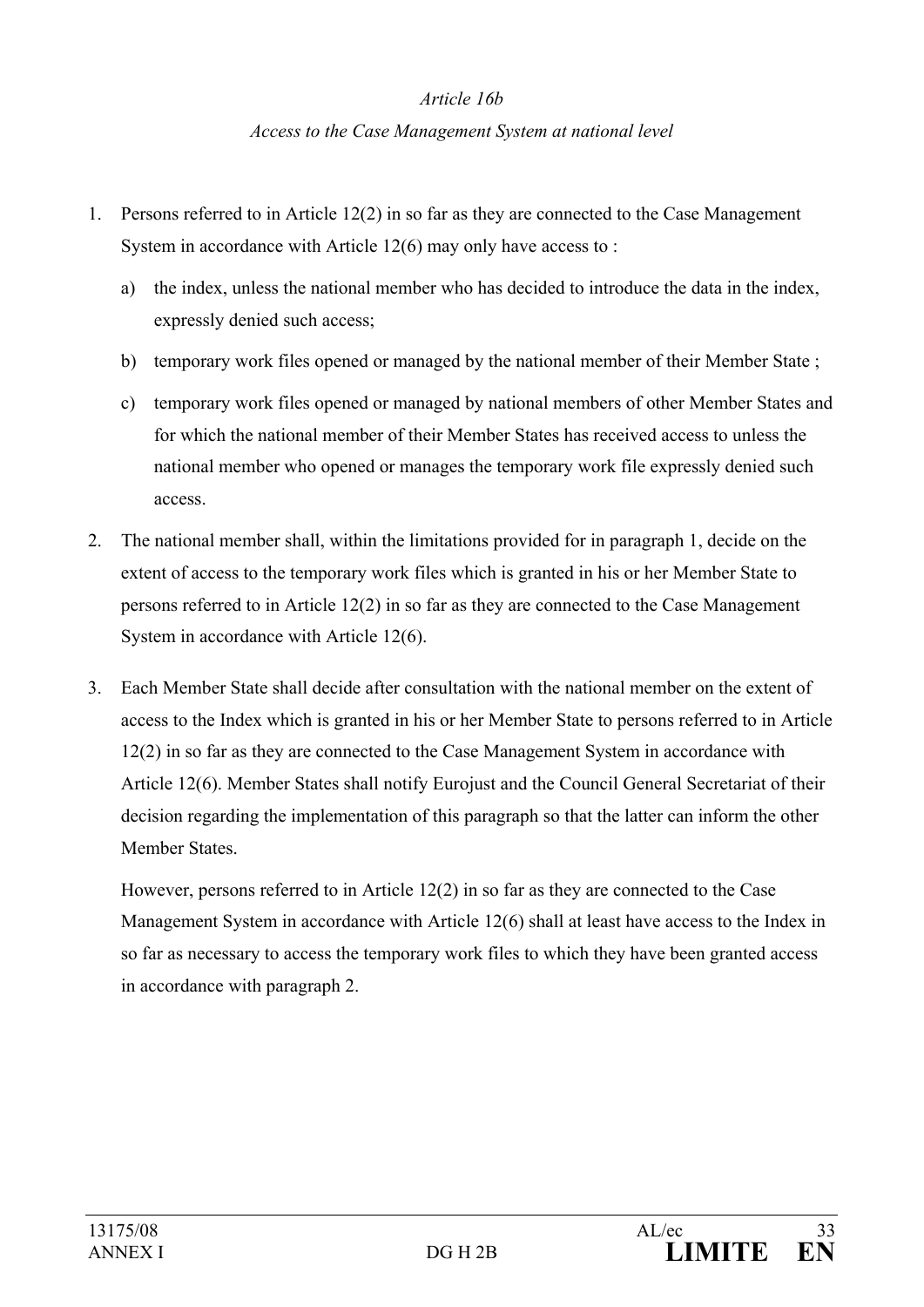4. Eurojust shall report to the Council and the Commission on the implementation of paragraph 3 four years after the entry into force of this Decision. Each Member State shall consider, on the basis of this report, the opportunity to review the extent of access provided in accordance with paragraph 3.

## *Article 17*

#### *Data Protection Officer*

- 1. Eurojust shall have a specially appointed Data Protection Officer, who shall be a member of the staff. Within that framework, he or she shall be under the direct authority of the College. In the performance of the duties referred to in this article, he shall act independently.
- 2. The Data Protection Officer shall in particular have the following tasks:
	- (a) ensuring, in an independent manner, lawfulness and compliance with the provisions of this Decision concerning the processing of personal data;
	- (b) ensuring that a written record of the transmission and receipt, for the purposes of Art.19(3) in particular, of personal data is kept in accordance with the provisions to be laid down in the rules of procedure, under the security conditions laid down in Art. 22;
	- (c) ensuring that data subjects are informed of their rights under this Decision at their request.
- 3. In the performance of his tasks, the Data Protection Officer shall have access to all the data processed by Eurojust and to all Eurojust premises.
- 4. When he finds that in his view processing has not complied with this Decision, the Data Protection Officer shall:
	- (a) inform the College, which shall acknowledge receipt of the information;
	- (b) refer the matter to the JSB if the College has not resolved the non-compliance of the processing within a reasonable time.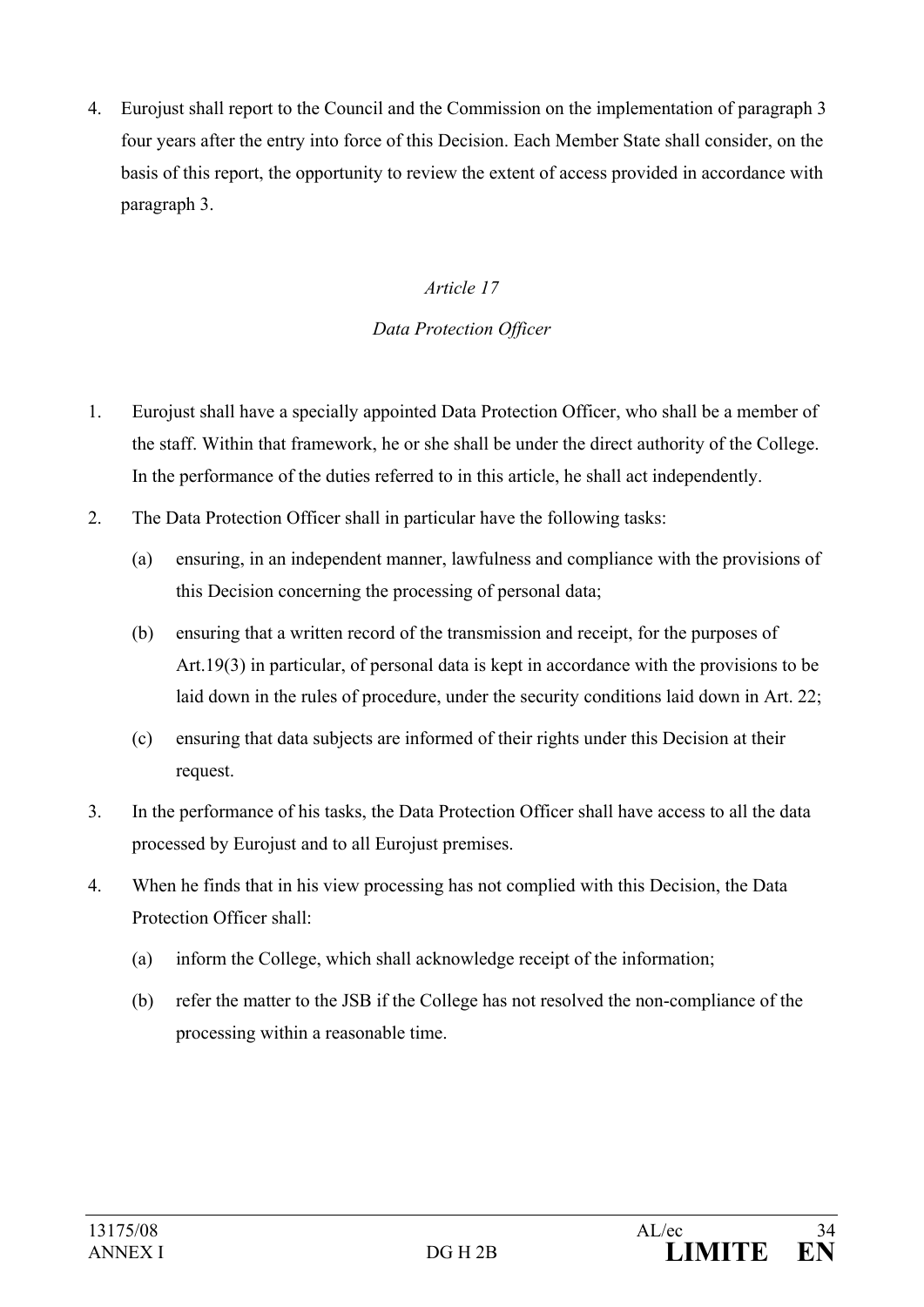#### *Authorised access to personal data*

Only national members, their deputies and their assistants referred to in Article 2(1a), persons referred to in Article 12(2) in so far as they are connected to the Case Management System in accordance with Article 12(6) and authorised Eurojust staff may, for the purpose of achieving Eurojust's objectives and within the limits provided for in Articles 16 to 16b, have access to personal data processed by Eurojust.

#### *Article 19*

#### *Right of access to personal data*

- 1. Every individual shall be entitled to have access to personal data concerning him processed by Eurojust under the conditions laid down in this article.
- 2. Any individual wishing to exercise his right to have access to data concerning him which are stored at Eurojust, or to have them checked in accordance with Art. 20, may make a request to that effect free of charge in the Member State of his choice, to the authority appointed for that purpose in that Member State, and that authority shall refer it to Eurojust without delay.
- 3. The right of any individual to have access to personal data concerning him or to have them checked shall be exercised in accordance with the laws and procedures of the Member State in which the individual has made his request. If, however, Eurojust can ascertain which authority in a State transmitted the data in question, that authority may require that the right of access be exercised in accordance with the rules of the law of that Member State.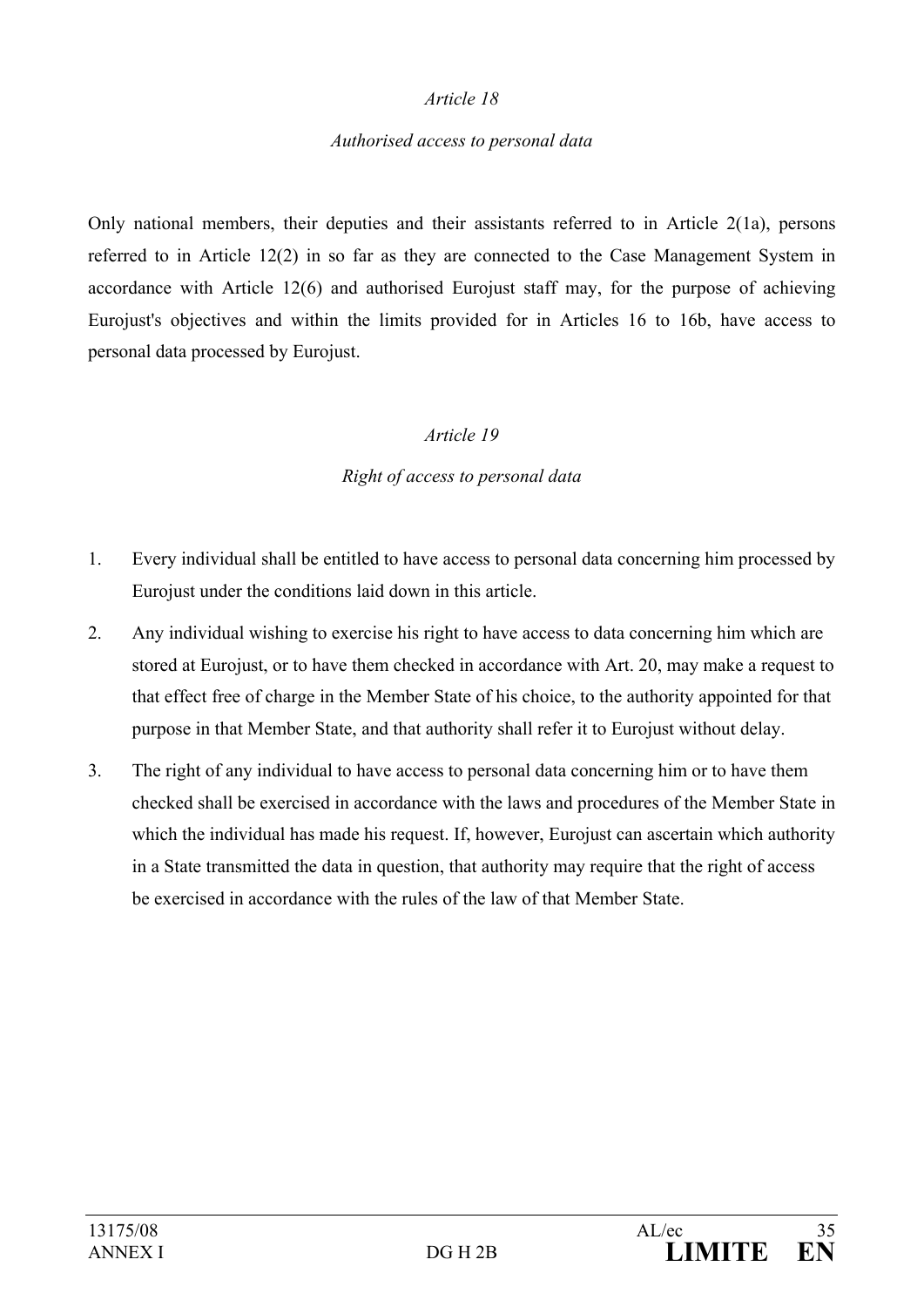- 4. Access to personal data shall be denied if :
	- (a) such access may jeopardise one of Eurojust's activities;
	- (b) such access may jeopardise any national investigation;
	- (c) such access may jeopardise the rights and freedoms of third parties.
- 5. The decision to grant this right of access shall take due account of the status, with regard to the data stored by Eurojust, of those individuals submitting the request.
- 6. The national members concerned by the request shall deal with it and reach a decision on Eurojust's behalf. The request shall be dealt with in full within three months of receipt. Where the members are not in agreement, they shall refer the matter to the College, which shall take its decision on the request by a two-thirds majority.
- 7. If access is denied or if no personal data concerning the applicant are processed by Eurojust, the latter shall notify the applicant that it has carried out checks, without giving any information which could reveal whether or not the applicant is known.
- 8. If the applicant is not satisfied with the reply given to his request, he may appeal against that decision before the JSB. The JSB shall examine whether or not the decision taken by Eurojust is in conformity with this Decision.
- 9. The competent law enforcement authorities of the Member States shall be consulted by Eurojust before a decision is taken. They shall subsequently be notified of its contents through the national members concerned.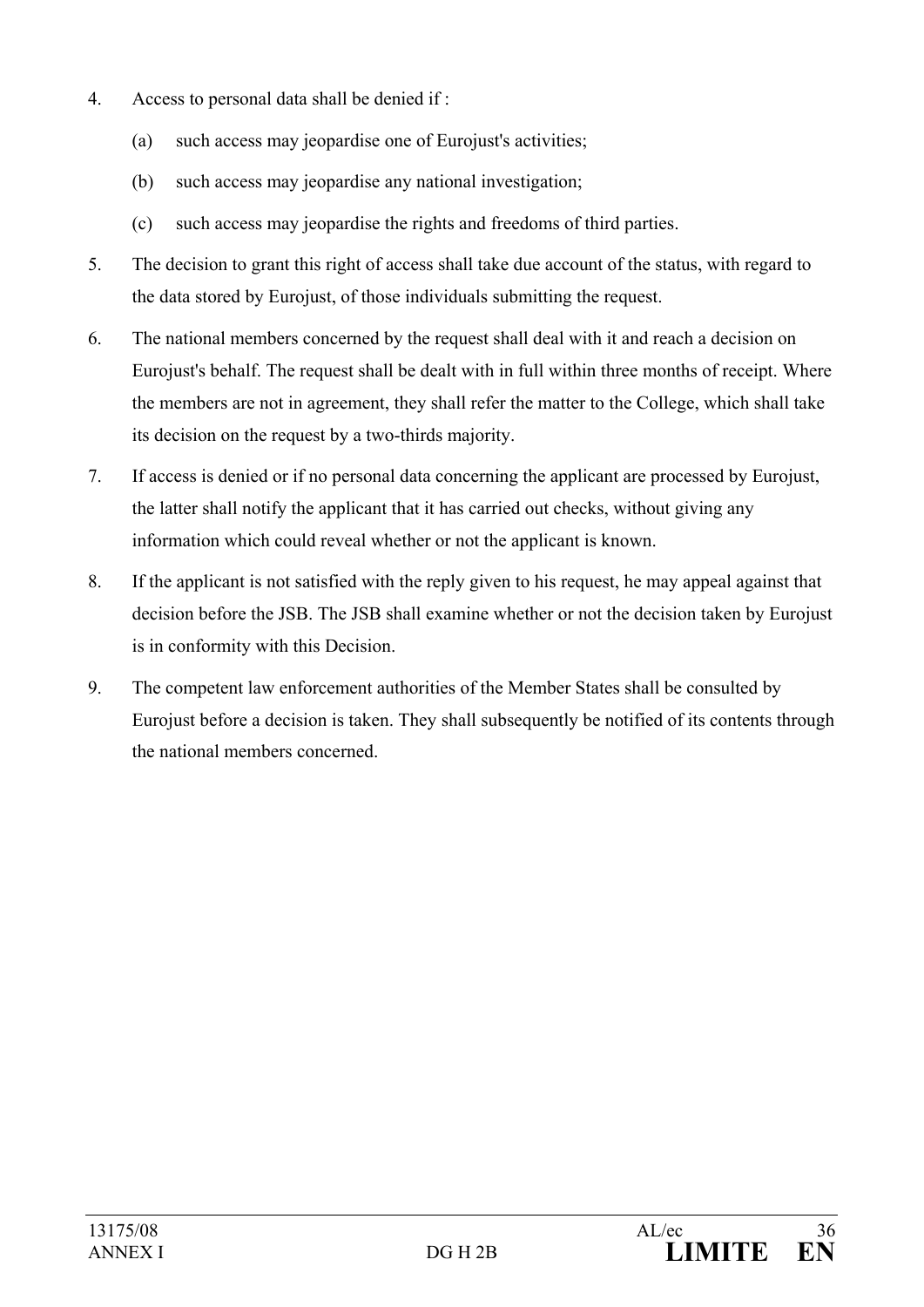#### *Correction and deletion of personal data*

- 1. In accordance with Art. 19(3), every individual shall be entitled to ask Eurojust to correct, block or delete data concerning him if they are incorrect or incomplete or if their input or storage contravenes this Decision.
- 2. Eurojust shall notify the applicant if it corrects, blocks or deletes the data concerning him. If the applicant is not satisfied with Eurojust's reply, he may refer the matter to the JSB within thirty days of receiving Eurojust's decision.
- 3. At the request of a MS's competent authorities, national member or national correspondent and under their responsibility, Eurojust shall, in accordance with its rules of procedure, correct or delete personal data being processed by Eurojust which were transmitted or entered by that Member State, its national member or its national correspondent. The Member States' competent authorities and Eurojust, including the national member or national correspondent shall in this context ensure that the principles laid down in Art. 14(2) and (3) and in Art.15(4) are complied with.
- 4. If it emerges that personal data processed by Eurojust are incorrect or incomplete or that their input or storage contravenes the provisions of this Decision, Eurojust shall block, correct or delete such data.
- 5. In the cases referred to in §3 and 4, all the suppliers and addressees of such data shall be notified immediately. In accordance with the rules applicable to them, the addressees, shall then correct, block or delete those data in their own systems.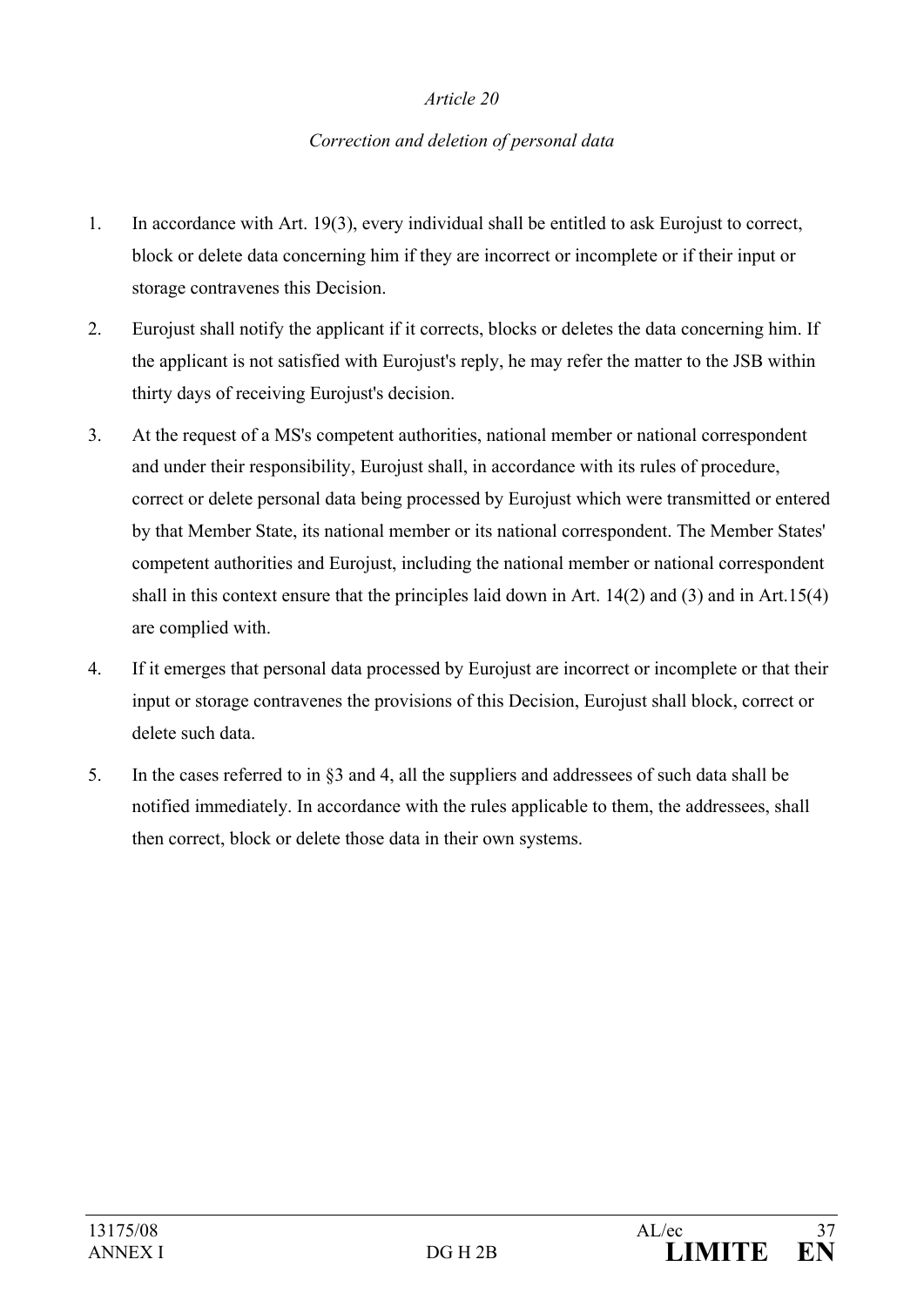#### *Time limits for the storage of personal data*

- 1. Personal data processed by Eurojust shall be stored by Eurojust for only as long as is necessary for the achievement of its objectives.
- 2. The personal data referred to in Art. 14(1) which have been processed by Eurojust may not be stored beyond the first applicable among the following dates:
	- (a) the date on which prosecution is barred under the statute of limitations of all the Member States concerned by the investigation and prosecutions;
	- (aa) the date on which the person has been acquitted and the decision became final;
	- (b) three years after the date on which the judicial decision of the last of the Member States concerned by the investigation or prosecutions became final;
	- (c) the date on which Eurojust and the Member States concerned mutually established or agreed that it was no longer necessary for Eurojust to coordinate the investigation and prosecutions, unless there is an obligation to provide Eurojust with this information according to Article 13(5) and (8) or according to instruments referred to in Article  $13(3)$ ;
	- (d) three years after the date on which data were transmitted according to Article 13(5) and (8) or according to instruments referred to in Article 13(3).
- 3. (a) Observance of the storage periods referred to in paragraph 2 shall be reviewed constantly by appropriate automated processing. Nevertheless, a review of the need to store the data shall be carried out every three years after they were entered.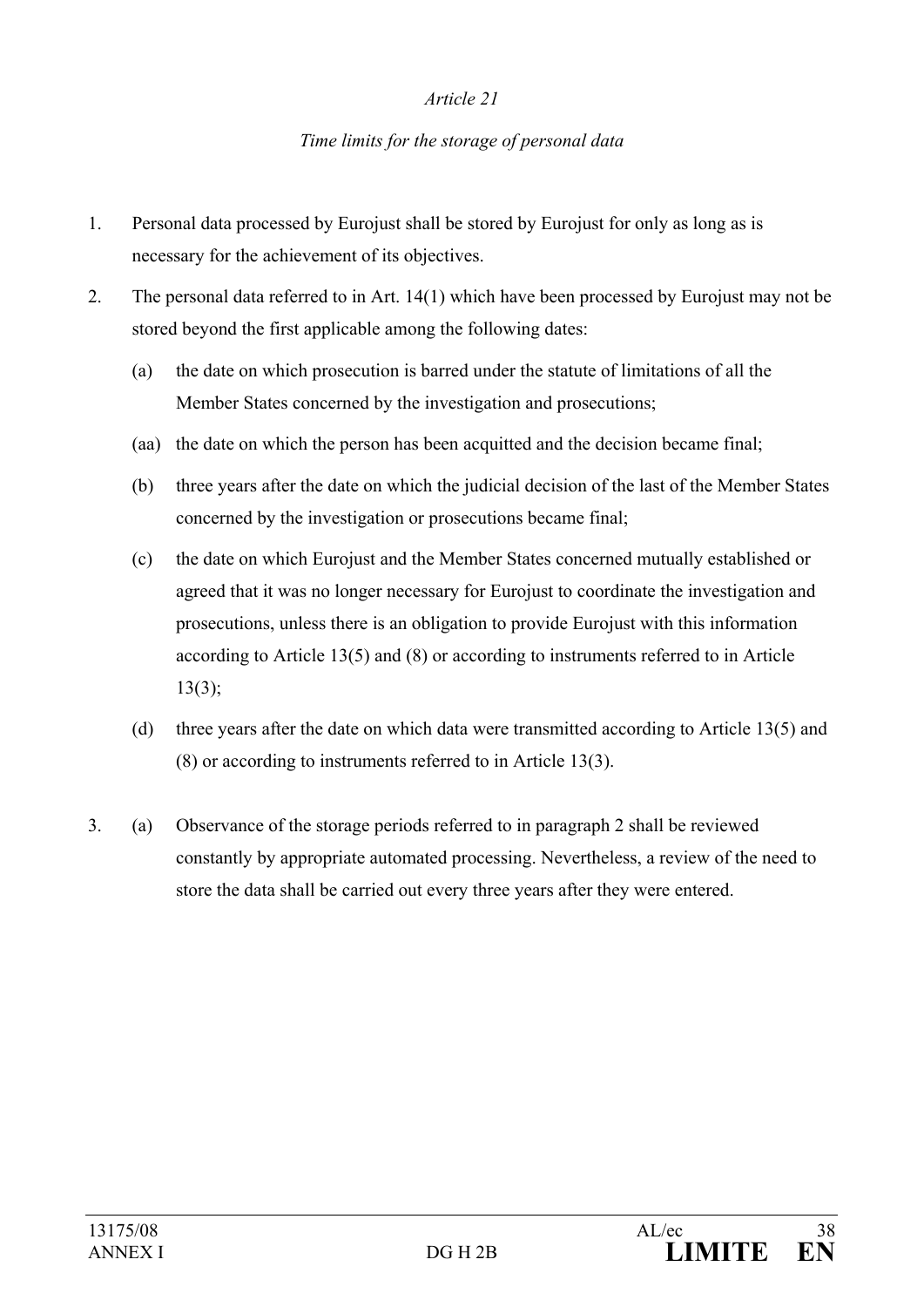- (b) When one of the storage deadlines referred to in paragraph  $2(a)$ , (b), (c) and (d) has expired, Eurojust shall review the need to store the data longer in order to enable it to achieve its objectives and it may decide by way of derogation to store those data until the following review. However, once prosecution is barred under the statute of limitation in all Member States concerned as referred to in paragraph 2(a), data may only be stored if it is necessary in order for Eurojust to provide assistance in accordance with this Decision.
- (c) Where data has been stored by way of derogation pursuant to point (b) a review of the need to store those data shall take place every three years.
- 4. Where a file exists containing non-automated and unstructured data, once the deadline for storage of the last item of automated data from the file has elapsed all the documents in the file shall be returned to the authority which supplied them and any copies shall be destroyed.
- 5. Where Eurojust has coordinated an investigation or prosecutions, the national members concerned shall inform Eurojust and the other Member States concerned of all the judicial decisions relating to the case which have become final in order, inter alia , that § 2(b) may be applied.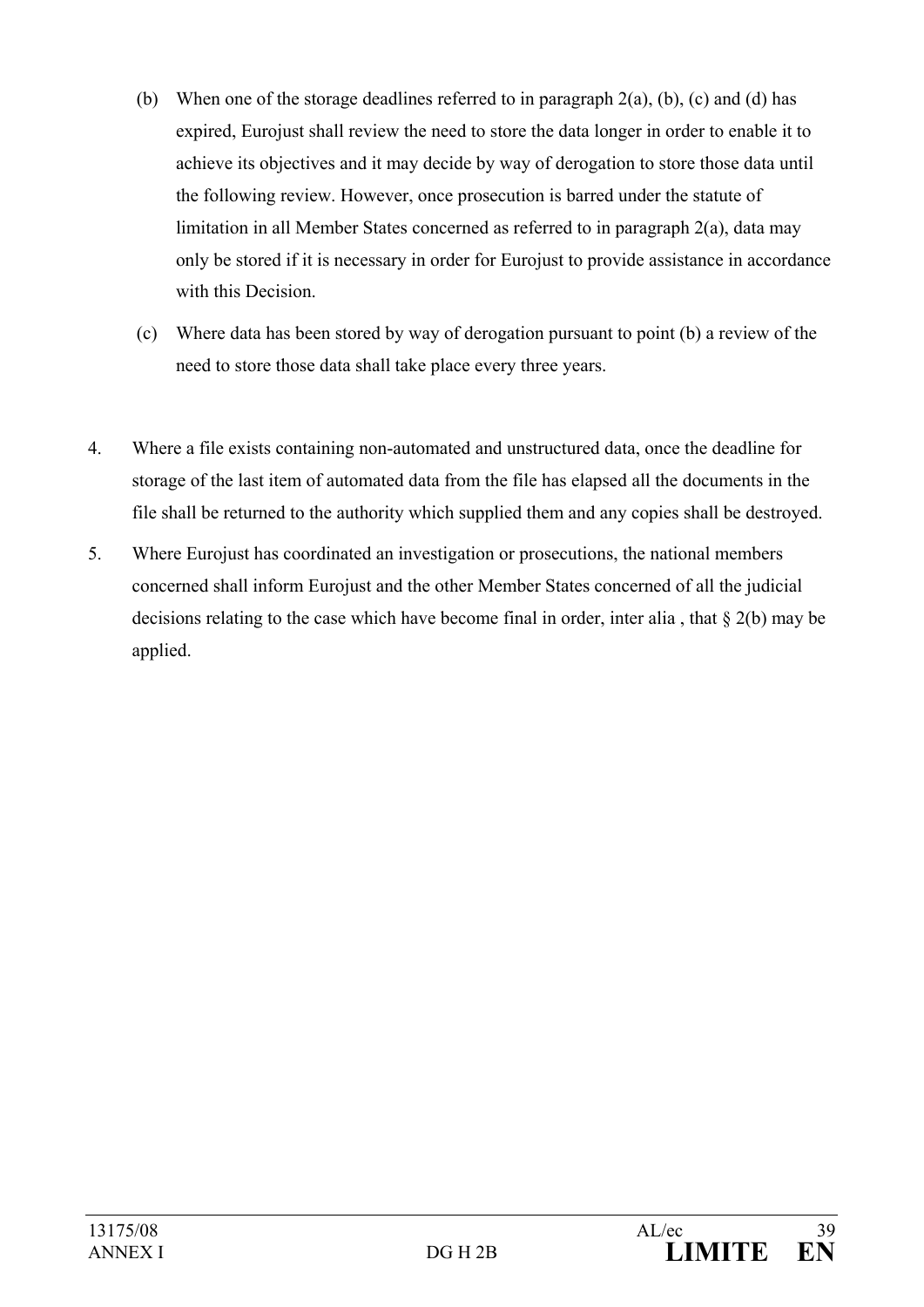#### *Data security*

- 1. Eurojust and, insofar as it is concerned by data transmitted from Eurojust, each Member State, shall, as regards the processing of personal data within the framework of this Decision, protect personal data against accidental or unlawful destruction, accidental loss or unauthorised disclosure, alteration and access or any other unauthorised form of processing.
- 2. The rules of procedure shall contain the technical measures and the organisational arrangements needed to implement this Decision with regard to data security and in particular measures designed to:
	- (a) deny unauthorised persons access to data processing equipment used for processing personal data;
	- (b) prevent the unauthorised reading, copying, modification or removal of data media ;
	- (c) prevent the unauthorised input of data and the unauthorised inspection, modification or deletion of stored personal data ;
	- (d) prevent the use of automated data processing systems by unauthorised persons using data communication equipment ;
	- (e) ensure that persons authorised to use an automated data processing system only have access to the data covered by their access authorisation;
	- (f) ensure that it is possible to verify and establish to which bodies personal data are transmitted when data are communicated;
	- (g) ensure that it is subsequently possible to verify and establish which personal data have been input into automated data processing systems and when and by whom the data were input ;
	- (h) prevent unauthorised reading, copying, modification or deletion of personal data during transfers of personal data or during transportation of data media.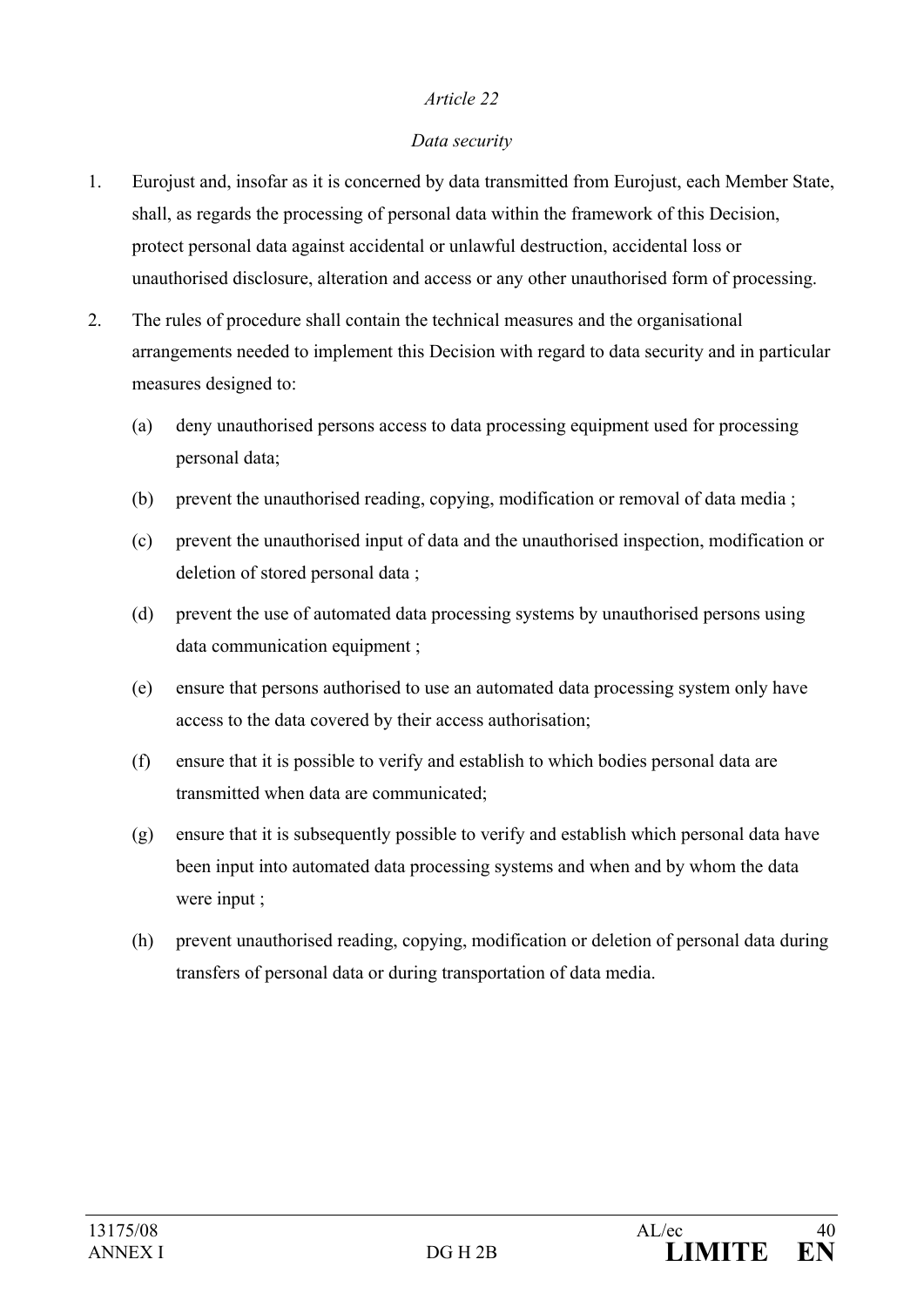#### *Joint Supervisory Body (JSB)*

- 1. An independent JSB shall be established to monitor collectively the Eurojust activities referred to in Art.14 to 22, 26, 26a and 27 in order to ensure that the processing of personal data is carried out in accordance with this Decision. In order to fulfil these tasks, the JSB shall be entitled to have full access to all files where such personal data are processed. Eurojust shall provide the JSB with all information from such files that it requests and shall assist that body in its tasks by every other means. The JSB shall meet at least once in each half year. It shall also meet within the three months following the lodging of an appeal referred to in Article 19(8) or within three months following the date when a case was referred to the JSB in accordance with Article 20(2). The JSB may also be convened by its chairman when at least two Member States so request. In order to set up the JSB, each Member State, acting in accordance with its legal system, shall appoint a judge who is not a member of Eurojust, or, if its constitutional or national system so requires a person holding an office giving him sufficient independence, for inclusion on the list of judges who may sit on the JSB as members or ad hoc judges. No such appointment shall be for less than three years. Revocation of the appointment shall be governed by the principles for removal applicable under the national law of the Member State of origin. Appointment and removal shall be communicated to both the Council General Secretariat and Eurojust.
- 2. The JSB shall be composed of 3 permanent members and, as provided for in §4, ad hoc judges.
- 3. A judge appointed by a Member State shall become a permanent member after being elected by the plenary meeting of the persons appointed by the Member States in accordance with paragraph 1, and shall remain a permanent member for three years. Elections shall be held yearly for one permanent member of the Joint Supervisory member by means of secret ballot. The Joint Supervisory Body shall be chaired by the member who is in his/her third year of mandate after elections. Permanent members may be re-elected. Appointees wishing to be elected shall present their candidacy in writing to the JSB Secretariat ten days before the meeting in which the election is to take place.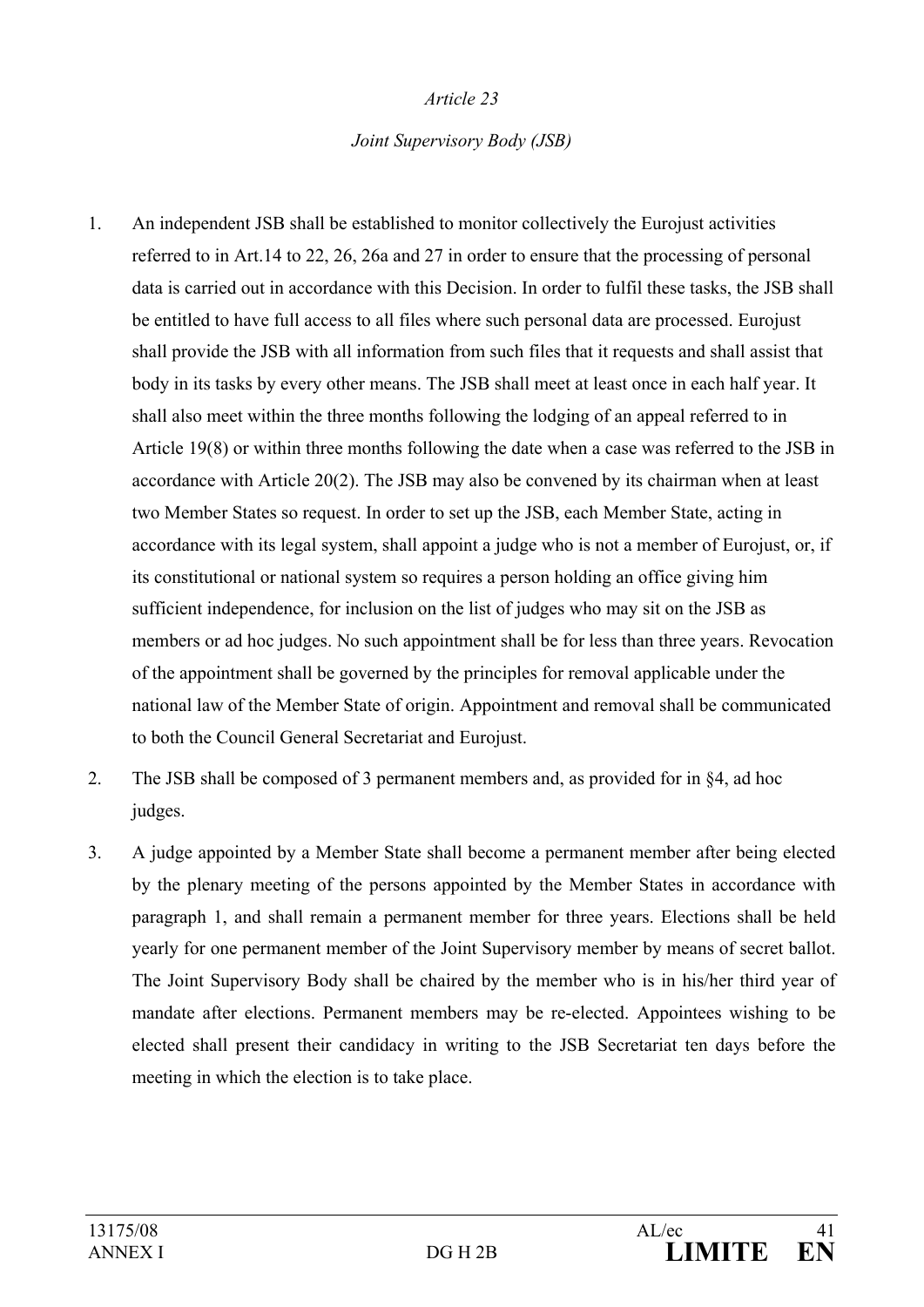- 4. One or more ad hoc judges shall also have seats, but only for the duration of the examination of an appeal concerning personal data from the Member State which has appointed them.
- 4a. The JSB shall adopt in its rules of procedure measures necessary to implement paragraphs 3 and 4.
- 4b. (...)
- 5. The composition of the JSB shall remain the same for the duration of an appeals procedure even if the permanent members have reached the end of their term of office pursuant to § 3.
- 6. Each member and ad hoc judge shall be entitled to one vote. In the event of a tied vote, the chairman shall have the casting vote.
- 7. The JSB shall examine appeals submitted to it in accordance with Art. 19(8) and Art.20(2) and carry out controls in accordance with §1, first sub§, of this article. If the JSB considers that a decision taken by Eurojust or the processing of data by it is not compatible with this Decision, the matter shall be referred to Eurojust, which shall accept the decision of the JSB.
- 8. Decisions of the JSB shall be final and binding on Eurojust.
- 9. The persons appointed by the Member States in accordance with §1, third sub§, presided over by the chairman of the JSB, shall adopt internal rules of procedure which, for the purpose of the examination of appeals, lay down objective criteria for the appointment of the Body's members.
- 10. Secretariat costs shall be borne by the Eurojust budget. The secretariat of the JSB shall enjoy independence in the discharge of its function within the Eurojust secretariat. The Secretariat of the JSB may rely upon the expertise of the secretariat established by Council Decision 2000/641/JHA.
- 11. The members of the JSB shall be subject to the obligation of confidentiality laid down in Art. 25.
- 12. The JSB shall submit an annual report to the Council.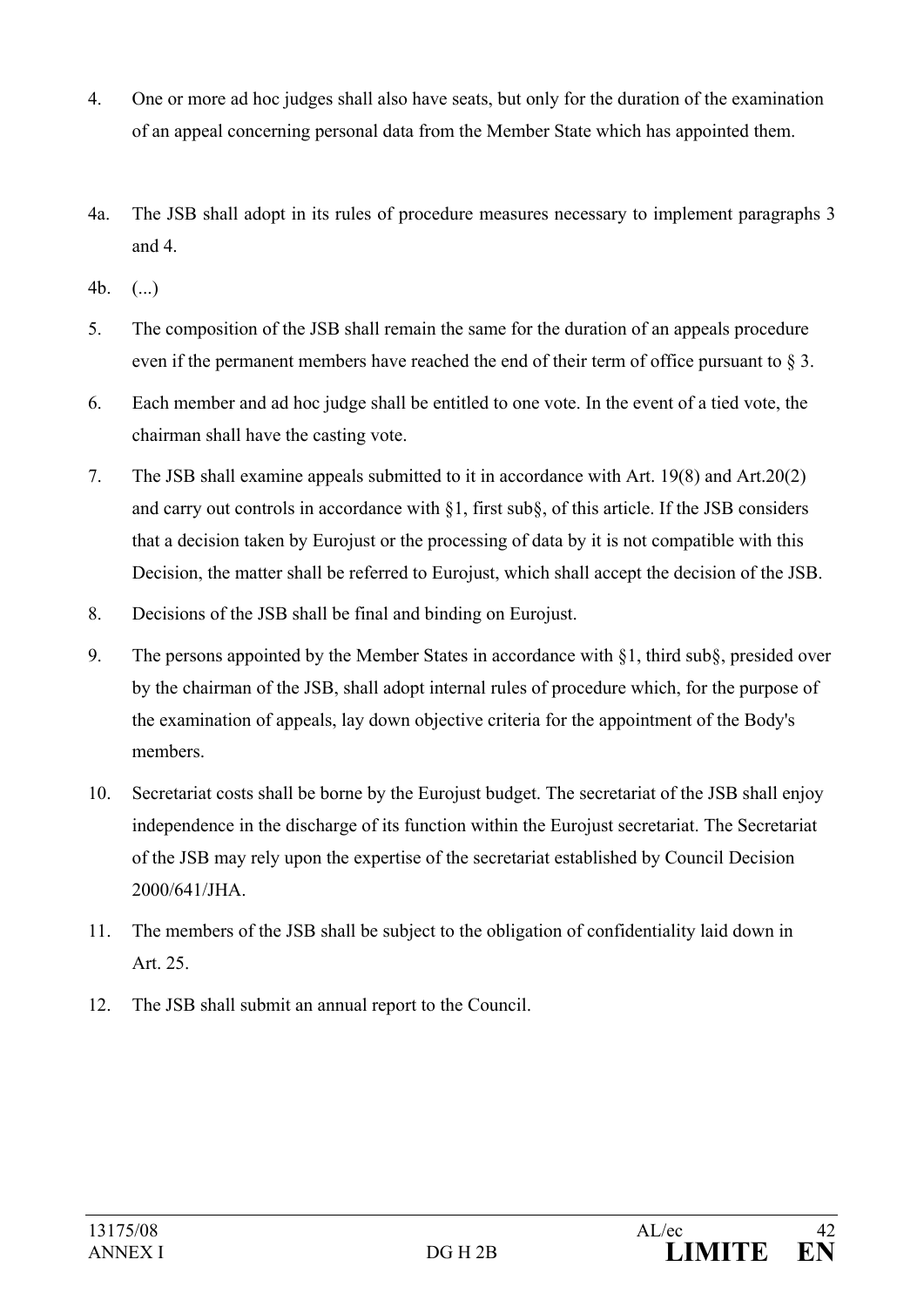#### *Liability for unauthorised or incorrect processing of data*

- 1. Eurojust shall be liable, in accordance with the national law of the Member State where its headquarters are situated, for any damage caused to an individual which results from unauthorised or incorrect processing of data carried out by it.
- 2. Complaints against Eurojust pursuant to the liability referred to in §1 shall be heard by the courts of the Member State where its headquarters are situated.
- 3. Each Member State shall be liable, in accordance with its national law, for any damage caused to an individual, which results from unauthorised or incorrect processing carried out by it of data which were communicated to Eurojust.

#### *Article 25*

## *Confidentiality*

- 1. The national members, their deputies and their assistants referred to in Art. 2(2a), Eurojust staff and national correspondents and the Data Protection Officer shall be bound by an obligation of confidentiality, without prejudice to Article 2(2a)
- 2. The obligation of confidentiality shall apply to all persons and to all bodies called upon to work with Eurojust.
- 3. The obligation of confidentiality shall also apply after leaving office or employment or after the termination of the activities of the persons referred to in  $\S$  1 and 2.
- 4. Without prejudice to Article 2(2a), the obligation of confidentiality shall apply to all information received by Eurojust.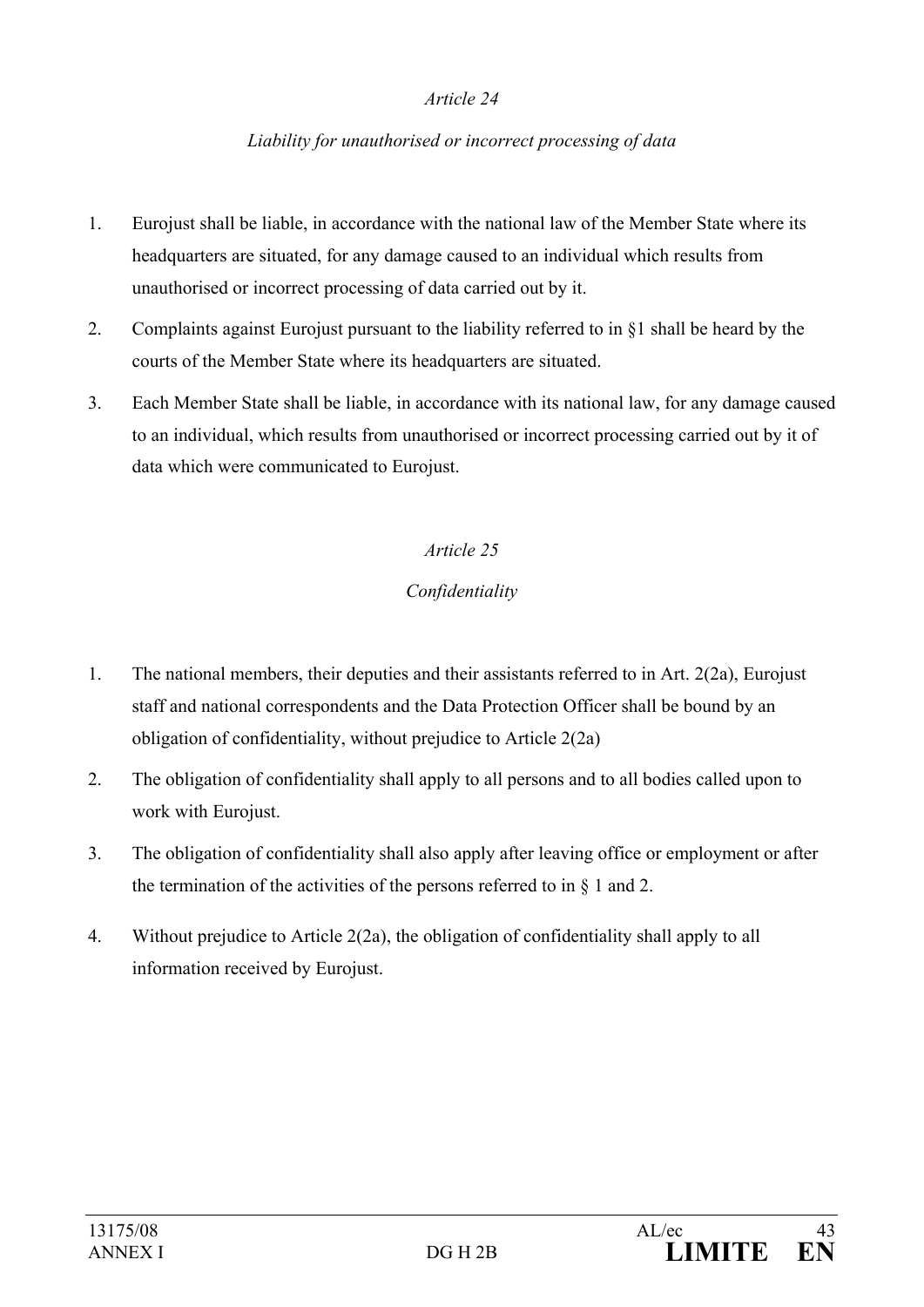#### *Article 25a*

#### *Cooperation with the European Judicial Network*

#### *and other networks of the European Union involved in cooperation in criminal matters*

- 1. Eurojust and the European Judicial Network shall maintain privileged relations with each other, based on consultation and complementarity, especially between the national member, the European Judicial Network contact points of the same Member State and the national correspondents for Eurojust and the European Judicial Network. In order to ensure efficient cooperation, the following measures shall be taken :
	- (a) national members shall, on a case-by-case basis, inform the European Judicial Network contact points of all cases which they deem the Network is in a better position to deal with;
	- (b) the secretariat of the EJN shall form part of the staff of Eurojust. It shall function as a separate unit. It may draw on the administrative resources of Eurojust which are necessary for the performance of the EJN's tasks, including for covering the costs of the plenary meetings of the Network. Where plenary meetings are held at the premises of the Council in Brussels, the costs may only cover travel expenses and costs for interpretation. Where plenary meetings are held in the Member State holding the Presidency, the costs may only cover a part of the overall costs of the meeting;
	- (c) European Judicial Network contact points may be invited on a case-by-case basis to attend Eurojust meetings.
- 2. Without prejudice to Article 4(1), the secretariat of the Network for Joint Investigation Teams and of the Network set up by Decision 2002/494/JHA (war crime networks) shall form part of the staff of Eurojust. These secretariats shall function as separate units. They may draw on the administrative resources of Eurojust which are necessary for the performance of their tasks. Coordination between the secretariats will be ensured by Eurojust.

This paragraph shall apply to the secretariat of any new network set up by a decision of the Council where that decision provides that the secretariat shall be ensured by Eurojust.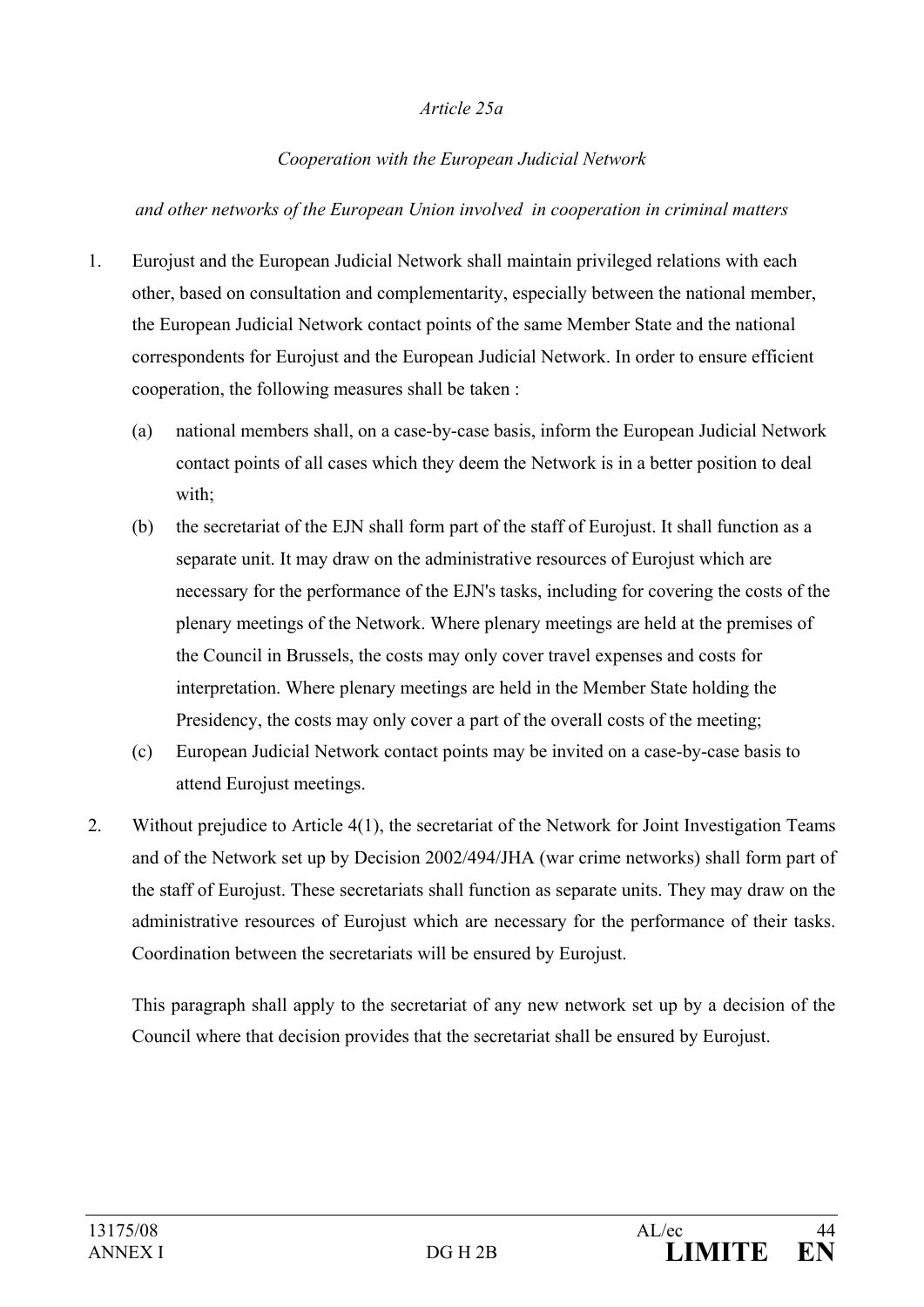3. The network set up by Council Decision …./..JHA (corruption) may request that Eurojust shall provide a secretariat to the Network. If such request is made, paragraph 2 shall apply.

### *Article 26*

## *Relations with Community or Union related institutions, bodies and agencies*

- 1. Insofar as is relevant for the performance of its tasks, Eurojust may establish and maintain cooperative relations with the institutions, bodies and agencies set up by, or on the basis of, the Treaties establishing the European Communities and the Treaty on the European Union. Eurojust shall at least establish and maintain cooperative relations with:
	- (a) Europol;
	- (b) the European Anti-Fraud Office (OLAF);
	- (c) the European Agency for the Management of Operational Cooperation at the External Borders of the Member States of the European Union (Frontex);
	- (d) the Council, in particular its Joint Situation Centre.

Eurojust shall also establish and maintain cooperative relations with European Judicial Training Network.

2. Eurojust may conclude agreements or working arrangements with the entities referred to in paragraph 1. Such agreements or working arrangements may, in particular, concern the exchange of information, including personal data, and the secondment of liaison officers to Eurojust. Such an agreement or working arrangement may only be concluded after consultation by Eurojust of the Joint Supervisory Body concerning the provisions on data protection and after the approval by the Council, acting by qualified majority. Eurojust shall inform the Council of any plans it has for entering into any such negotiations and the Council may draw any conclusions it sees fit.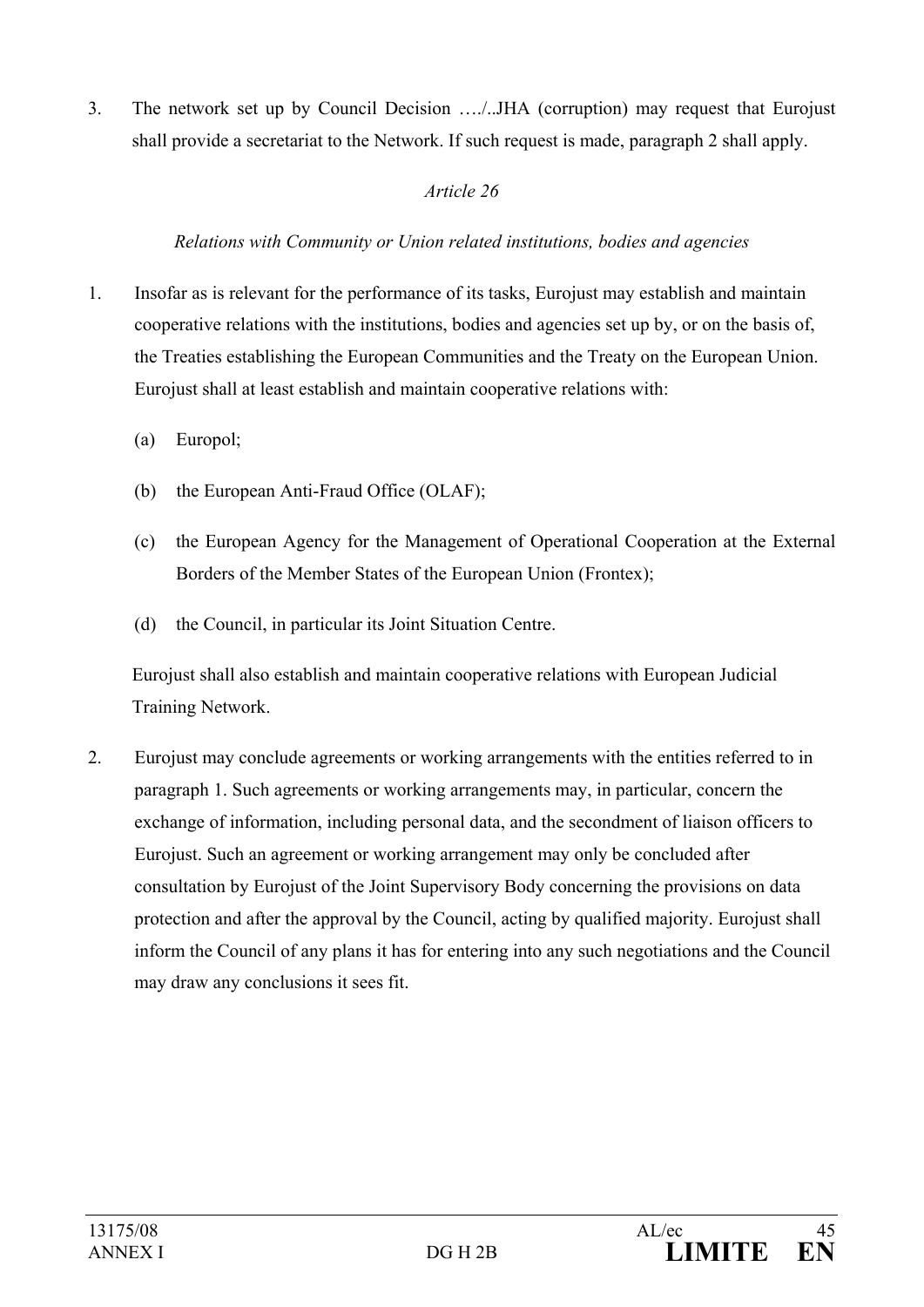- 3. Prior to the entry into force of the agreement or arrangement as referred to in paragraph 2, Eurojust may directly receive and use information, including personal data, from the entities referred to in paragraph 1, insofar as this is necessary for the legitimate performance of its tasks, and it may directly transmit information, including personal data, to such entities, insofar as this is necessary for the legitimate performance of the recipient's tasksand in accordance with the rules on data protection provided in this Decision.
- 4. OLAF may contribute to Eurojust's work to coordinate investigations and prosecution procedures regarding the protection of the financial interests of the Communities, either on the initiative of Eurojust or at the request of OLAF where the competent national authorities concerned do not oppose such participation.
- 5. For purposes of the receipt and transmission of information between Eurojust and OLAF, and without prejudice to article 9, Member States shall ensure that the national members of Eurojust shall be regarded as competent authorities of the Member States solely for the purposes of Regulation (EC) No 1073/1999 and Council Regulation (Euratom) No 1074/1999 of 25 May 1999 concerning investigations conducted by the European Anti-Fraud Office (OLAF). The exchange of information between OLAF and national members shall be without prejudice to the information which must be given to other competent authorities under these regulations.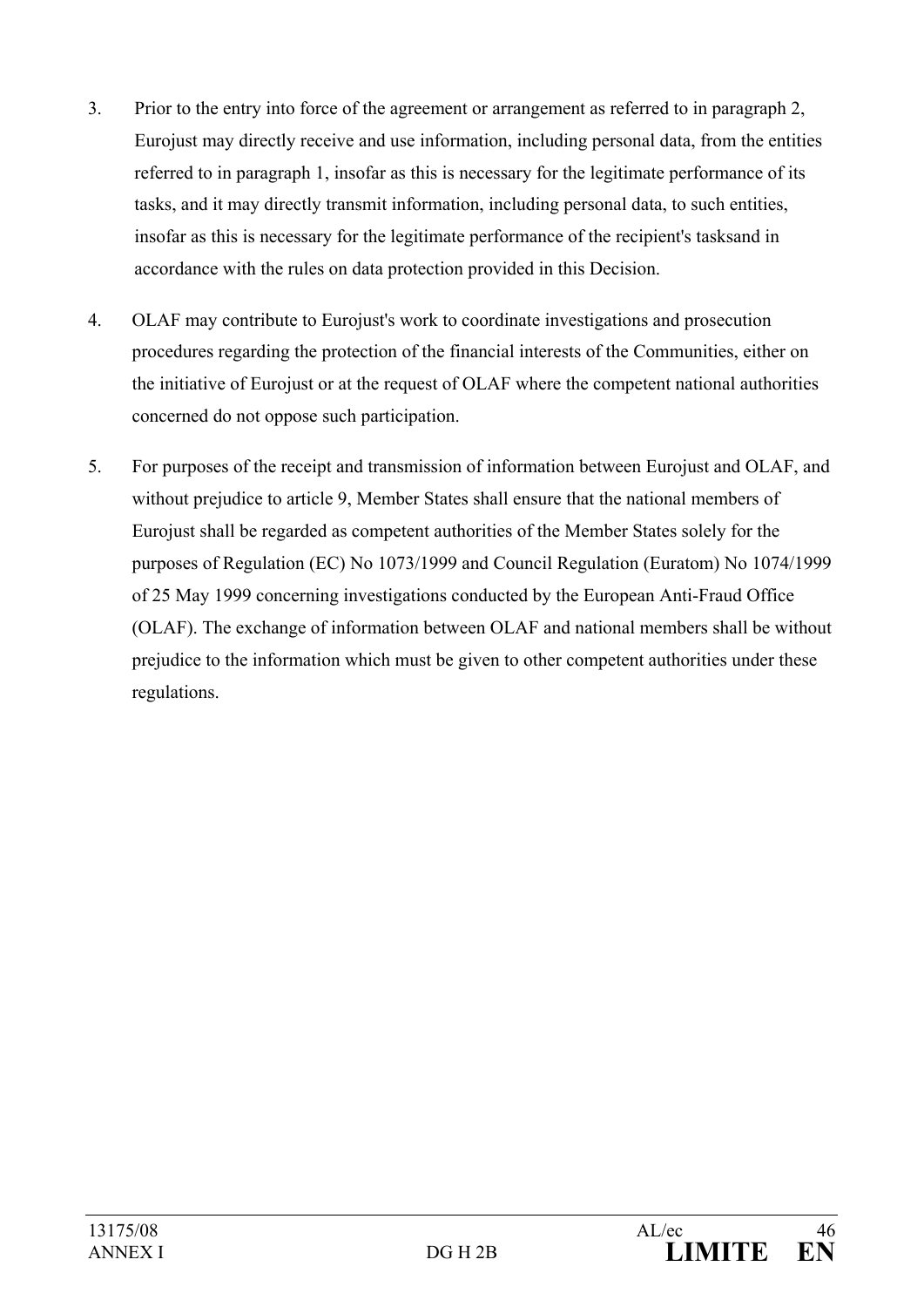#### *Article 26a*

#### *Relations with third States and organisations*

- 1. Insofar as is required for the performance of its tasks, Eurojust may also establish and maintain cooperative relations with:
- (a) third States;
- (b) organisations such as:
	- international organisations and their subordinate bodies governed by public law;
	- other bodies governed by public law which are based on an agreement between two or more States; and
	- the International Criminal Police Organisation (Interpol).
- 2. Eurojust may conclude agreements with the entities referred to in paragraph 1. Such agreements may, in particular, concern the exchange of information, including personal data, and the secondment of liaison officers or liaison magistrates to Eurojust. Such agreements may only be concluded after consultation by Eurojust of the Joint Supervisory Body concerning the provisions on data protection and after the approval by the Council, acting by qualified majority. Eurojust shall inform the Council of any plans it has for entering into any such negotiations and the Council may draw any conclusions it sees fit**.**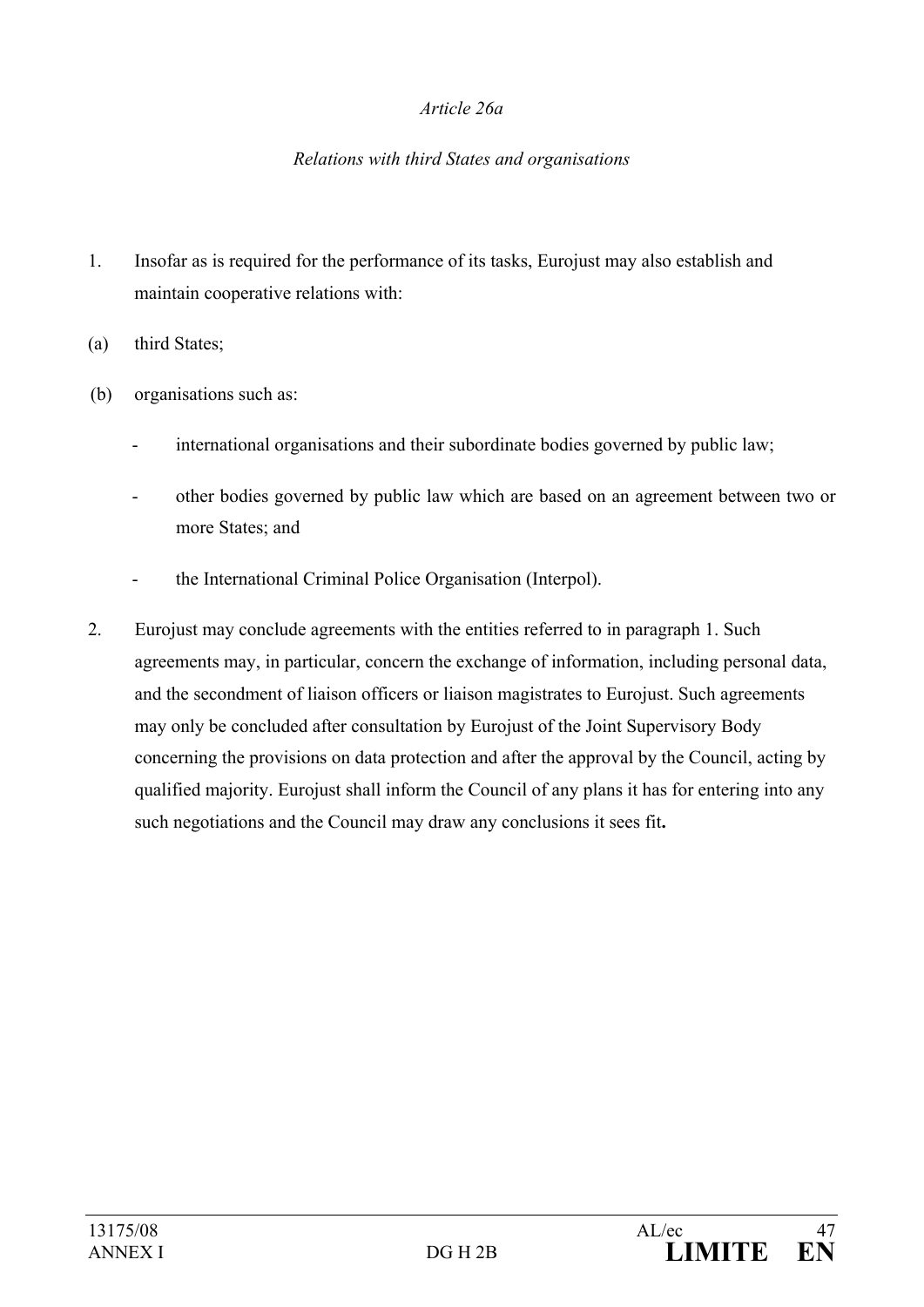- 2a. Agreements referred to in paragraph 2 containing provisions on the exchange of personal data may only be concluded if the entity concerned is subject to the Council of Europe Convention of 28 January 1981 or after an assessment confirming the existence of an adequate level of data protection ensured by that entity.
- 2b. Agreements referred to in paragraph 2 shall include provisions on the monitoring of the implementation of the agreement, including implementation of the rules on data protection.
- 3. Prior to the entry into force of agreements as referred to in paragraph 2, Eurojust may directly receive information, including personal data insofar as this is necessary for the legitimate performance of its tasks
- 4. Prior to the entry into force of the agreements as referred to in paragraph 2, Eurojust may under the conditions laid down in Article 27(1), directly transmit information, except for personal data, to these entities, insofar as this is necessary for the legitimate performance of the recipient's tasks.
- 5. Eurojust may under the conditions laid down in Article 27(1), transmit personal data to the entities referred to in paragraph 1, where:
	- (a) this is necessary in individual cases for the purposes of preventing or combating criminal offences for which Eurojust is competent, and
	- (b) Eurojust has concluded an agreement as referred to in paragraph 2 with the entity concerned which has entered into force and which permits the transmission of such data.
- 5a. Any subsequent failure, or substantial likelihood of failure, on the part of the third States or entities referred to in paragraph 1 to meet the conditions referred to in paragraph 2a shall immediately be communicated by Eurojust to the JSB and the Member States concerned. The JSB may prevent the further exchange of personal data with the relevant entities until it is satisfied that adequate remedies have been provided.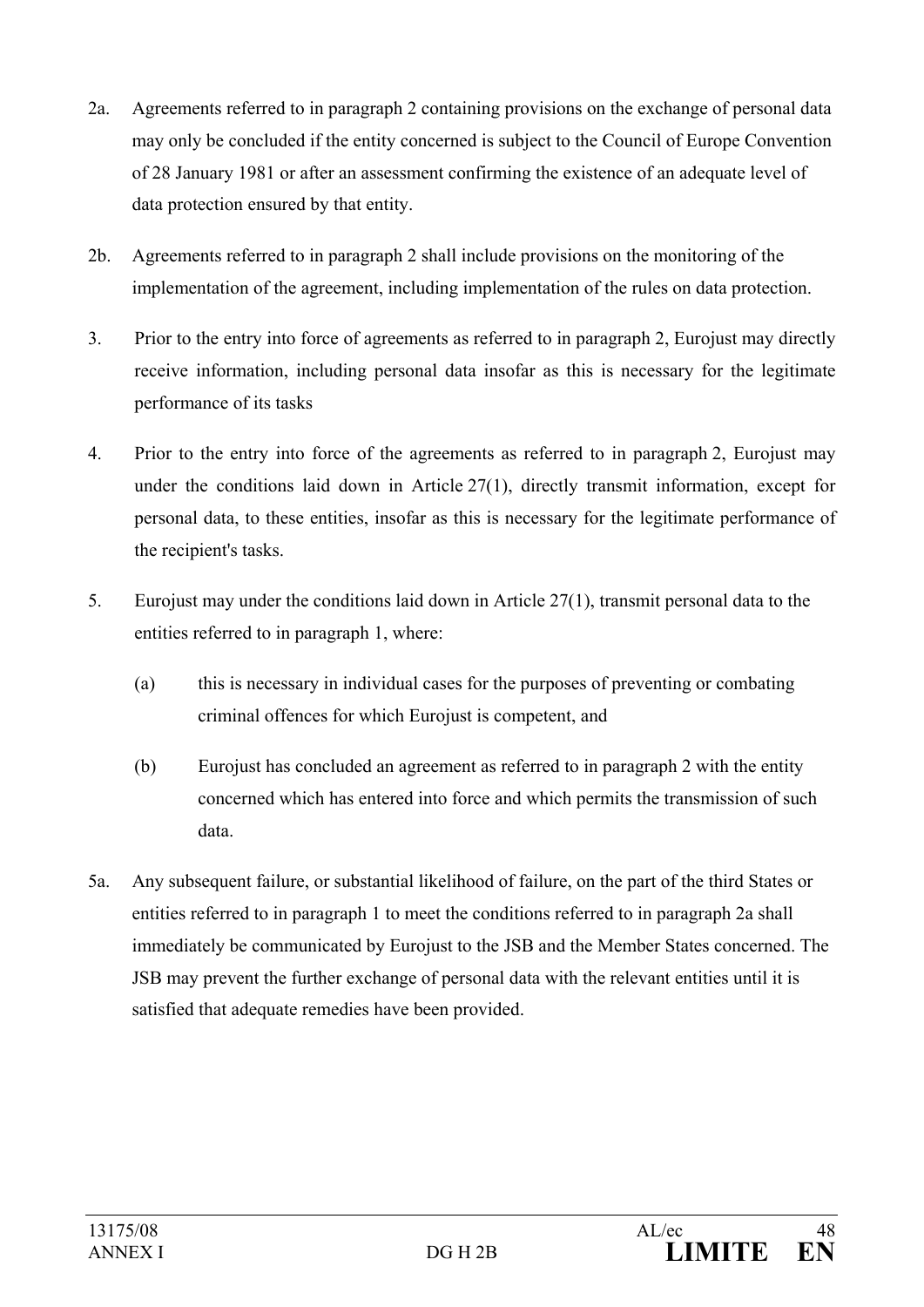6. However, even if the conditions referred to in paragraph 5 are not fulfilled, a national member may, acting in his national capacity and in conformity with the provisions of his own national law, by way of exception and with the sole aim of taking urgent measures to counter imminent serious danger threatening a person or public security, carry out an exchange of information involving personal data. The national member shall be responsible for the legality of authorising the communication. The national member shall keep a record of communications of data and of the grounds for such communications. The communication of data shall be authorised only if the recipient gives an undertaking that the data will be used only for the purpose for which it was communicated.

## *Article 27*

## *Transmission of data*

- 1. Before Eurojust exchanges any information with the entities referred to in Article 26a, the national member of the Member State which submitted the information shall give his consent to the transfer of that information. In appropriate cases the national member shall consult the competent authorities of the Member States.
- 2. Eurojust shall be responsible for the legality of the transmission of data. Eurojust shall keep a record of all transmissions of data under Articles 26 and 26a and of the grounds for such transmissions. Data shall only be transmitted if the recipient gives an undertaking that the data will be used only for the purpose for which it was transmitted.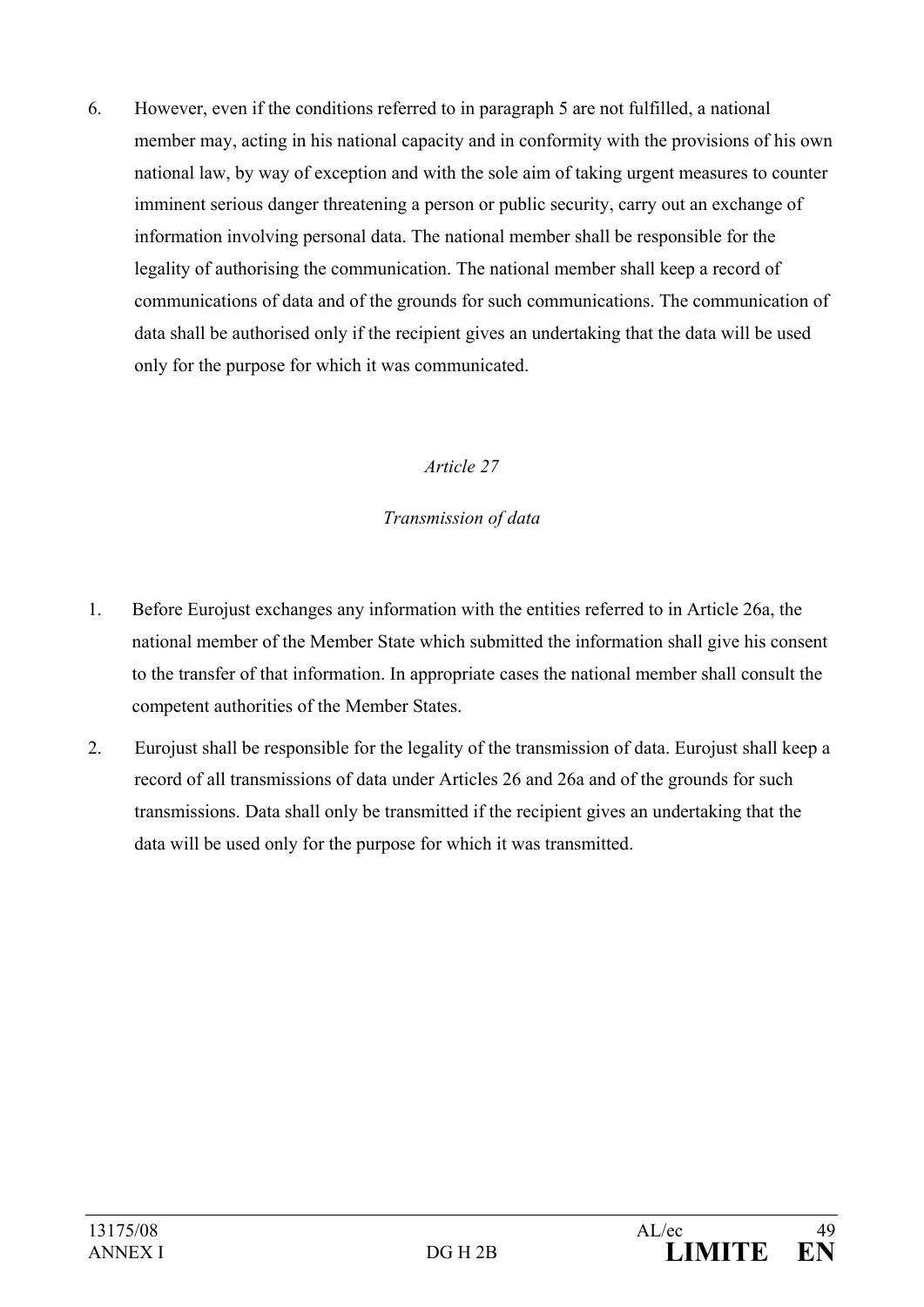#### *Article 27a*

### *Liaison Magistrates posted to third states*

- 1. For the purpose of facilitating judicial cooperation with third States in cases in which Eurojust is providing assistance in accordance with this Decision, the College of Eurojust may post liaison magistrates to a third State, subject to an agreement as referred to in Article 26a with that third State. Before negotiations are entered into with a third country, the Council, acting by qualified majority, shall give its approval. Eurojust shall inform the Council of any plans it has for entering into any such negotiations and the Council may draw any conclusions it sees fit**.**
- 1a. The liaison magistrate referred to in paragraph 1 shall have had an experience of working with Eurojust and an adequate knowledge of judicial cooperation and how Eurojust operates. The posting of liaison magistrate on behalf of Eurojust shall be subject to the prior consent of the magistrate and of his Member State.
- 1aa. Where the liaison magistrate posted by Eurojust is selected among national members, deputies or assistants :
	- (i) he or she shall be replaced in his or her function as a national member, deputy or assistant, by the Member State
	- (ii) he or she ceases to be entitled to exercise the powers granted to him in accordance with Articles 9a to 9f.
- 1b. Without prejudice to Article 110 of Staff Regulations, the College of Eurojust shall draw up rules on the posting of liaison magistrates and adopt the necessary implementing arrangements in this respect in consultation with the Commission.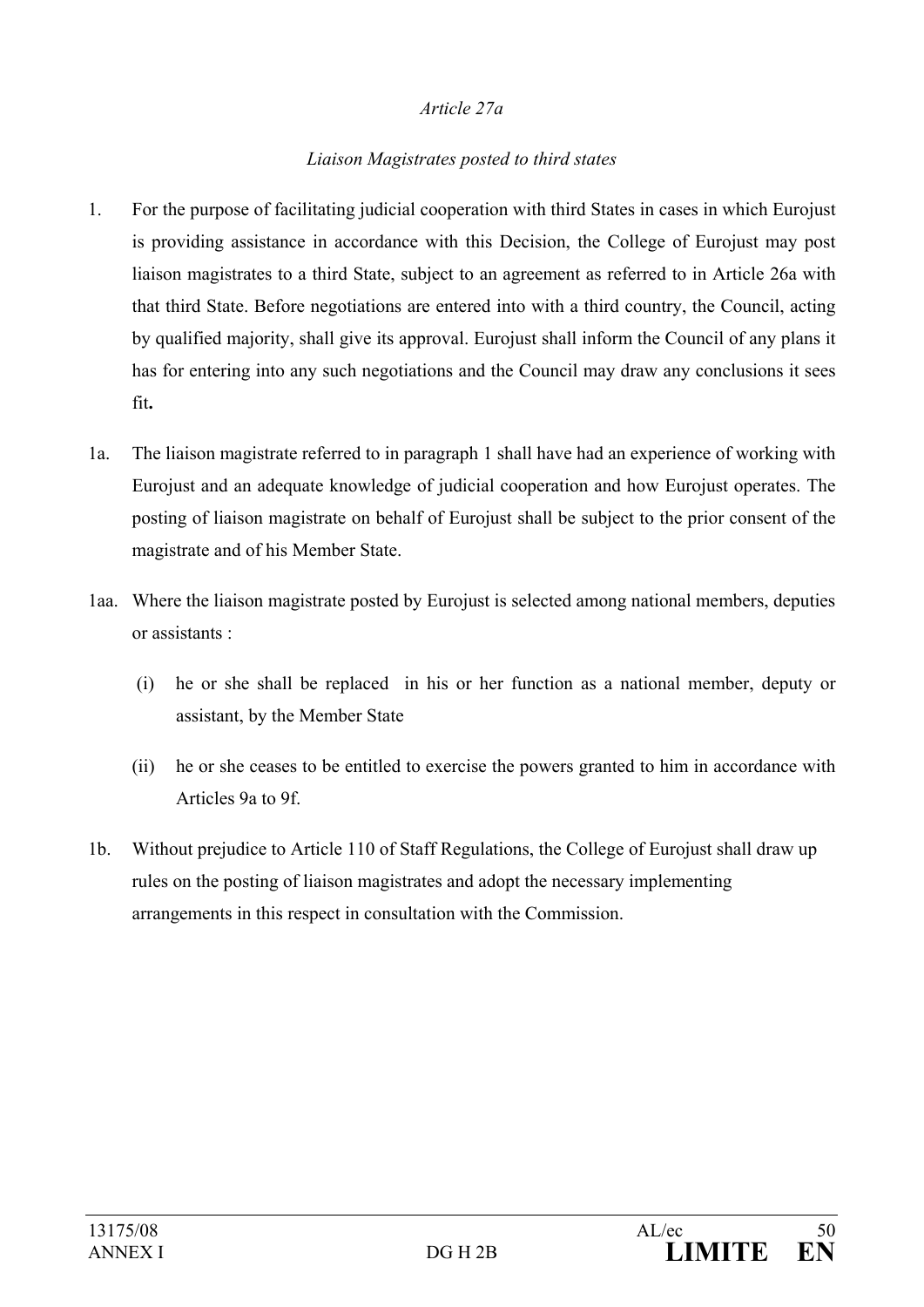- $2.$  (...)
- 2a. The activities of liaison magistrates posted by Eurojust shall be the subject of supervision of the Joint Supervisory Body. They shall report to the College of Eurojust which shall inform the Council and the European Parliament in the annual report an appropriate manner of their activities. Liaison magistrates shall inform national members and national competent authorities of all cases concerning their Member State.
- 3. Competent authorities of the Member States, and liaison magistrates referred to in paragraph 1, may contact each other directly. In such cases, the liaison magistrate shall inform the national member concerned of such contacts.
- 4. Liaison magistrates referred to in paragraph 1 shall be connected to the Case Management System.
- $5.$  (...)
- 6.  $(...)$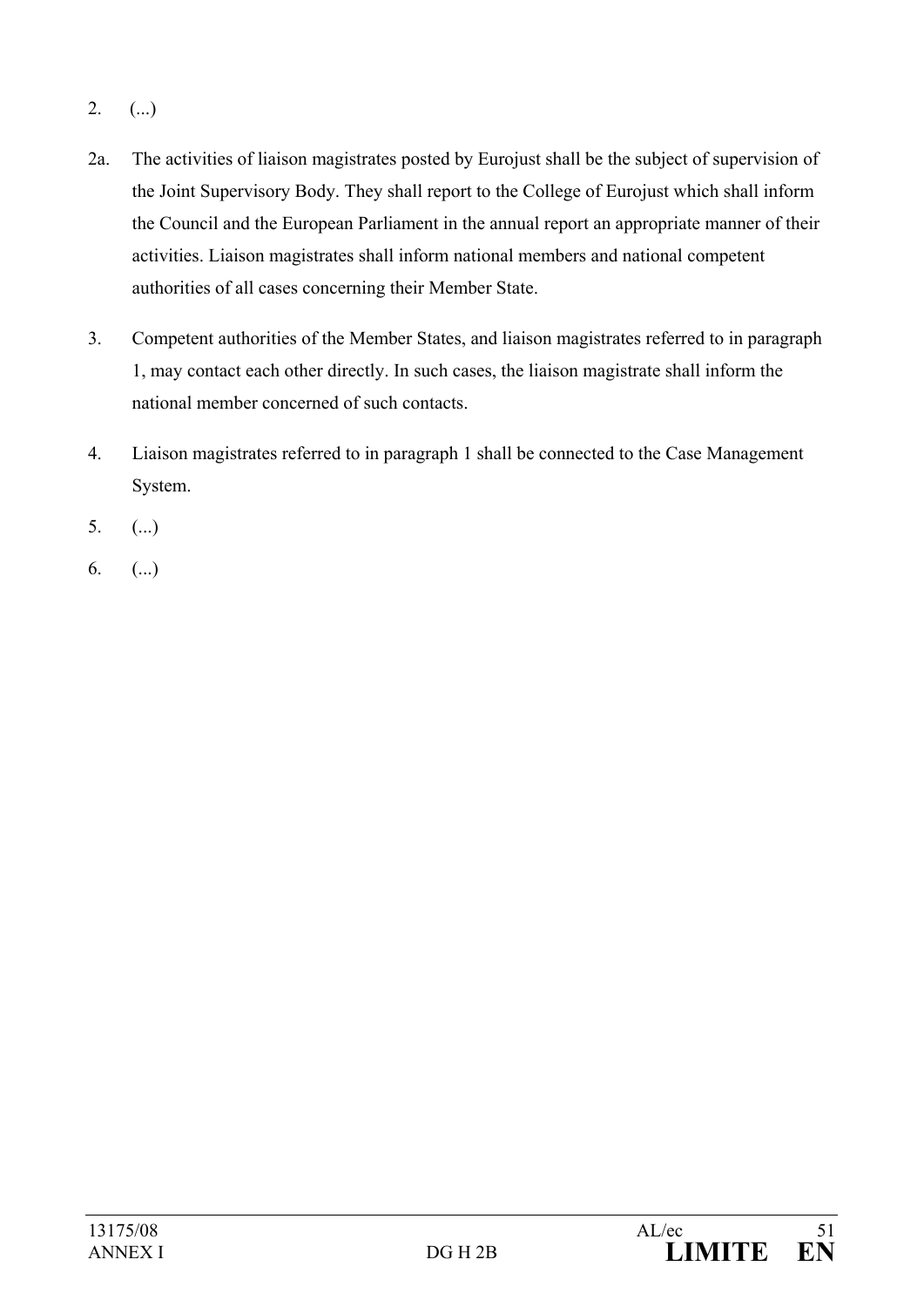#### *Article 27b*

### *Requests for judicial cooperation to and from third States*

- 1. Eurojust may, with the agreement of the Member States concerned, coordinate the execution of requests for judicial cooperation issued by a third State where these requests are part of the same investigation and require an execution in at least two Member States. Requests referred to in this paragraph may also be transmitted to Eurojust by a national competent authority.
- 2. In case of urgency and in accordance with Article 5a, the OCC may receive and process requests referred to in paragraph 1 of this Article and issued by a third State which has concluded a cooperation agreement with Eurojust.
- $3.$  (...)
- 4. (...)
- 5. Without prejudice to Article 3(2), where requests for judicial cooperation, which relate to the same investigation and require an execution in a third State, should be made, Eurojust may also, with the agreement of the Member States concerned, facilitate judicial cooperation with that third State.
- 6. Requests referred to in paragraphs 1, 2 and 5 may be transmitted through Eurojust if it is in conformity with the instruments applicable to the relationship between that third State and the European Union or the Member States concerned.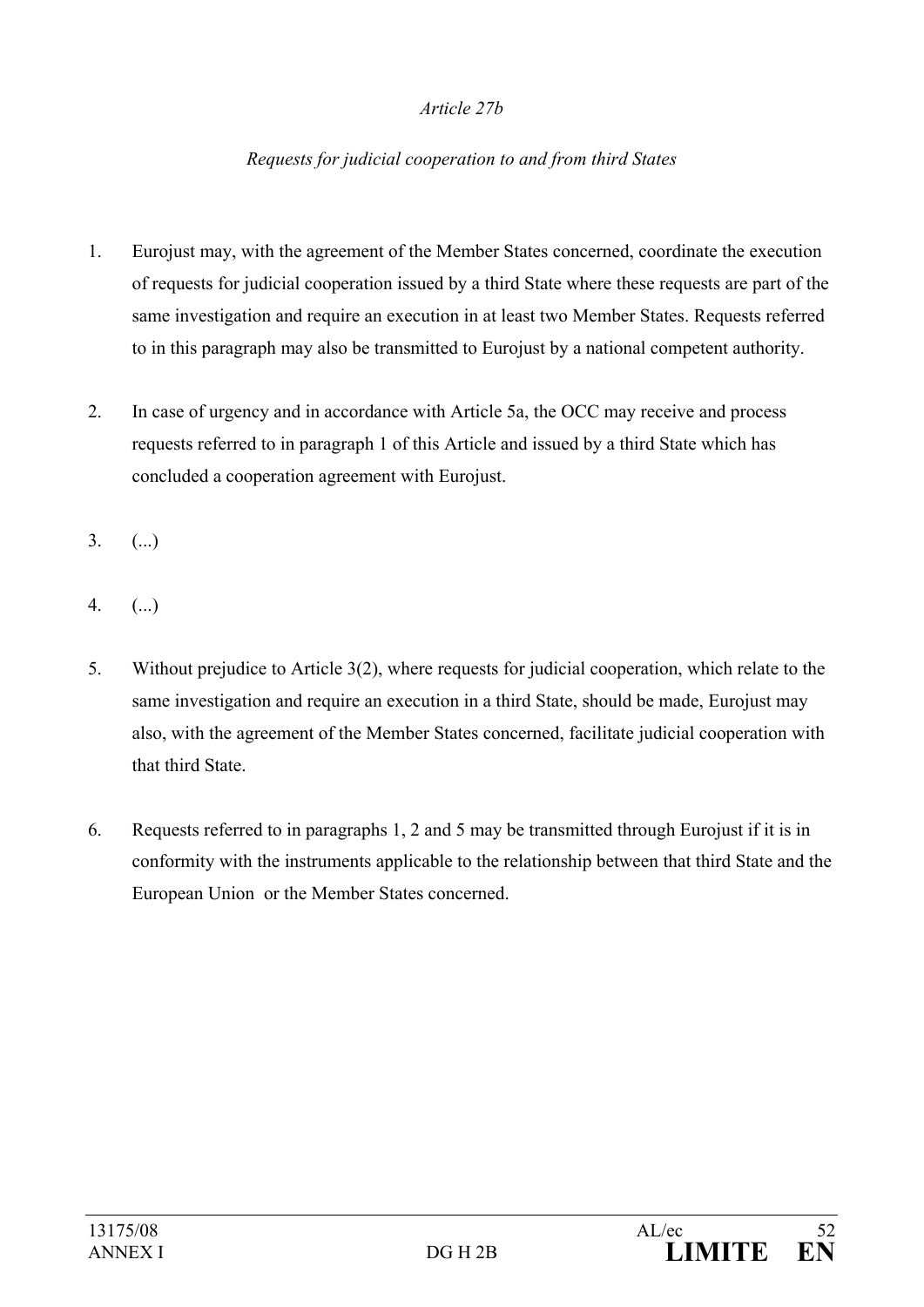#### Article 27c

#### *Liability other than liability for unauthorised or incorrect processing of data*

- 1. Eurojust's contractual liability shall be governed by the law applicable to the contract in question.
- 2. In the case of non-contractual liability, Eurojust shall, independently of any liability under Article 24, make good any damage caused through the fault of the College or the staff of Eurojust in the performance of their duties insofar as it may be imputed to them and regardless of the different procedures for claiming damages which exist under the law of the Member States.
- 3. Paragraph 2 shall also apply to damages caused through the fault of a national member, a deputy or an assistant in the performance of his or her duties. However, when he or she is acting on the basis of the powers conferred on him pursuant to Articles 9a to 9f, his Member State of origin shall reimburse to Eurojust the sums which Eurojust has paid to make good such damage.
- 4. The injured party shall have the right to demand that Eurojust refrain from taking, or cease, any action.
- 5. The national courts of the Member States competent to deal with disputes involving Eurojust's liability as referred to in this Article shall be determined by reference to Council Regulation (EC) No 44/2001 of 22 December 2000 on jurisdiction and the recognition and enforcement of judgments in civil and commercial matters **<sup>1</sup>** .

 $\frac{1}{1}$  OJ L 12, 16.1.2001, p. 1. Regulation as last amended by Regulation (EC) No 1791/2006 (OJ L363, 20.12.2006, p.1.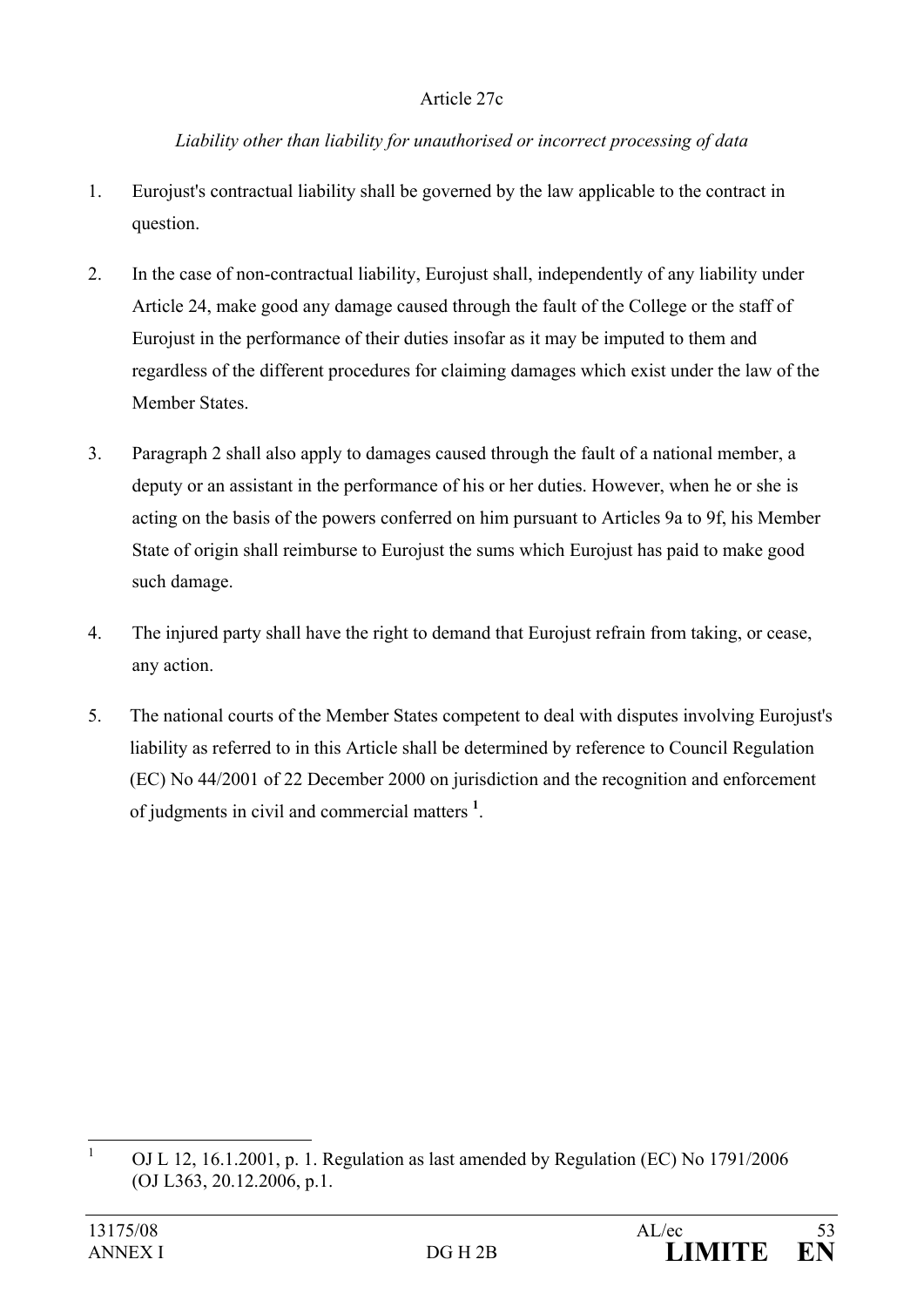#### *Organisation and operation*

- 1. The College shall be responsible for the organisation and operation of Eurojust.
- 2. The College shall elect a President from among the national members and may, if it considers it necessary, elect at most two Vice-Presidents. The result of the election shall be submitted to the Council acting by qualified majority, for its approval.
- 3. The President shall exercise his duties on behalf of the College and under its authority, direct its work and monitor the daily management ensured by the Administrative Director. The rules of procedure shall specify the cases in which his decisions or actions shall require prior authorisation or a report to the College.
- 4. The term of office of the President shall be three years. He may be re-elected once. The term of office of any Vice-President(s) shall be governed by the rules of procedure.
- 5. Eurojust shall be assisted by a secretariat headed by an Administrative Director.
- 6. Eurojust shall exercise over its staff the powers devolved to the Appointing Authority. The College shall adopt appropriate rules for the implementation of this § in accordance with the rules of procedure.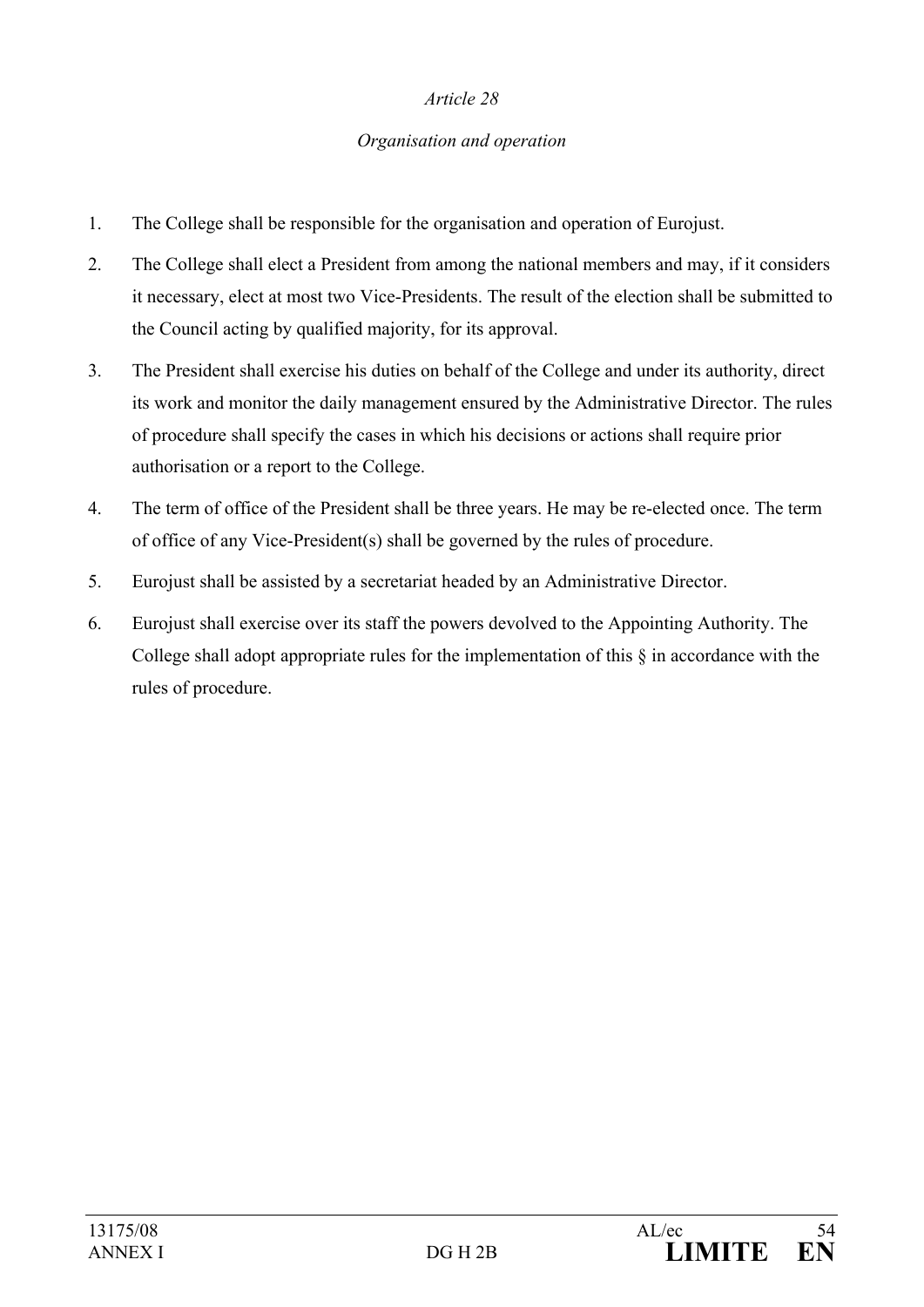#### *Administrative Director*

- 1. The Administrative Director of Eurojust shall be appointed by two-thirds majority by the College. The College shall set up a selection board which, following a call for applications, shall establish a list of candidates from among whom the College shall choose the Administrative Director. The Commission shall be entitled to participate in the selection process and to sit in the selection board.
- 2. The term of office of the Administrative Director shall be five years. It may be extended once without a need for a call for applications, provided that the College so decides by a threefourths majority and appoints the Administrative Director with the same majority.
- 3. The Administrative Director shall be subject to the rules and regulations applicable to officials and other servants of the European Communities.
- 4. The Administrative Director shall work under the authority of the College and its President, acting in accordance with Article 28(3).He may be removed from office by the College by a two-thirds majority.
- 5. The Administrative Director shall be responsible, under the supervision of the President, for the day-to-day administration of Eurojust and for staff management. To that end, he shall be responsible for establishing and implementing, in cooperation with the College, an effective monitoring and evaluation procedure relating to the performance of Eurojust's administration in terms of achieving its objectives. The Administrative Director shall report regularly to the College on the results of this monitoring.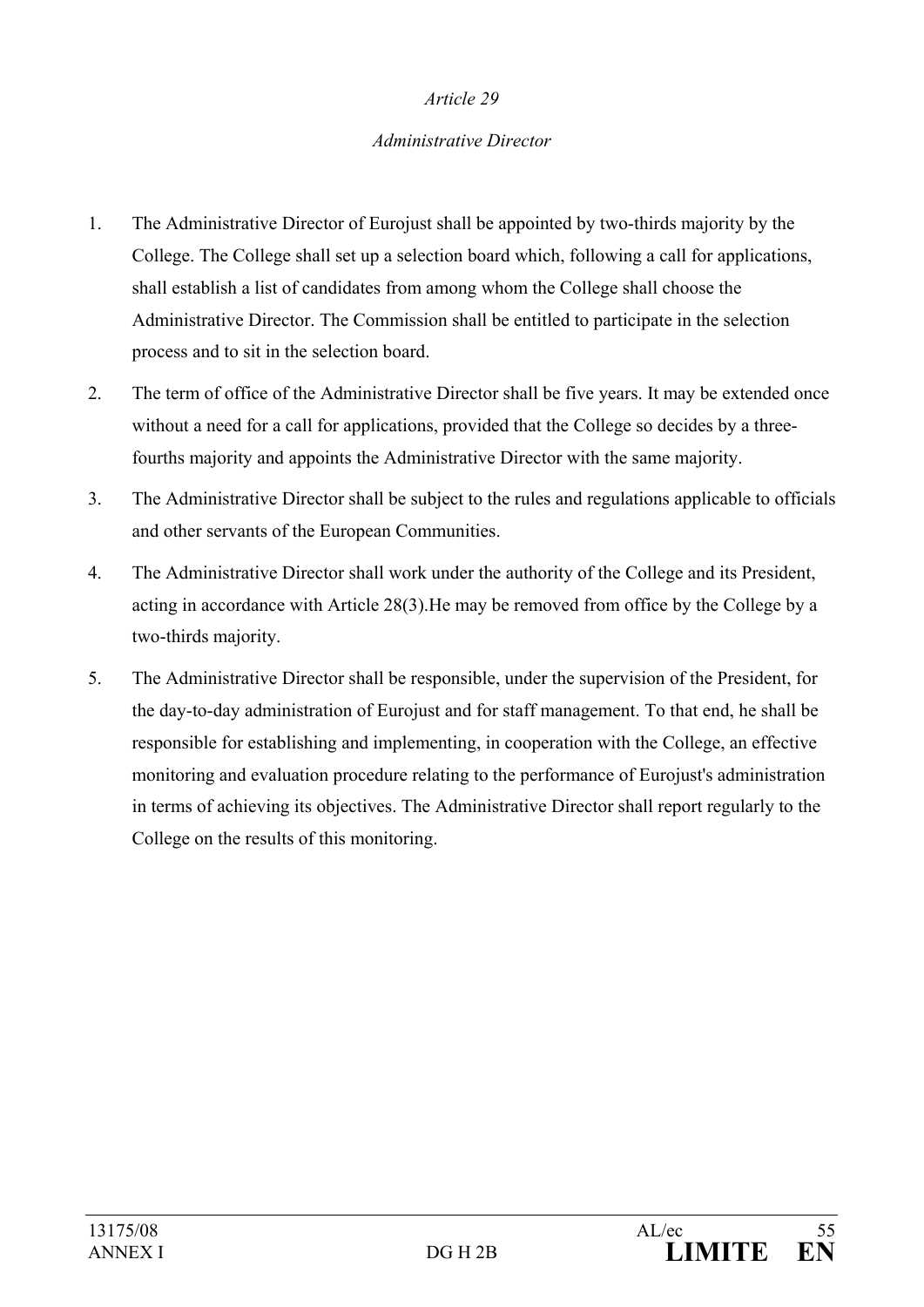#### *Staff*

- 1. Eurojust shall be subject to the rules and regulations applicable to the officials and other servants of the European Communities, particularly as regards their recruitment and status.
- 2. Eurojust staff shall consist of staff recruited according to the rules and regulations referred to in §1, taking into account all the criteria referred to in Article 27 of the Staff Regulations of Officials of the European Communities laid down by Regulation (EEC, Euratom, ECSC) No 259/68, including their geographical distribution. They shall have the status of permanent staff or temporary staff. At the request of the Administrative Director, and in agreement with the President on behalf of the College, Community officials may be seconded to Eurojust by the Community institutions as temporary staff. Member States may second national experts to Eurojust who may also assist the national member. The College shall adopt the necessary implementing arrangements for seconded national experts.
- 3. Under the authority of the College the staff shall carry out its tasks bearing in mind the objectives and mandate of Eurojust, without seeking or accepting instructions from any government, organisation or person extraneous to Eurojust without prejudice to Articles  $25a(1)(c)$  and  $25a(2)$ .

#### *Article 31*

#### *Assistance with interpreting and translation*

- 1. The official linguistic arrangements of the Union shall apply to Eurojust proceedings.
- 2. The annual report to the Council, referred to in the second sub§ of Art. 32(1), shall be drawn up in the official languages of the Union institutions.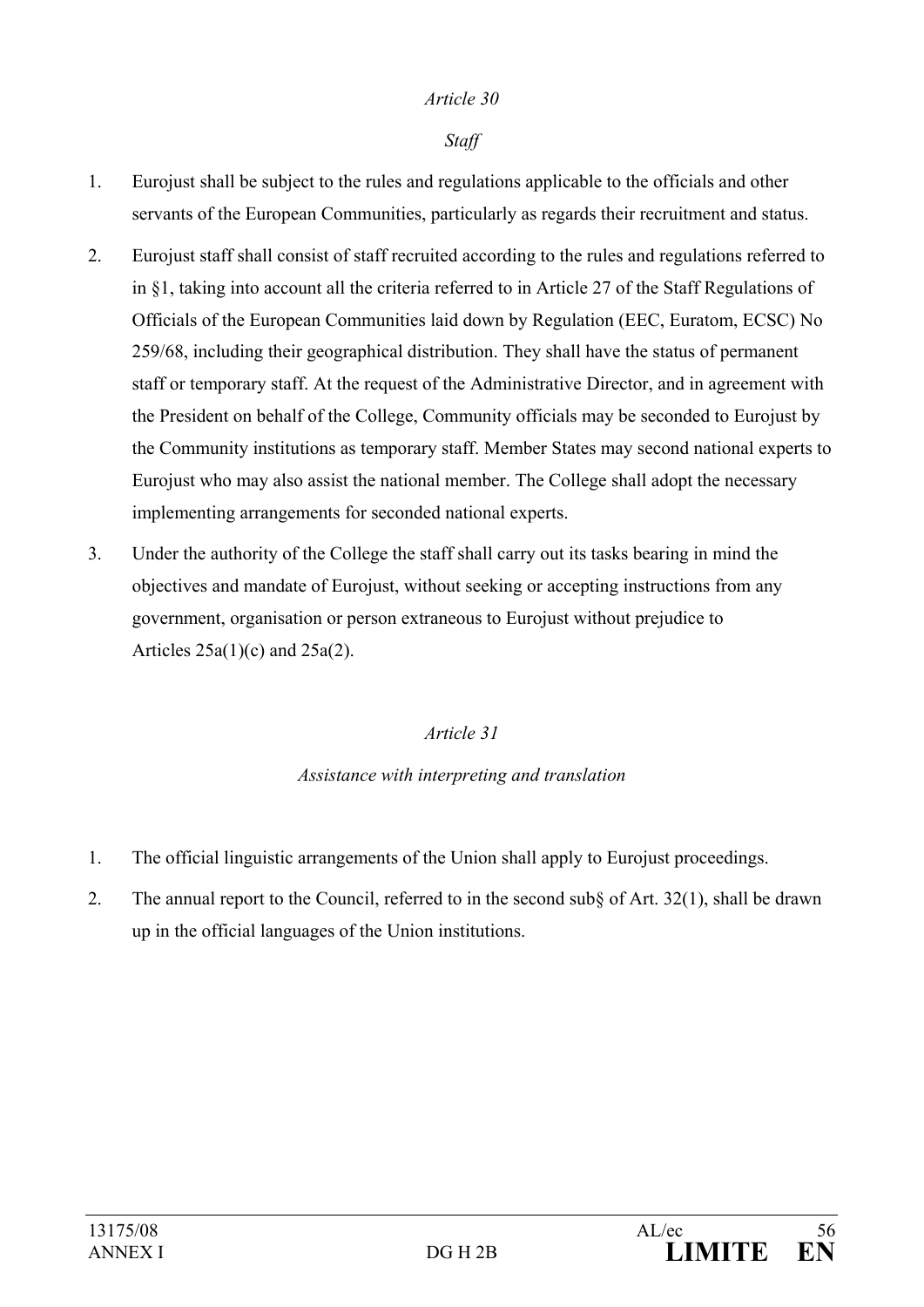#### *Informing the European Parliament, the Council and the Commission*

1. The President, on behalf of the College, shall report to the Council in writing every year on the activities and management, including budgetary management, of Eurojust.

To that end, the College shall prepare an annual report on the activities of Eurojust and on any criminal policy problems within the Union highlighted as a result of Eurojust's activities. In that report, Eurojust may also make proposals for the improvement of judicial cooperation in criminal matters.

 The President shall also submit any report or any other information on the operation of Eurojust which may be required of him by the Council.

- 2. Each year the Presidency of the Council shall forward a report to the European Parliament on the work carried out by Eurojust and on the activities of the JSB.
- 3. The Commission or the Council may seek Eurojust's opinion on all draft instruments prepared under Title VI of the Treaty.

#### *Article 33*

#### *Finance*

- 1. The salaries and emoluments of the national members, the deputy and assistants referred to in Article 2(1a) shall be borne by their Member State of origin.
- 2. Where national members, deputies, assistants act within the framework of Eurojust's tasks, the relevant expenditure related to these activities shall be regarded as operational expenditure within the meaning of Article 41(3) of the Treaty.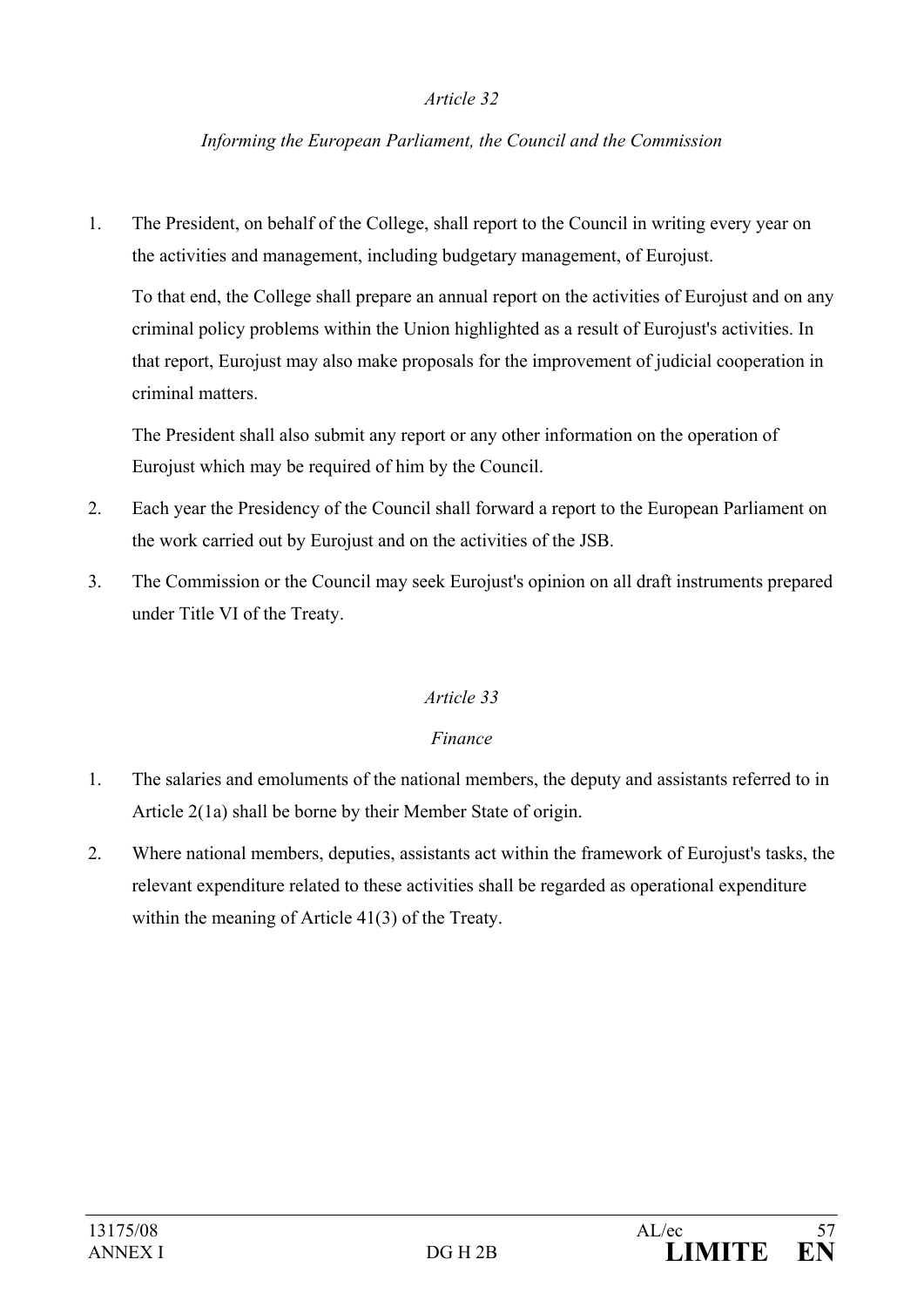#### *Budget*

- 1. Forecasts shall be made of all Eurojust revenue and expenditure for each financial year, which shall be the same as the calendar year. Revenue and expenditure shall be entered in the budget, which shall include the establishment plan which shall be submitted to the budget authority competent for the general budget of the EU. The establishment plan shall consist of posts of a permanent or temporary nature and a reference to national experts seconded, and shall state the number, grade and category of the staff employed by Eurojust for the financial year in question.
- 2. Revenue and expenditure shall be balanced in the Eurojust budget.
- 3. Without prejudice to other resources, Eurojust revenue may include a subsidy entered in the general budget of the EU.
- 4. Eurojust expenditure shall include inter alia expenditure relating to interpreters and translators, expenditure on security, administrative and infrastructure expenditure, operational and rental costs, travel expenses of members of Eurojust and its staff and costs arising from contracts with third parties.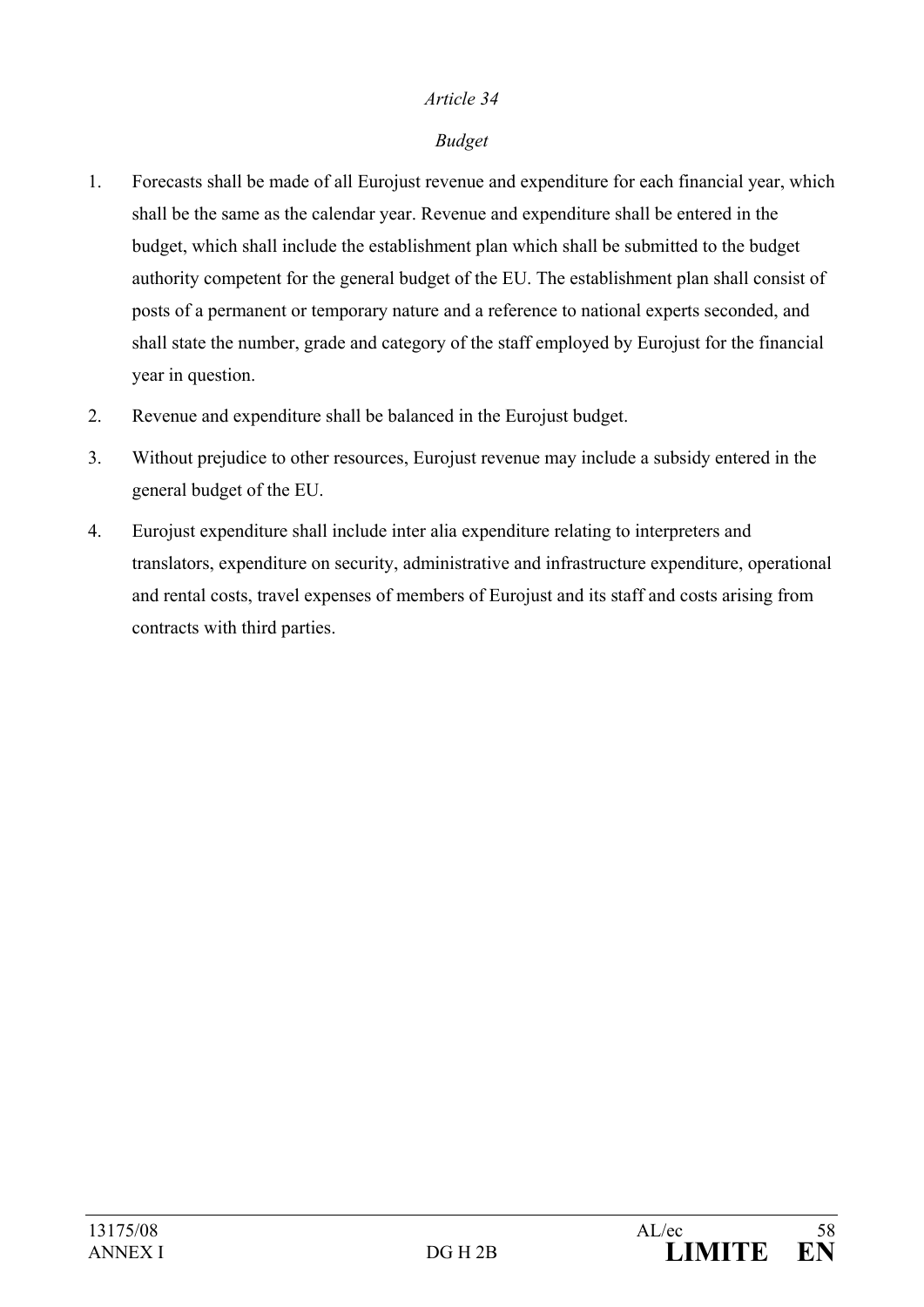### *Drawing up of the budget*

- 1. Each year the College, on the basis of a draft drawn up by the Administrative Director, shall produce an estimate of revenue and expenditure for Eurojust for the following financial year. A draft estimate, which shall include a draft establishment plan, shall be forwarded by the College to the Commission by 10 February at the latest. The European Judicial Network and networks referred to in Article 25a(2) shall be informed on the parts related to the activities of their secretariats in due time before the forwarding of the estimate to the Commission.
- 2. On the basis of the estimate, the Commission shall propose in the preliminary draft general budget of the European Union the amount of the annual subsidy as well as the posts of a permanent or temporary nature and submit this proposal to the budgetary authority in accordance with Article 272 of the Treaty.
- 3. The budgetary authority shall authorise the appropriations for the subsidy to Eurojust and determine the posts of a permanent or temporary nature within the framework of the Staff Regulations of officials and other Servants of the European Communities.
- 4. Before the beginning of the financial year, the College of Eurojust shall adopt the budget, including the establishment plan referred to in Article 34(1), third sentence, on the basis of the annual subsidy and posts authorised by the budgetary authority in accordance with paragraph 3 of this Article, adjusting it to the various contributions granted to Eurojust and the funds from other sources.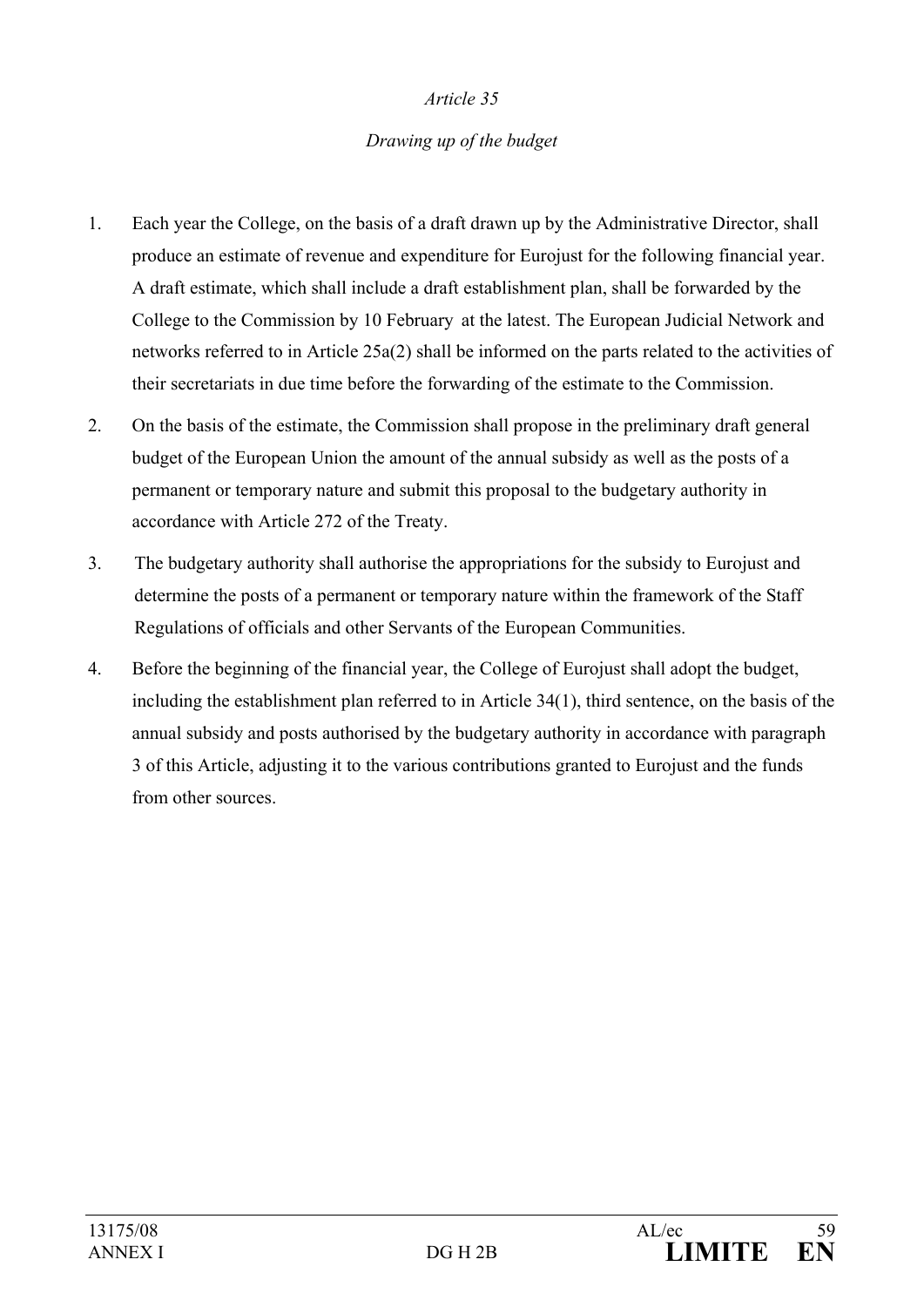#### *Implementation of the budget and discharge*

- 1. The Administrative Director shall, as authorising officer, implement the Eurojust budget. He shall report to the College on the implementation of the budget.
- 2. By 1 March at the latest following each financial year, the accounting officer of Eurojust shall communicate the provisional accounts to the Commission's accounting officer and the Court of Auditors together with a report on the budgetary and financial management for that financial year. The Commission's accounting officer shall consolidate the provisional accounts of the institutions and decentralised bodies in accordance with Article 128 of the general Financial Regulation.
- 3. Eurojust shall send the report on the budgetary and financial management for the financial year to the European Parliament and the Council by 31 March of the following year by the latest**.**
- 4. On receipt of the Court of Auditors' observations on Eurojust's provisional accounts, pursuant to Article 129 of the general Financial Regulation, the Administrative Director shall draw up Eurojust's final accounts under his own responsibility and submit them to the College of Eurojust for an opinion.
- 5. The College of Eurojust shall deliver an opinion on Eurojust's final accounts.
- 6. The Administrative Director shall, by 1 July at the latest following each financial year, forward the final accounts to the European Parliament, the Council, the Commission and the Court of Auditors, together with the College of Eurojust's opinion.
- 7. The final accounts shall be published.
- 8. The Administrative Director shall send the Court of Auditors a reply to its observations by 30 September at the latest. He shall also send this reply to the College of Eurojust.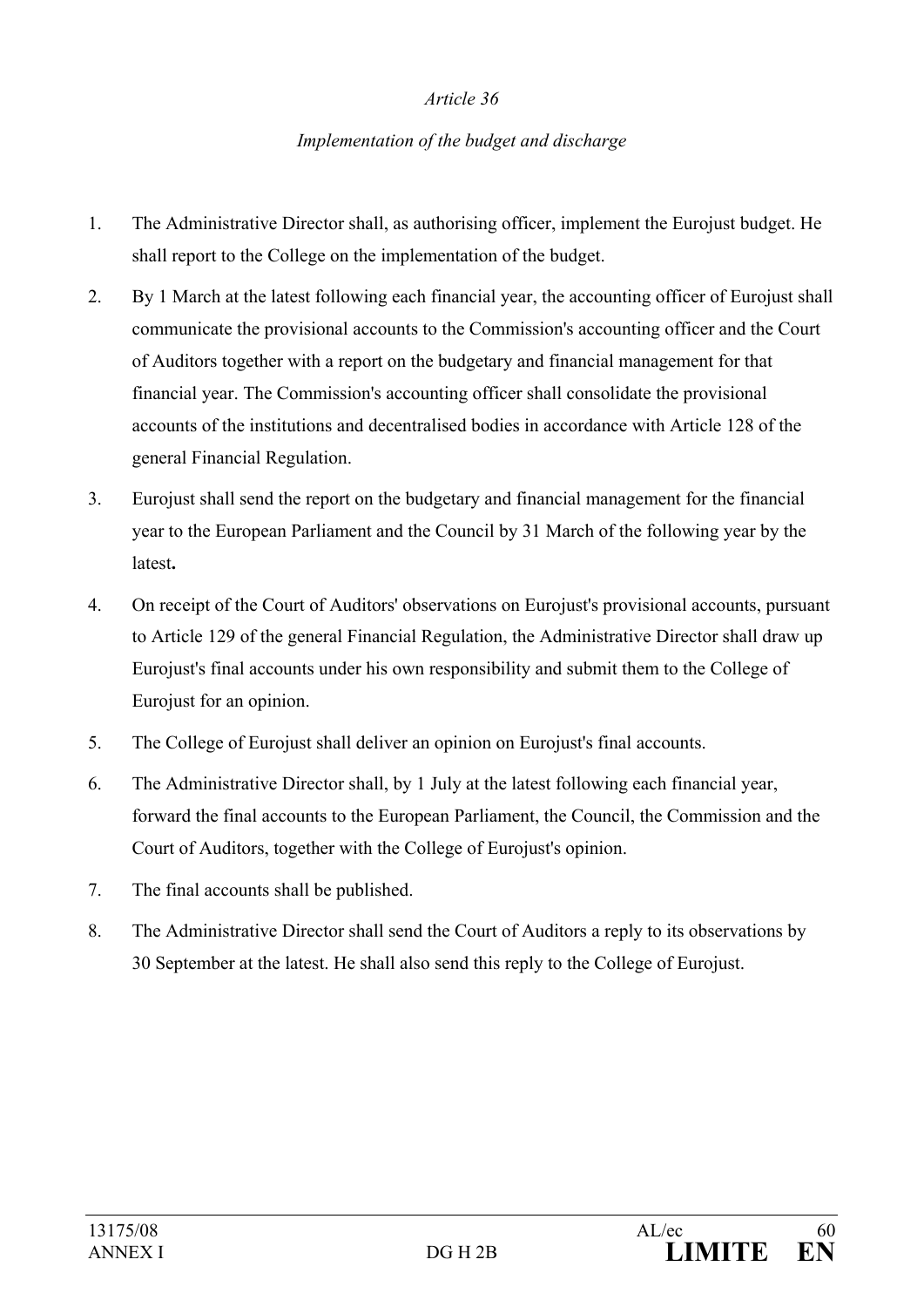- 9. The Administrative Director, acting under the authority of the College of Eurojust and its President, shall submit to the European Parliament at the latter's request any information required for the smooth application of the discharge procedure for the financial year in question, as laid down in Article 146(3) of the general Financial Regulation.
- 10. The European Parliament, on a recommendation from the Council acting by a qualified majority, shall, before 15 May of year  $N + 2$ , give a discharge to the Administrative Director in respect of the implementation of the budget for year N.

## *Financial regulation applicable to the budget*

The financial rules applicable to Eurojust's budget shall be adopted unanimously by the College after the Commission has been consulted. They may not depart from Commission Regulation (EC, Euratom) No 2343/2002 of 19 November 2002 on the framework Financial Regulation for the bodies referred to in Article 185 of Council Regulation (EC, Euratom) No 1605/2002 on the Financial Regulation applicable to the general budget of the European Communities<sup>1</sup> unless specifically required for Eurojust's operation and with the Commission's prior consent.

## *Article 38*

## *Audit*

1. The responsibility for putting in place internal control systems and procedures suitable for carrying out his tasks shall lie with the authorising officer.

 $\frac{1}{1}$ OJ L 357, 31.12.2002, p. 72 with Corrigendum in OJ L 2, 7.1.2003, p. 39.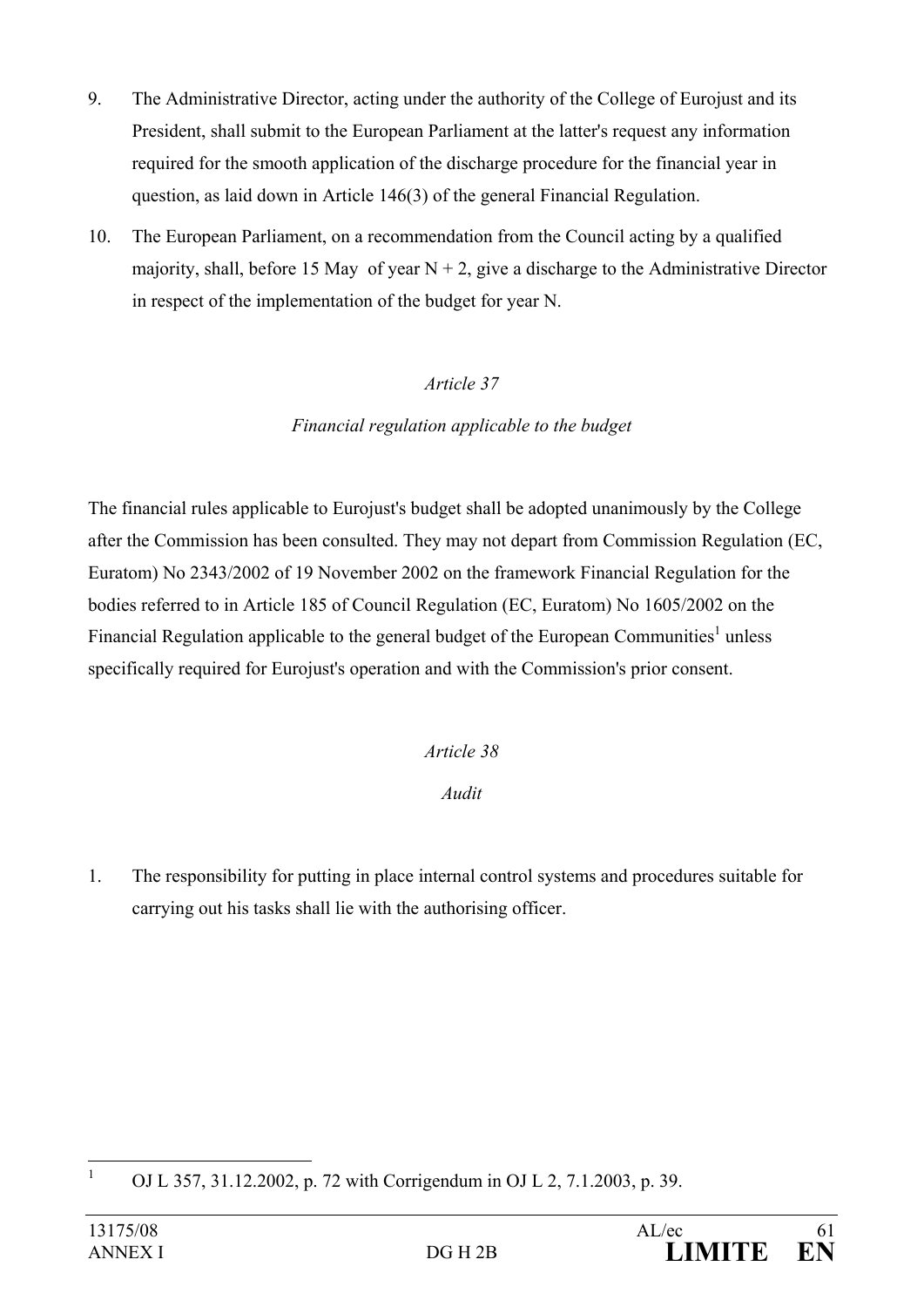- 2. The College shall appoint an internal auditor who shall be responsible in particular for providing, in accordance with the relevant international standards, an assurance regarding the proper functioning of the systems and procedures for implementing the budget. The internal auditor may not be either the authorising officer or the accountant. The College may ask the Commission's internal auditor to carry out these duties.
- 3. The auditor shall report his findings and recommendations to Eurojust and submit a copy of the report to the Commission. Eurojust shall, in the light of the auditor's reports, take the necessary measures in response to these recommendations.
- 4. The rules laid down by Regulation (EC) No 1073/1999 shall apply to Eurojust. The College shall adopt the necessary implementing measures.

## *Access to documents*

On the basis of a proposal by the Administrative Director, the College shall adopt rules for access to Eurojust documents, taking account of the principles and limits stated in Regulation (EC) No 1049/2001 of the European Parliament and of the Council of 30 May 2001 regarding public access to European Parliament, Council and Commission documents.

## *Article 39a*

## *EU classified information*

Eurojust shall apply the security principles and minimum standards set out in Council Decision 2001/264/EC of 19 March 2001 adopting the Council's security regulations <sup>1</sup> in the management of EU classified information.

 **1** OJ L 101, 11.4.2001, p. 1. Decision last amended by Decision 2007/438/EC (OJ L 164, 26.6.2007, p. 24).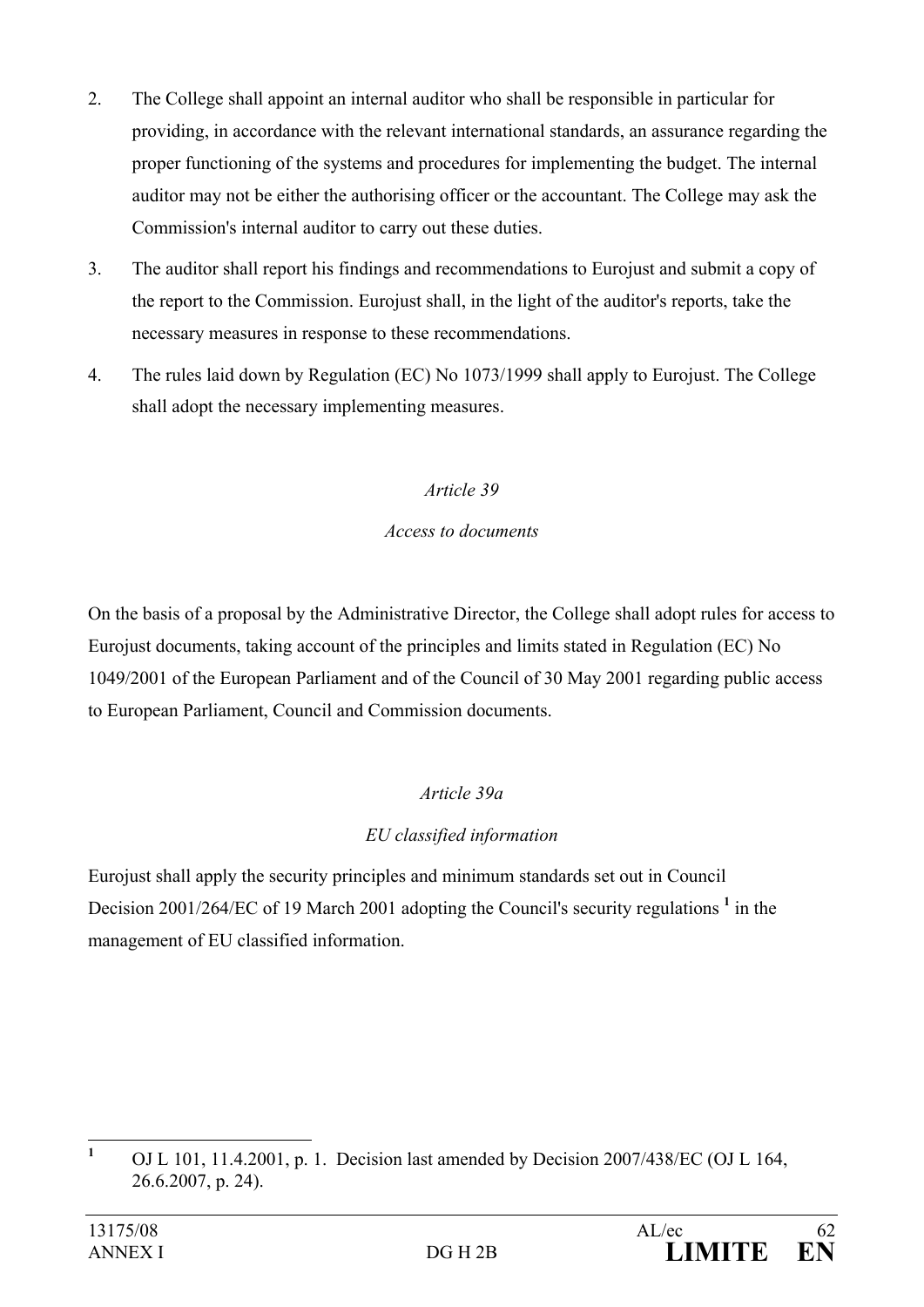## *Territorial application*

This Decision shall apply to Gibraltar, which shall be represented by the national member for the United Kingdom.

# *Article 41*

## *Reporting*

- 1. Member States shall inform Eurojust and the General Secretariat of the Council of the designation of national members, deputies, assistants as well as persons referred to in Article 12(1) and (2) and of any change to this designation. The General Secretariat shall keep an updated list of these persons and shall make their names and contact details available to all Member States and to the Commission.
- $2.$  (...)
- 3. The definitive appointment of a national member can not take effect before the day on which the General Secretariat of the Council receives the official notifications referred to in paragraph 1 and Article 9a(3).

# *Article 41a Evaluation <sup>1</sup>*

1. Within five years after this Decision applies and every five years thereafter, the College shall commission an independent external evaluation of the implementation of this Decision as well as of the activities carried out by Eurojust.

 **1** References to "this Decision" will be reviewed in the jurist/linguist version.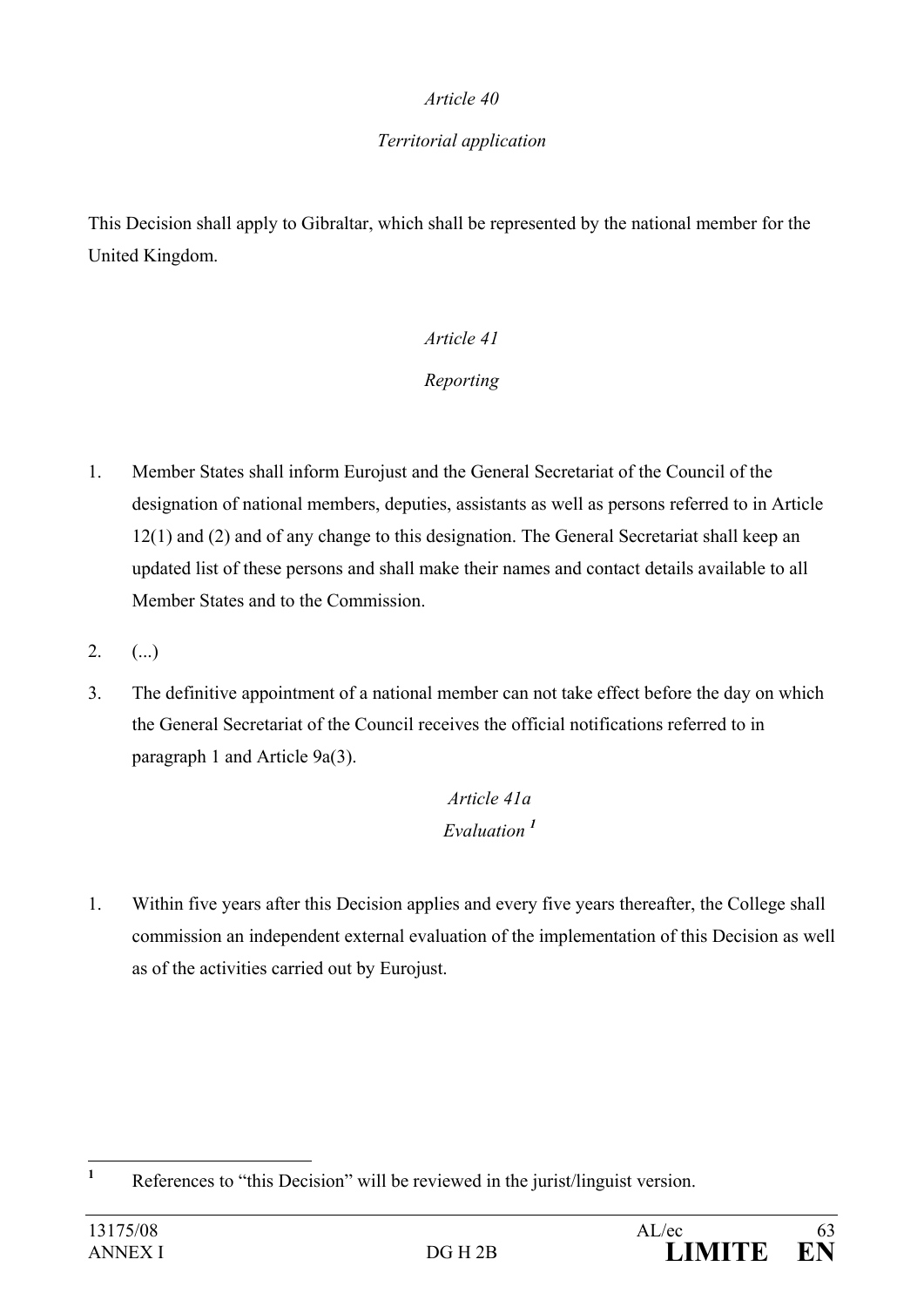- 2. Each evaluation shall assess the impact of this Decision, Eurojust's performance in terms of achieving the objectives referred to in this Decision as well as the effectiveness and efficiency of Eurojust. The College shall issue specific terms of reference in consultation with the Commission.
- 3. The evaluation report shall include the evaluation findings and recommendations. This report shall be forwarded to the Commission, the European Parliament and the Council and shall be made public.

## *Transposition*

- 1. If necessary the Member States shall bring their national law into conformity with this Decision at the earliest opportunity and in any case no later than  $\dots 200^{*1}$ .
- 2. The Commission shall at regular intervals examine the implementation by the Member States of this Decision and shall submit a report thereon to the Council and to the European Parliament together with, if appropriate, necessary proposals to improve judicial cooperation and the functioning of Eurojust. This shall in particular apply to Eurojust's capacities to support Member States in fighting terrorism*.*

## *Article 43*

## *Entry into force*

This Decision shall enter into force on the day of its publication in the Official Journal of the EU.

Done at Brussels

For the Council

 *The President* 

 $\frac{1}{2}$  ,  $\frac{1}{2}$  ,  $\frac{1}{2}$  ,  $\frac{1}{2}$  ,  $\frac{1}{2}$  ,  $\frac{1}{2}$  ,  $\frac{1}{2}$  ,  $\frac{1}{2}$ 

 $\frac{1}{1}$ 2 years after the entry into force.

 $\overline{2}$  This paragraph will be finalised once this instrument is transferred back into formal amendments to the Eurojust Decision of 2002.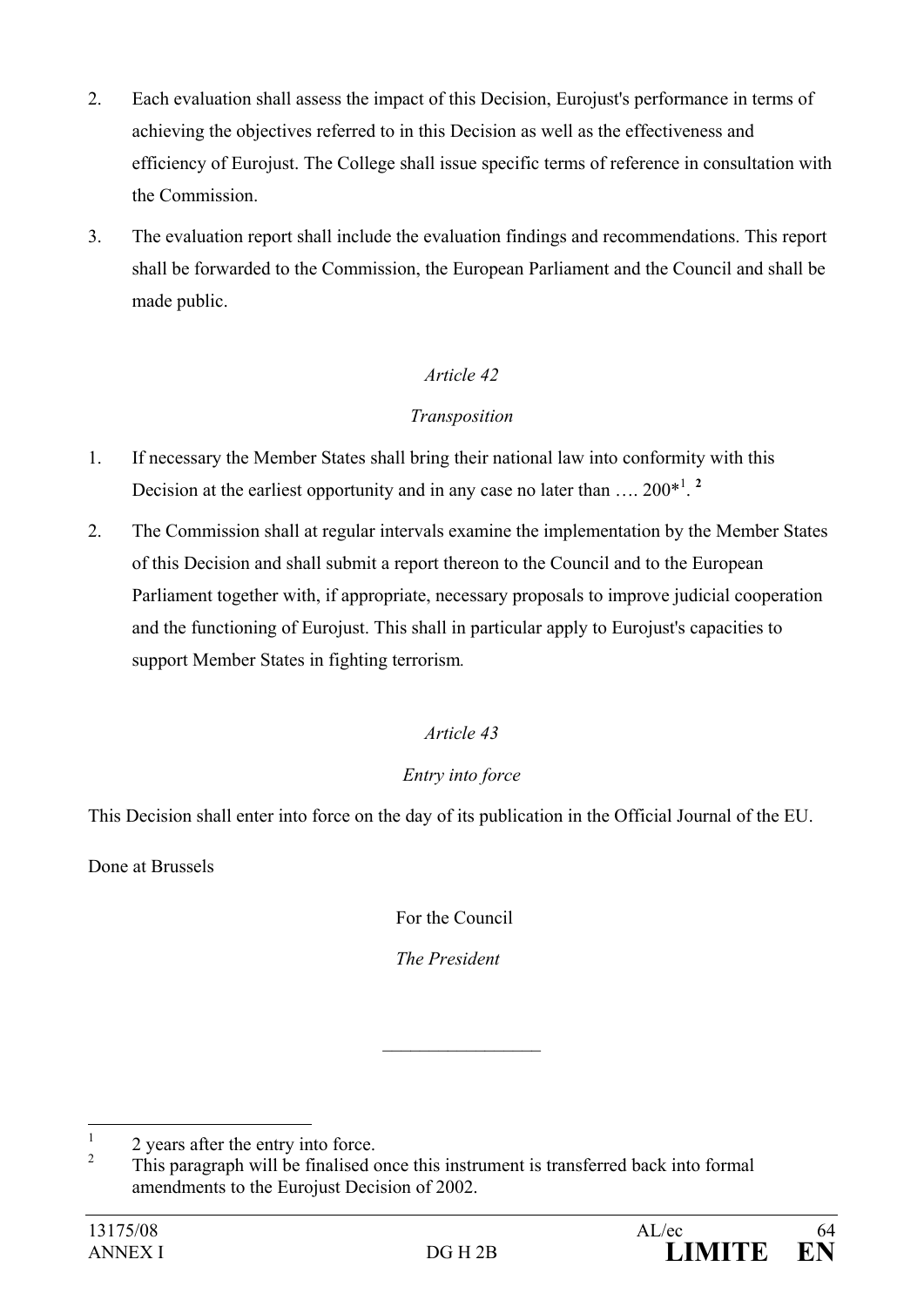# **List referred to in Article 13(9) setting out the minimum types of information to be transmitted, where available, to Eurojust pursuant to Article 13(4), 13(5) and 13(8)**

For situations referred to in Article 13(4) :

- *a) Member States concerned<sup>1</sup> ,*
- *b) Type of offences concerned,*
- *c) Date of the agreement setting up the team,*
- *d) Planned duration of the team, including modification of this duration,*
- *e) Details of the leader of the team for each participating Member State.<sup>2</sup>*

For situations referred to in Article 13(5) :

- *a) Data which identify the person, group or entity that is the object of a criminal investigation or prosecution,*
- *aa) Member States directly involved)<sup>3</sup>*
	- *b) the offence concerned and its specific circumstances,*
	- *c) data related to the requests (for or decisions on judicial cooperation including regarding instruments giving effect to the principle of mutual recognition) which are issued, including :* 
		- *i. date of the request,*
		- *ii. requesting or issuing authority,*
		- *iii. requested or (…) executing authority<sup>4</sup> ,*

 **1** PL considered that a more specific wording should be used for this point such as the following: Member State/ Member States on the territory of which a joint investigation team is to take actions.

**<sup>2</sup>** BE suggested to add the following point: " *Short summary of the results of the team* ". It is however, noted that the information will be sent in advance of the establishment of a JIT.

**<sup>3</sup>** Addition following the suggestion made by COM. IN addition COM proposed to add the following point: "*Member States potentially affected by the offences (other than those directly*   $\frac{involved''}{\sqrt{1 + \frac{1}{2}m^2}}$ 

Modification made in order to align the text with the provision of the Articles, as indicated by SE.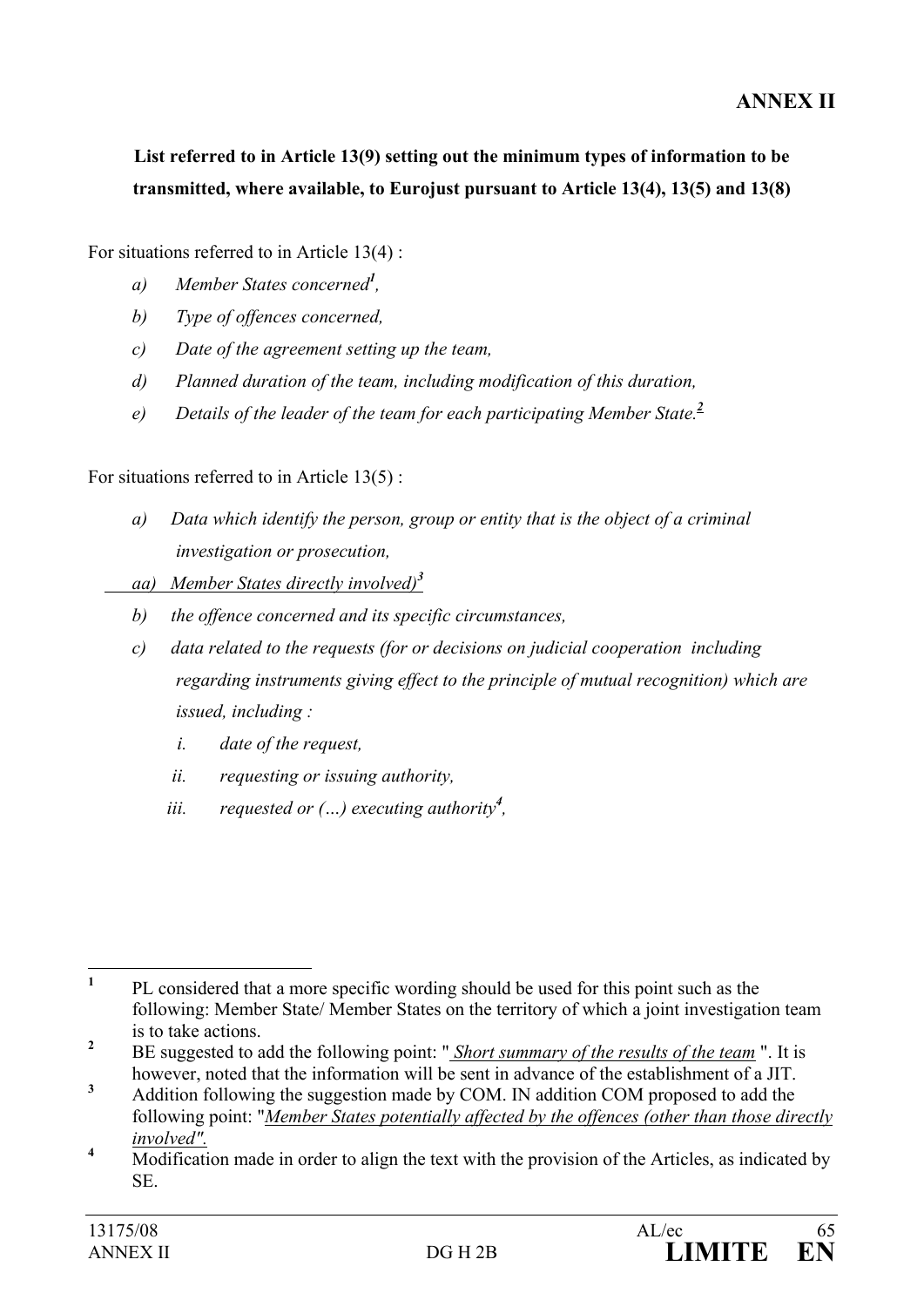- *iv. type of request (measures requested),*
- v. *whether or not the request has been executed, and if not on what grounds<sup>1</sup> .*

For situations referred to in Article  $13(8)(a)$ :

- *a) Member States and competent authorities concerned,*
- *b) data which identify the person, group or entity that is the object of a criminal investigation or prosecution,*
- *c) the offence concerned and its specific circumstances.***<sup>2</sup>**

For situations referred to in Article 13(8)(b) :

- *a) Member States and competent authorities concerned,*
- *b) Data which identify the person, group or entity that is the object of a criminal investigation or prosecution,*
- *c) Type of delivery*
- *d) Type of offence in connection with which the controlled delivery is carried out<sup>3</sup>.*

For situations referred to in Article  $13(8)(c)$ :

- *a) Requesting or issuing State,*
- *b) Requested or executing State,*
- *c) Description of the difficulties.*

 $\mathcal{L}_\text{max}$ 

**3** Addition following a suggestion made by PL.

 **1** Addition suggested by BE.

**<sup>2</sup>** PL proposes that the following information should also be forwarded: "*a proposal of the national authority concerning the decision to be taken by the Eurojust College on the conflict of jurisdiction"*. It is noted however, that according to Article 7 such a decision is taken independently by the College.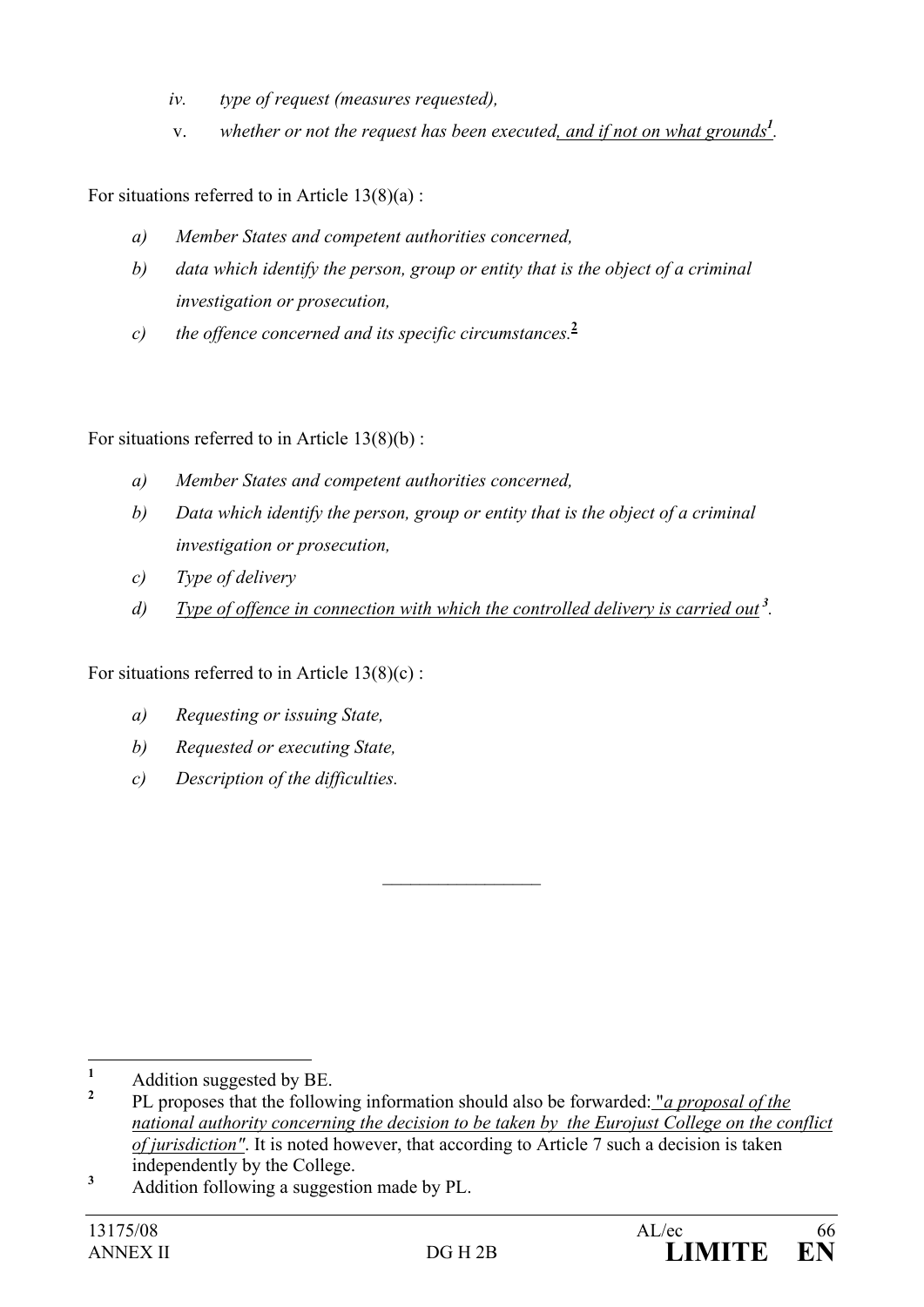#### **This list is for information purposes only**

#### **List of forms of crime in respect of which Europol is competent, at the time of the adoption of this Decision, in accordance with Article 4(1) of Decision ..../../JHA (Europol Decision)** <sup>1</sup>

Crimes explicitly listed in Article 4(1) of Decision ..../../JHA (Europol):

- organised crime
- terrorism

Crimes listed in the Annex to the Europol Decision which is referred to in Article 4(1) of Decision ..../../JHA:

- unlawful drug trafficking
- illegal money-laundering activities
- crime connected with nuclear and radioactive substances
- illegal immigrant smuggling
- trafficking in human beings
- motor vehicle crime
- murder, grievous bodily injury
- illicit trade in human organs and tissue
- kidnapping, illegal restraint and hostage taking
- racism and xenophobia
- organized robbery
- illicit trafficking in cultural goods, including antiquities and works of art
- swindling and fraud
- racketeering and extortion
- counterfeiting and product piracy
- forgery of administrative documents and trafficking therein
- forgery of money and means of payment
- computer crime
- corruption
- illicit trafficking in arms, ammunition and explosives
- illicit trafficking in endangered animal species
- illicit trafficking in endangered plant species and varieties
- environmental crime
- illicit trafficking in hormonal substances and other growth promoters

 **1** This Annex will be modified to reflect the situation under the Europol Convention if the Europol Decision is not adopted before the Decision amending the Eurojust Decision.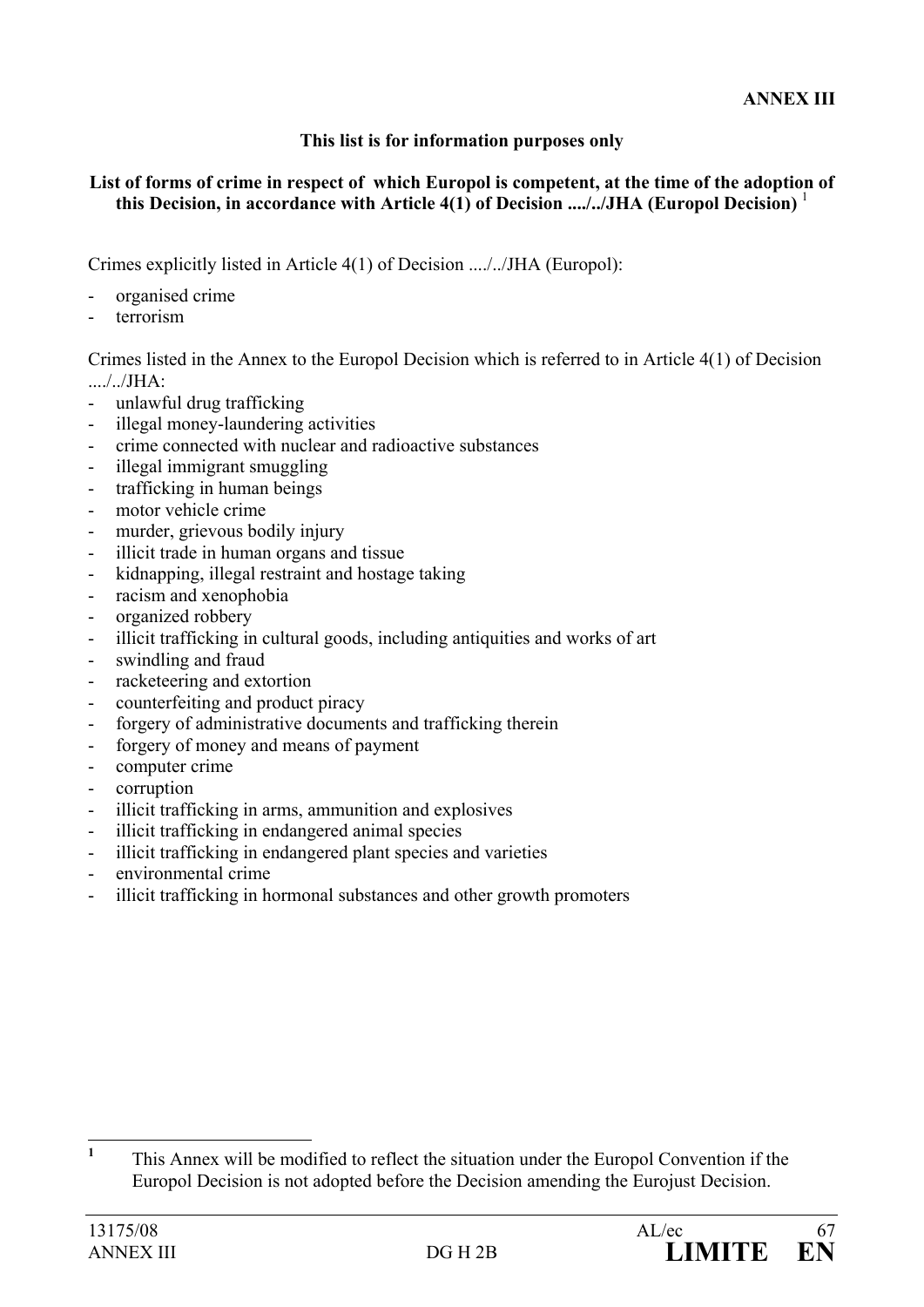With regard to the forms of crime listed in Article 4(1) of Decision ..../../JHA (Europol Decision) for the purposes of that Decision :

- "crime connected with nuclear and radioactive substances" means the criminal offences listed in Article 7(1) of the Convention on the Physical Protection of Nuclear Material, signed at Vienna and New York on 3 March 1980, and relating to the nuclear and/or radioactive materials defined in Article 197 of the Euratom Treaty and Directive 80/836 Euratom of 15 July 1980;
- "illegal immigrant smuggling" means activities intended deliberately to facilitate, for financial gain, the entry into, residence or employment in the territory of the Member States of the European Union, contrary to the rules and conditions applicable in the Member States;
- "trafficking in human beings" means the recruitment, transportation, transfer, harbouring or receipt of persons, by means of the threat or use of force or other forms of coercion, of abduction, of fraud, of deception, of the abuse of power or of a position of vulnerability or of the giving or receiving of payments or benefits to achieve the consent of a person having control over another person, for the purpose of exploitation. Exploitation shall include, at a minimum, the exploitation of the prostitution of others or other forms of sexual exploitation, the production, sale or distribution of child-pornography material, forced labour or services, slavery or practices similar to slavery, servitude or the removal of organs;
- "motor vehicle crime" means the theft or misappropriation of motor vehicles, lorries, semitrailers, the loads of lorries or semi-trailers, buses, motorcycles, caravans and agricultural vehicles, works vehicles, and the spare parts for such vehicles, and the receiving and concealing of such objects,
- "illegal money-laundering activities" means the criminal offences listed in Article 6(1) to (3) of the Council of Europe Convention on Laundering, Search, Seizure and Confiscation of the Proceeds from Crime, signed at Strasbourg on 8 November 1990;
- "unlawful drug trafficking" means the criminal offences listed in Article 3(1) of the United Nations Convention of 20 December 1988 against Illicit Traffic in Narcotic Drugs and Psychotropic Substances and in the provisions amending or replacing that Convention.

The forms of crime referred to in Article 4 of Decision ..../../JHA (Europol Decision) and in the Annex to Decision ..../../JHA (Europol Decision) shall be assessed by the competent national authorities in accordance with the national law of the Member States to which they belong.